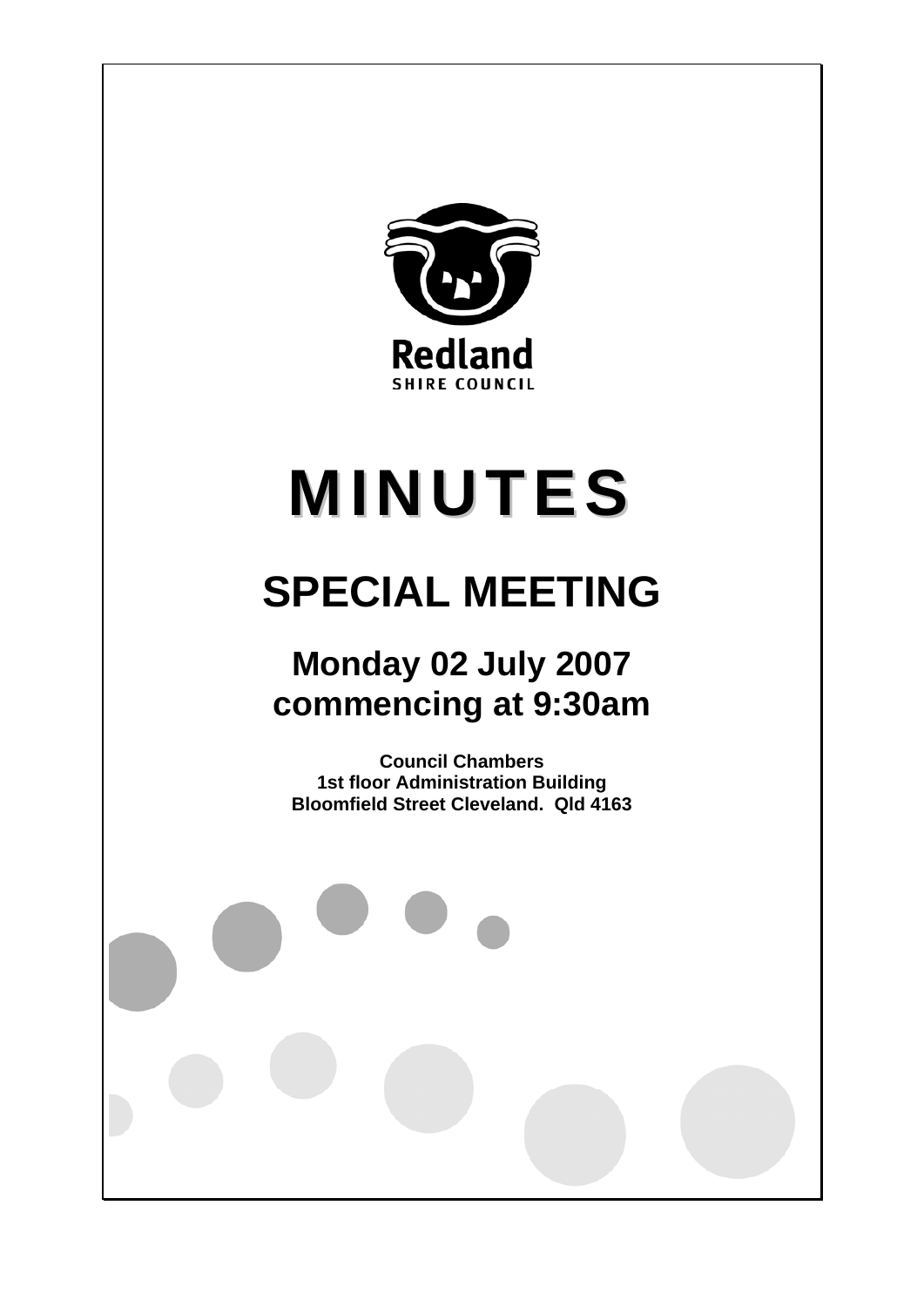# **TABLE OF CONTENTS**

| <b>ITEM</b> |                 | <b>SUBJECT</b>                                                                                             | <b>PAGE NO</b> |
|-------------|-----------------|------------------------------------------------------------------------------------------------------------|----------------|
|             | $\mathbf 1$     |                                                                                                            |                |
|             | $\overline{2}$  | <b>RECORD OF ATTENDANCE AND LEAVE OF ABSENCE  1</b>                                                        |                |
|             | 3               | <b>DECLARATION OF INTEREST ON ANY ITEMS OF</b>                                                             |                |
|             | 4               |                                                                                                            |                |
|             | $5\phantom{.0}$ |                                                                                                            |                |
|             | 5.1             |                                                                                                            |                |
|             | 5.2             | <b>ANNUAL IMPLEMENTATION PLAN - RURAL FIRE LEVY -</b>                                                      |                |
|             | 5.3             | <b>LAKE LEVY SPECIAL CHARGE - ANNUAL</b>                                                                   |                |
|             | 5.4             | <b>AMENDED AQUATIC PARADISE CANAL - SPECIAL</b><br><b>CHARGE - ANNUAL IMPLEMENTATION PLAN 2007-2008 15</b> |                |
|             | 5.5             | AMENDED RABY BAY CANAL - SPECIAL CHARGE -<br>ANNUAL IMPLEMENTATION PLAN 2007-2008  18                      |                |
|             | 5.6             | <b>RUSSELL ISLAND RECREATION FACILITIES SPECIAL</b>                                                        |                |
|             | 5.7             | <b>PRESENTATION OF FINANCIAL INFORMATION FOR THE</b>                                                       |                |
|             | 5.8             | ESTABLISHMENT OF RESERVE TRANSFERS  26                                                                     |                |
|             | 5.9             |                                                                                                            |                |
|             | 5.10            |                                                                                                            |                |
|             | 5.11            | ADOPTION OF BUDGET ESTIMATES AND FIXING OF                                                                 |                |
|             | 5.11.1          | ADOPTION OF BUDGET ESTIMATES FOR THE                                                                       |                |
|             |                 | 5.11.2 RATES AND CHARGES FOR THE FINANCIAL YEAR                                                            |                |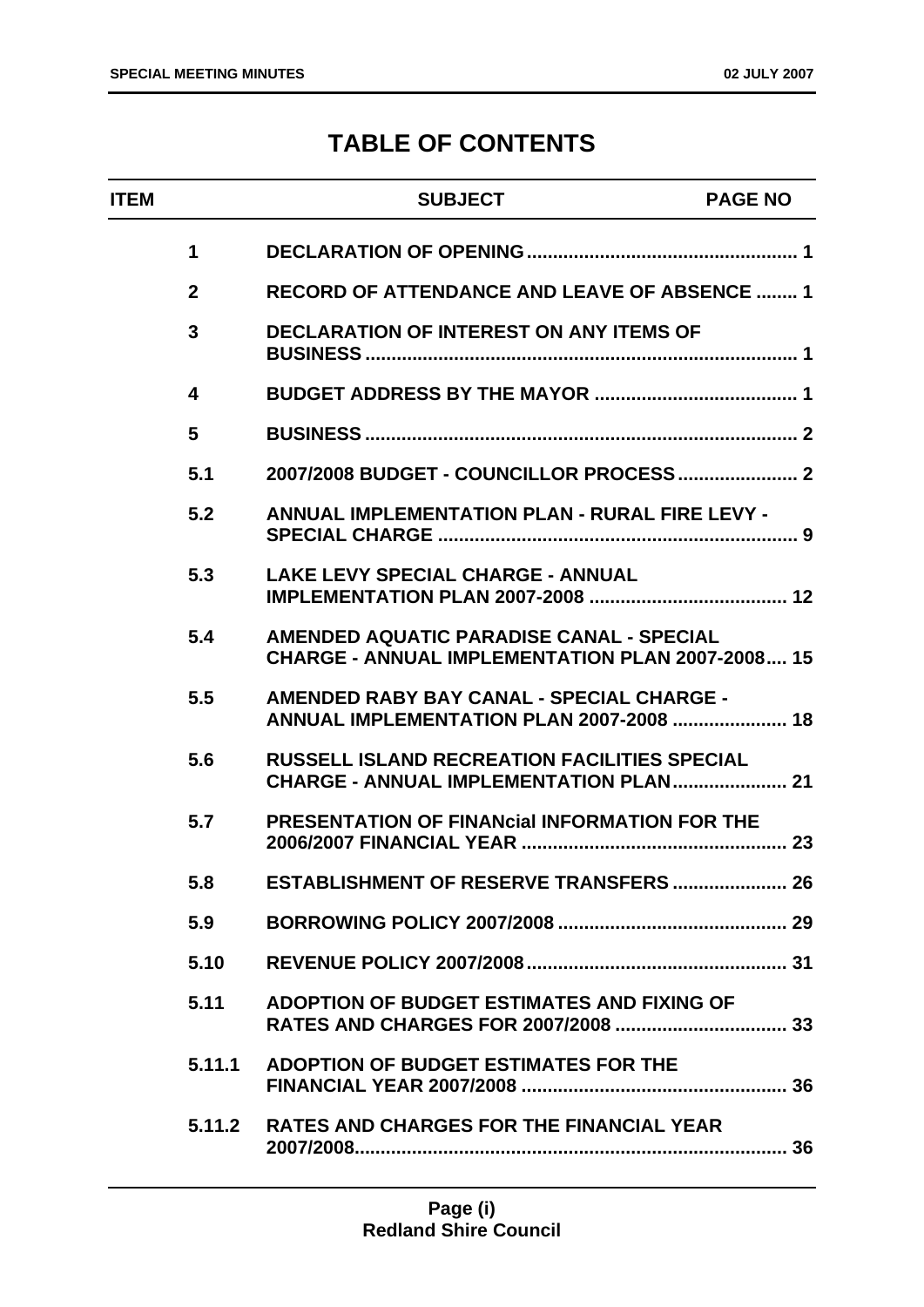|   |      | 5.11.2.1 Differential General Rates and Minimum General Rates  36 |  |
|---|------|-------------------------------------------------------------------|--|
|   |      |                                                                   |  |
|   |      |                                                                   |  |
|   |      |                                                                   |  |
|   |      |                                                                   |  |
|   |      | 5.11.2.6 Amended Raby Bay Canal Special Charge  49                |  |
|   |      | 5.11.2.7 Amended Aquatic Paradise Canal Special Charge 51         |  |
|   |      |                                                                   |  |
|   |      |                                                                   |  |
|   |      |                                                                   |  |
|   |      |                                                                   |  |
|   |      |                                                                   |  |
|   |      |                                                                   |  |
|   | 5.12 | RENEWABLE ENERGY INCENTIVES POLICY POL-3067 56                    |  |
| 6 |      |                                                                   |  |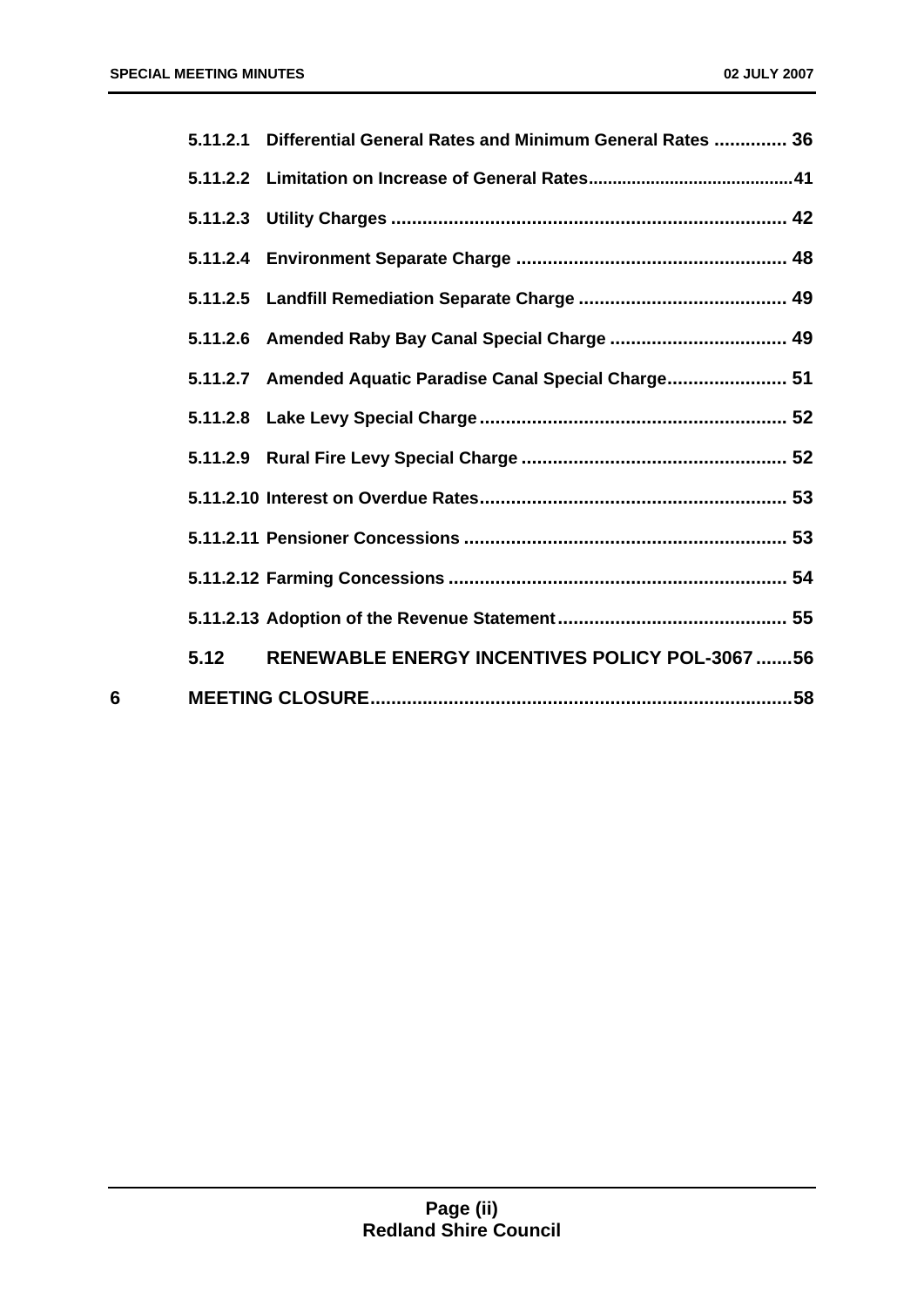# **1 DECLARATION OF OPENING**

The Mayor declared the meeting open at 9.30am.

# **2 RECORD OF ATTENDANCE AND LEAVE OF ABSENCE**

# **MEMBERS:**

| Cr D H Seccombe | Mayor                                  |
|-----------------|----------------------------------------|
| Cr P J Dowling  | Deputy Mayor and Councillor Division 4 |
| Cr A G Barker   | <b>Councillor Division 1</b>           |
| Cr C B Ogilvie  | <b>Councillor Division 2</b>           |
| Cr D A Henry    | <b>Councillor Division 3</b>           |
| Cr J L Burns    | <b>Councillor Division 5</b>           |
| Cr M A Elliott  | <b>Councillor Division 7</b>           |
| Cr K M Williams | <b>Councillor Division 9</b>           |
| Cr H J Murray   | <b>Councillor Division 10</b>          |
|                 |                                        |

# **EXECUTIVE LEADERSHIP GROUP:**

| Mr R Turner    | <b>General Manager Corporate Services</b>  |
|----------------|--------------------------------------------|
| Mr M Goode     | <b>General Manager Customer Services</b>   |
| Mr J Pruss     | General Manager Redland Water and Waste    |
| Mr G Underwood | <b>General Manager Planning and Policy</b> |

# **MINUTES:**

Mrs T Dunn **Corporate Meetings & Registers Team Leader** 

# **APOLOGIES:**

Moved by: Cr Dowling Seconded by: Cr Elliott

That Cr Beard's apology from today's meeting be noted.

CARRIED

Mrs S Rankin Chief Executive Officer

# **3 DECLARATION OF INTEREST ON ANY ITEMS OF BUSINESS**

Nil.

# **4 BUDGET ADDRESS BY THE MAYOR**

The Mayor presented Redland Shire Council's 57<sup>th</sup> Annual Budget.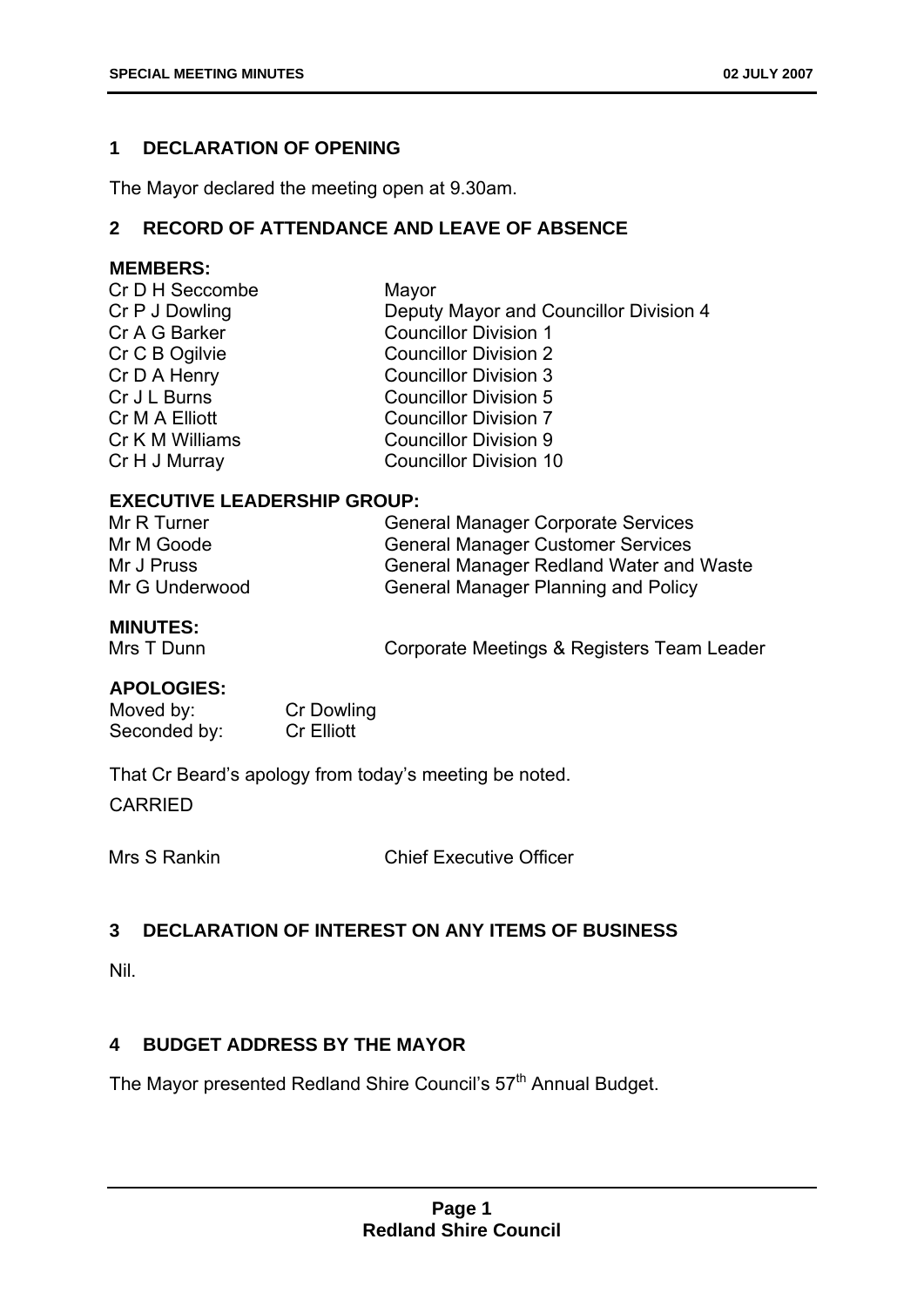# **5 BUSINESS**

# **5.1 2007/2008 BUDGET - COUNCILLOR PROCESS**

| <b>Dataworks Filename:</b>       | <b>FM Corporate Budget</b>                                  |
|----------------------------------|-------------------------------------------------------------|
| <b>Responsible Officer Name:</b> | <b>Susan Rankin</b><br><b>Chief Executive Officer</b>       |
| <b>Author Name:</b>              | <b>Kerry Phillips</b><br><b>Manager, Financial Services</b> |

# **EXECUTIVE SUMMARY**

Councillors have been involved in a number of workshops related to setting the 2007/08 Budget.

At these workshops, Councillors agreed a range of key policy settings that support the final 2007/08 budget. This report identifies these settings and the principles and reasons behind them.

The report is for information purposes only.

#### **PURPOSE**

The purpose of this report is to detail the principles and reasoning behind the outcomes on rating, other revenue, and expenditure for the 2007/08 Budget.

# **BACKGROUND**

Councillors have been involved in a number of workshops related to setting the 2007/08 budget. These included:

- Financial budget parameters for budget development set in November 2006;
- Service levels and standards set in December 2006;
- Preliminary capital expenditure requirements identified in December 2006 and developed with Councillors in February 2007;
- Three general rates, special and separate charges workshops from February 2007 to May 2007;
- Fees and Charges workshop during April 2007 with adoption in May2007;
- Three water, sewerage and waste pricing workshops from March 2007 to May 2007;
- An operational expenditure workshop in April 2007;
- 2007/08 Operational Plan workshop May 2007.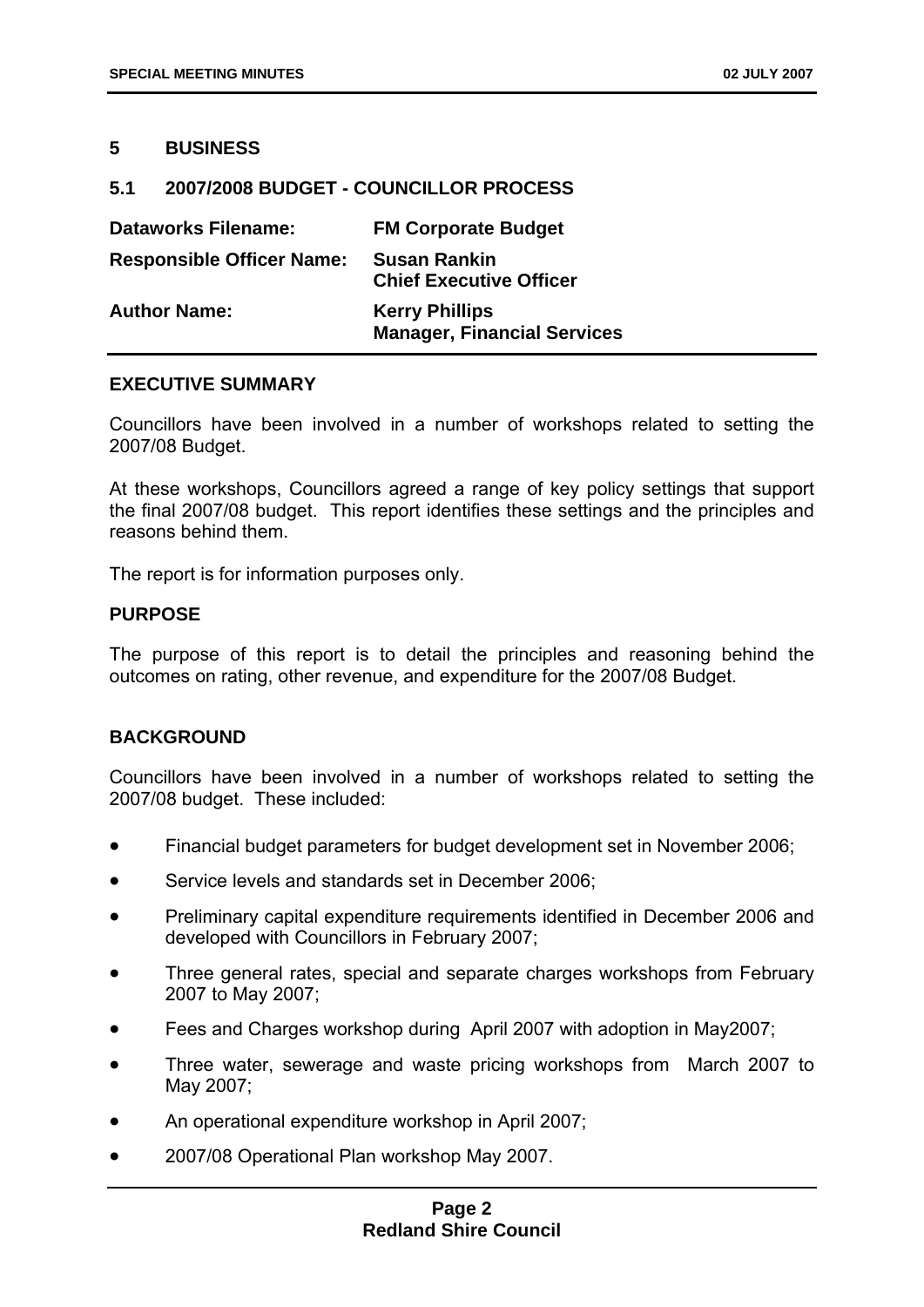# **ISSUES**

At the abovementioned workshops, Councillors agreed to a range of key policy settings that support the final 2007/08 budget. This report identifies the principles supporting these settings.

# **2007/08 Operational Plan**

A review was undertaken by Councillors to identify the broad programs and subprograms to apply in 2007/08 that align with Council's Corporate Plan 2006-2010. Specific performance standards and measures were set against these programs and sub-programs. At workshops, Councillors considered the service levels and standards delivered to the community. These service levels and standards were set to achieve the objectives of the operational plan.

The 2007/08 Operational Plan underpinned the development of the 2007/08 Budget.

# **Price and Cost Indices**

The Local Government Association of Queensland (LGAQ) provided data on price increases for local government goods and services for the years commencing December 2003, 2004, and 2005 in March 2007. They recommended that councils consider a variety of price indices to determine a reasonable escalation for costs. In providing this information, the LGAQ used the ABS Catalogues 6401.0, 6345.0 and 6427.0.

The following table provides historical guidance to relevant Local Government cost increases. (Note: This is the latest published information available from LGAQ)

| <b>Index</b>                          | <b>Increase</b> | <b>Increase</b> | <b>Increase</b> |
|---------------------------------------|-----------------|-----------------|-----------------|
|                                       | Dec-03 to       | Dec-04 to       | Dec-05 to       |
|                                       | Dec-04          | <b>Dec-05</b>   | <b>Dec-06</b>   |
| CPI (Australia)                       | 2.6%            | 2.8%            | 3.3%            |
| CPI (Brisbane)                        | 2.6%            | 2.8%            | 3.4%            |
| Freight                               | 4.6%            | 3.4%            | 2.7%            |
| Wages                                 | 3.6%            | 4.2%            | 4.0%            |
| construction<br>General               | 8.3%            | 5.0%            | 4.1%            |
| industry                              |                 |                 |                 |
| (Australia)                           |                 |                 |                 |
| construction<br>General               | 9.5%            | 8.6%            | 5.6%            |
| industry (Queensland)                 |                 |                 |                 |
| Road<br><b>Bridge</b><br>and          | 4.1%            | 5.5%            | 5.4%            |
| <b>Construction (Australia)</b>       |                 |                 |                 |
| <b>Bridge</b><br>Road<br>and          | 5.9%            | 7.1%            | 7.1%            |
| Construction (Queensland)             |                 |                 |                 |
| Residential<br><b>Building</b><br>Non | 11.7%           | 5.2%            | 5.9%            |
| Construction (Australia)              |                 |                 |                 |
| Residential Building<br>Non           | 13.3%           | 13.3%           | 7.0%            |
| Construction (Queensland)             |                 |                 |                 |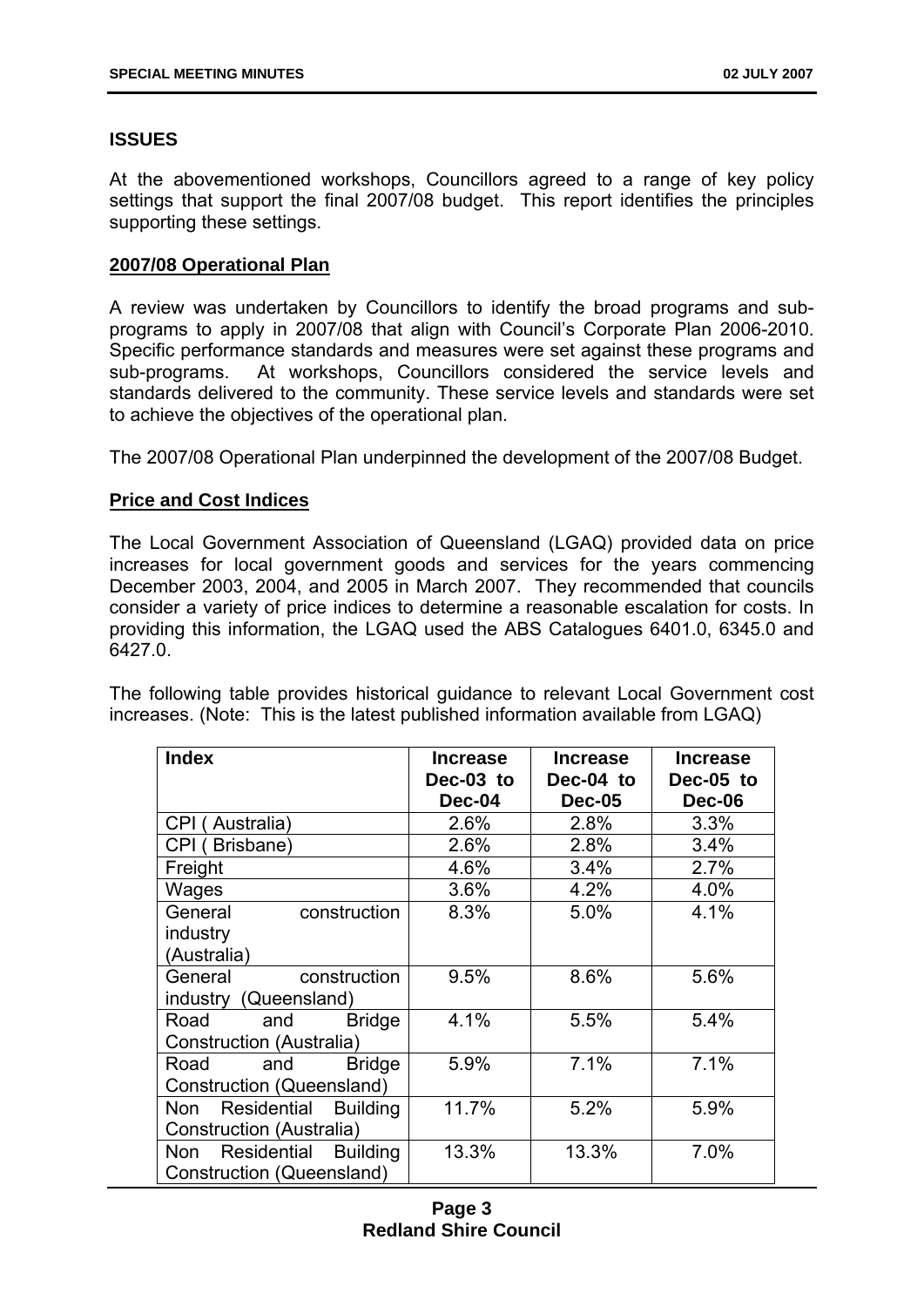| <b>Index</b>            |              | <b>Increase</b><br>Dec-03 to<br>Dec-04 | <b>Increase</b><br>Dec-04 to<br><b>Dec-05</b> | <b>Increase</b><br>Dec-05 to<br>Dec-06 |
|-------------------------|--------------|----------------------------------------|-----------------------------------------------|----------------------------------------|
| Housing<br>(Australia)  | construction | 5.6%                                   | 4.5%                                          | 2.3%                                   |
| Housing<br>(Queensland) | construction | 6.0%                                   | 1.5%                                          | 2.2%                                   |

In considering the above reported price increases, the LGAQ suggested that the assumption be made that engineering work (representing 50% of outlays) is influenced by the general construction index while the balance of activities are driven by CPI. Using the Queensland specific general construction cost increase of 5.6% results in a cost increase for local government as a whole in Queensland of around 4.5% for the period December 05 to December 06. This is in comparison to the general consumer price index (CPI- Brisbane) of 3.4% for the same period.

Additionally, a Redland Shire Council blended cost index has been calculated based on Council's estimate and mix of expenditure for 2006/07. This calculation takes into consideration the expenditure areas of general construction, road and bridge construction and employee expenses. This calculation has been put together based on a variety of assumptions including an estimate for general CPI for 2007/08 of 2.8% (as above) and the July 2007 EBA employee increase of 4.0%. Access Economics were unable to provide 2007/08 estimates for increases for construction and roads/bridge construction indices, so the LGAQ Dec 05 to Dec 06 historical increases were used as a guide.

The following table provides an overview of the expenditure mix, which results in a Redland Shire Council blended cost increase of 4.31%.

| <b>RSC - BLENDED CPI CALCULATION</b> |         |                                     |                      |
|--------------------------------------|---------|-------------------------------------|----------------------|
| <b>Cost</b>                          | Index % | <b>Expense</b><br><b>Proportion</b> | <b>Weighted CPI%</b> |
| General                              | 3.4%    | 36.1%                               | 1.23%                |
| General<br>Construction              | 5.6%    | 15.8%                               | 0.88%                |
| Roads and<br><b>Bridges</b>          | 7.1%    | 10.2%                               | 0.7%                 |
| Employee                             | 4.0%    | 37.8%                               | 1.5%                 |
|                                      |         | 100.0%                              | 4.31%                |

| <b>Assumptions</b> |                                                                                         |
|--------------------|-----------------------------------------------------------------------------------------|
| General            | = Blended CPI rate for $2007/08$ @ 3.4%<br>(source - Access Economics - September 2005) |
| Construction       | = Based on historical measure provided by LGAQ                                          |
| Roads              | = Based on historical measure provided by LGAQ                                          |
| Employee           | = As per current RSC EBA                                                                |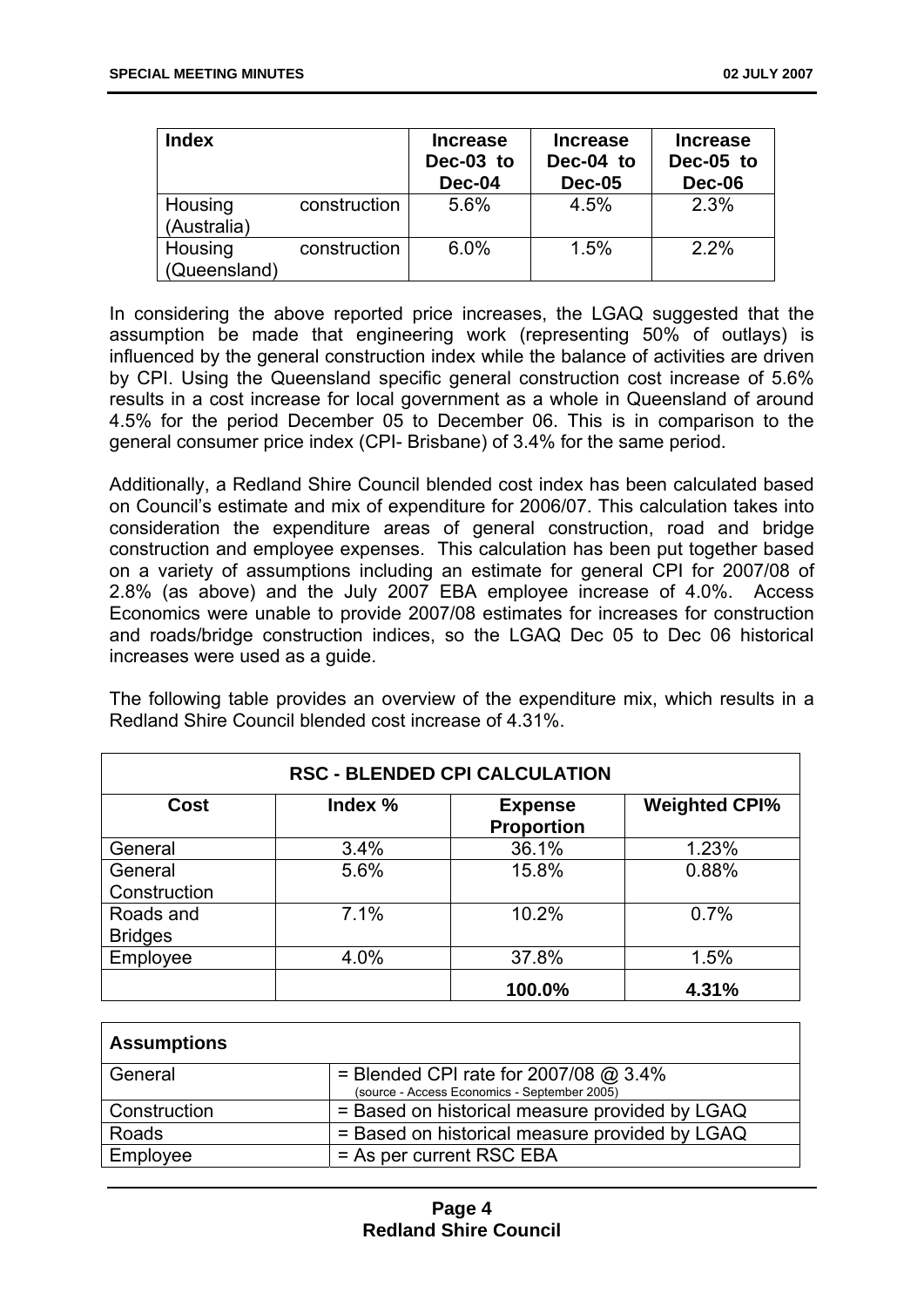On review by Councillors at the General Meeting 29 November 2006 the RSC blended 4% CPI was adopted for use in preparation of the 2007-08 budget.

# **Fees and Charges**

Councillors endorsed the principle of *user pays* fees and charges where appropriate. While the RSC Cost Index of 4% was used as the standard inflator for charges, the move to recover the full cost of providing some services has seen prices rise on average above 4%.

# **General Rates**

The RSC Cost Index of 4% was used to determine the increase in the amount of revenue Council receives from general rates. An effective growth rate of 1.1% in rateable properties was also used.

| General Rate Budget 2007/2008              |           |      |              |
|--------------------------------------------|-----------|------|--------------|
| General Rate budget 2006/2007              |           |      | \$49,077,177 |
| CPI Increase for 2007/2008                 |           | 4%   | \$1,963,087  |
| <b>Estimated minor revaluations</b>        |           |      | 60,000       |
|                                            | Sub-total |      | \$51,100,264 |
| Growth                                     |           | 1.1% | \$562,103    |
| <b>SMBI Differential</b>                   |           |      | \$860,000    |
| <b>Estimated General Rate</b><br>2007/2008 |           |      | \$52,522,367 |

During the three Rating workshops Council identified a need to establish a future funding source for much needed capital works on the Southern Moreton Bay Islands. The means of establishing this funding has been determined through the establishment of a differential rating category.

Funds raised by this category of rating over and above that which would be raised by applying the same rating strategy to mainland categories will be set aside in a reserve to accelerate the delivery rate of planned capital works. These works will include land purchases for community, recreation and open space on the Southern Moreton Bay Islands (Macleay, Russell, Perulpa, Karragarra and Lamb). The capital reserve is intended to minimize the need for any further levies to be imposed in the future.

# **Waste/Recycling Charges**

A revised waste pricing strategy was considered by Council with the following objectives: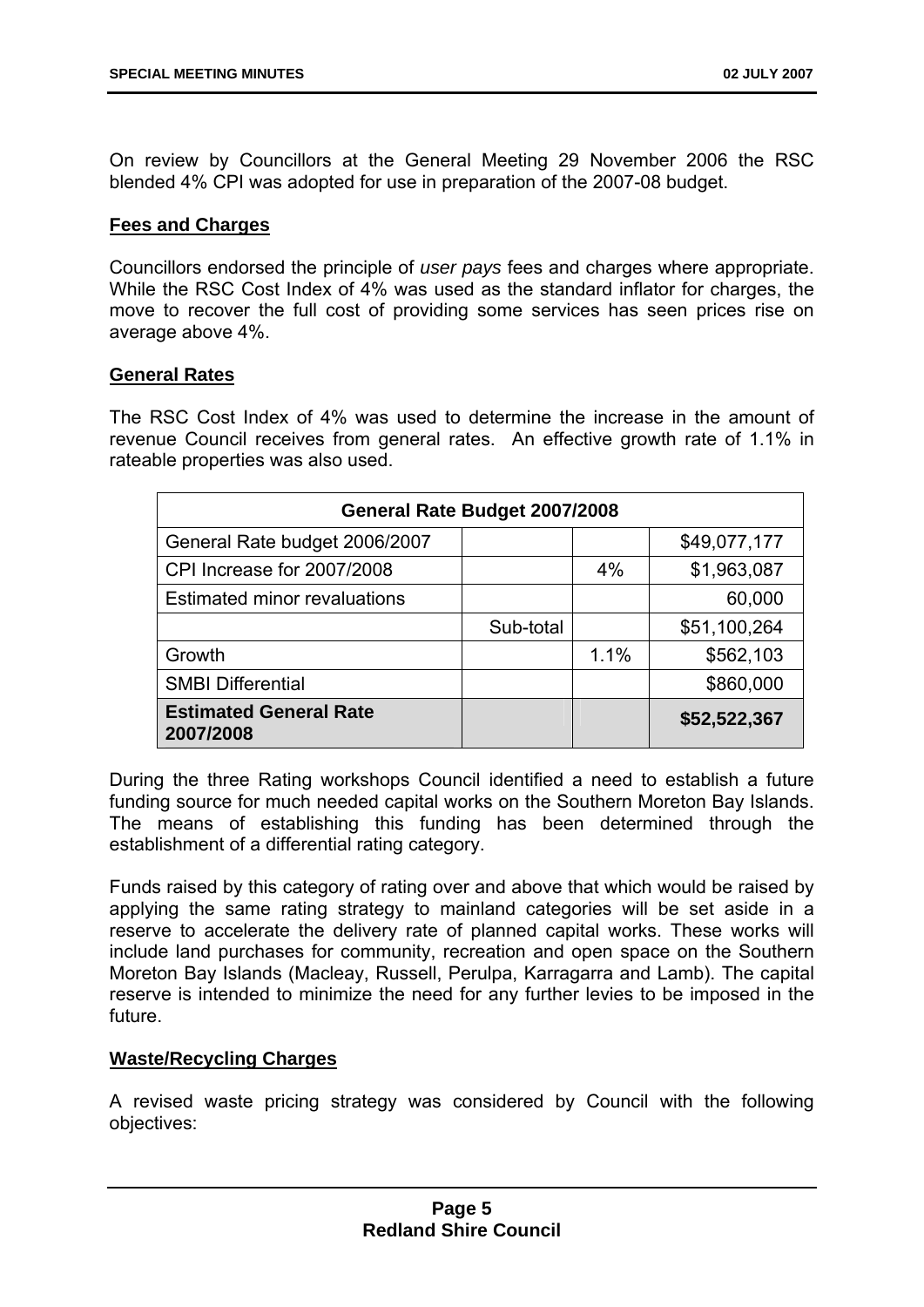- Encourage recycling;
- Reduce waste to landfill:
- Reduce traffic at transfer stations;
- Move towards user pays system inclusive of full price costing.

Adoption of this approach will result in an increase in basic domestic charges of around 4% with commercial charges to be at full cost price.

Charging options for waste disposal at landfills were considered. It is recommended that the current practice of no charges applying for residents for 2007/2008 be continued, subject to a future review.

# **Wastewater (Sewerage) Charges**

Councillors reviewed the impact of recent asset revaluations and the impact on target return on assets for the Shire for 2006/2007 out to 2015/2016. This review identified a need to modify charges in an endeavour to recover full costs in the future and to continue to achieve the target rate of return on assets. A phasing to full cost recovery by 2015/2016 has been endorsed. The impact for 2007/2008 will be a 10.7% increase in charges.

# **Water Charges**

Over a number of workshops, councillors considered a range of issues relating to water usage and pricing. Councillors agreed to continue the strategy of the past five years of moving to full cost recovery for water.

In recognition of the continued scarcity of the resource, Councillors decided to continue to support the inclined block tariff (higher usage attracts a higher charge) for water consumption pricing for 2007/2008 in a continued attempt to influence usage. Revenue modelling also took account of a reduction in average consumption across the Shire shifting down from 250 kilolitres per annum to 210 kilolitres per annum.

Access and consumption charges have been revised upward and the tiers have been restructured resulting in an overall increase in water billing of 13.1% based on 210 kilolitres per annum.

# **Environment Separate Charge**

Councillors agreed to increase the Environment Charge by 4% to \$72.80 per annum. The distribution of this levy will be \$31.20 capital, \$31.20 operational and, \$10.40 for management plans. There will be an increase in the discount applicable for Koala Coast properties to \$31.20 to align with the capital component.

# **Landfill Remediation Charge**

Revised EPA requirements have impacted on remediation costs which are predicted to exceed those advised in the Coffey Report. In response to this advice, Council has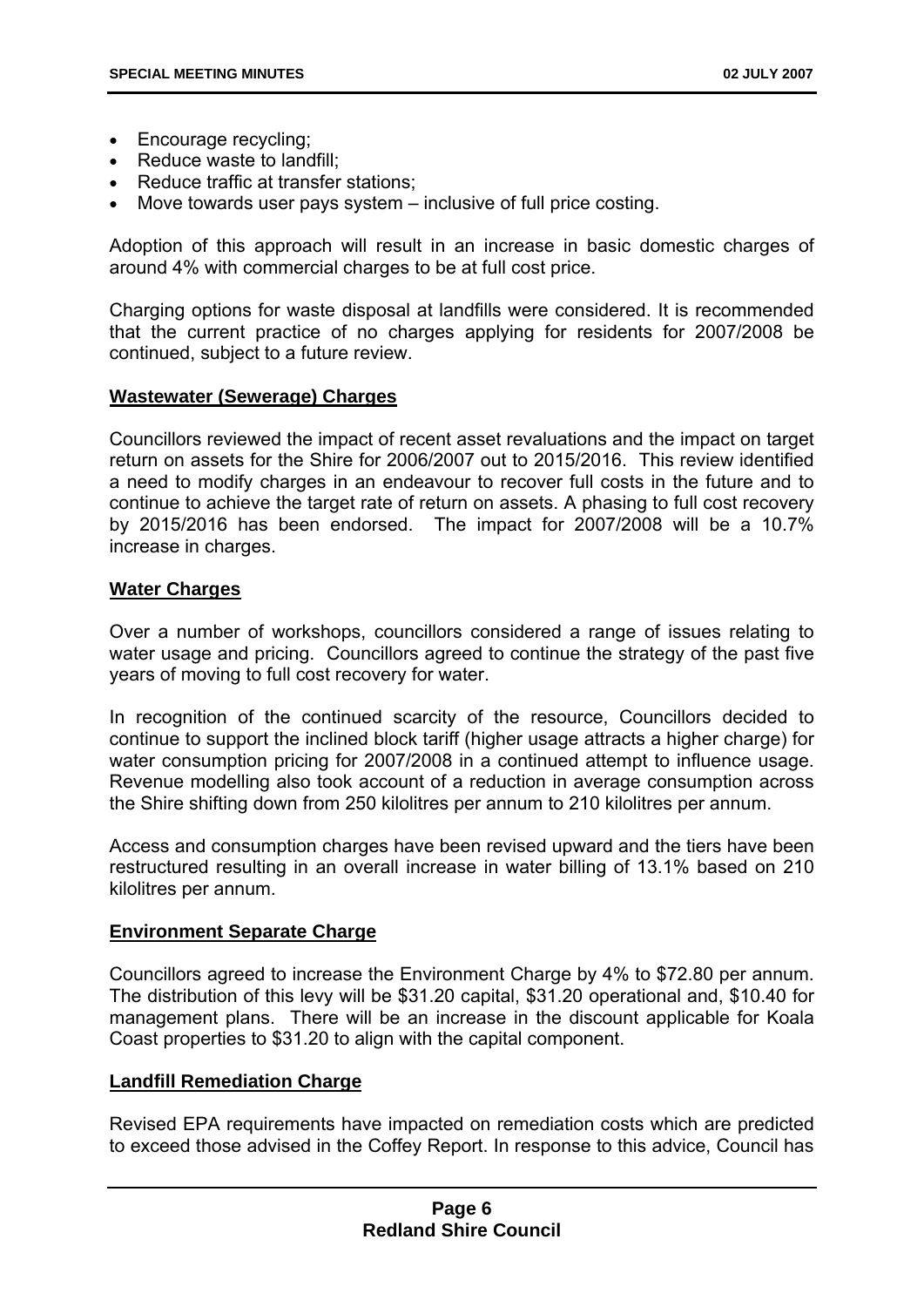determined that the levy will be increased for 2007/2008 to \$18.00 and will be subject to further review in 2008/2009.

# **Canal and Lake Levies**

Councillors were advised regarding the planned ten year works program for assets in specially benefited areas within Raby Bay, Aquatic Paradise and Sovereign Waters. Consideration was taken of both the overall plan and the annual implementation plan for each of the charges. It was identified in workshops that if levies were not increased service standards of maintenance, dredging and cleaning would need to be reduced. Councillors decided that was not acceptable and in response have agreed to the following increases:

|                            |                   | Levy Increase (2007/08) |            | <b>New Levy</b>            |  |
|----------------------------|-------------------|-------------------------|------------|----------------------------|--|
|                            |                   | <b>Amount</b>           | Percentage | <b>Amount</b><br>(2007/08) |  |
| <b>Raby Bay</b>            | <b>Allotments</b> | \$536.50                | 66.19%     | \$1,350.00                 |  |
|                            | Units             | \$260.44                | 62.82%     | \$675.00                   |  |
|                            | Marina berths     | \$238.62                | 64.69%     | \$607.50                   |  |
| <b>Aquatic</b>             | <b>Allotments</b> | \$54.50                 | 4%         | \$1,417.10                 |  |
| <b>Paradise</b>            | Marina berths     | \$54.50                 | 4.%        | \$1,417.10                 |  |
| Sovereign<br><b>Waters</b> | <b>Allotments</b> | \$85.00                 | 11.5%      | \$825.00                   |  |

# **Rural Fire Levies**

As Council only collects this levy on behalf of the Rural Fire Service, advice was sought from this body on the level of charges to apply in 2007/08. The Rural Fire Service advised that no change is required to the levy.

# **Operating Expenditure**

Councillors allocated sufficient operating expenditure across the programs and departments to ensure that the 2007/08 Operational Plan could be delivered.

Allocation of expenditure was in accordance with Council's Long Term Financial Model and Financial Strategy. The proposed 2007/08 budget maintains all key financial indicators within targets set in the Financial Strategy for the 2007/08 year and forward ten years.

# **Capital Expenditure**

Councillors endorsed a ten year capital program based on whole of Shire needs and priorities. The specific projects within the capital program were driven by asset management plans and a range of other planning instruments adopted by Council.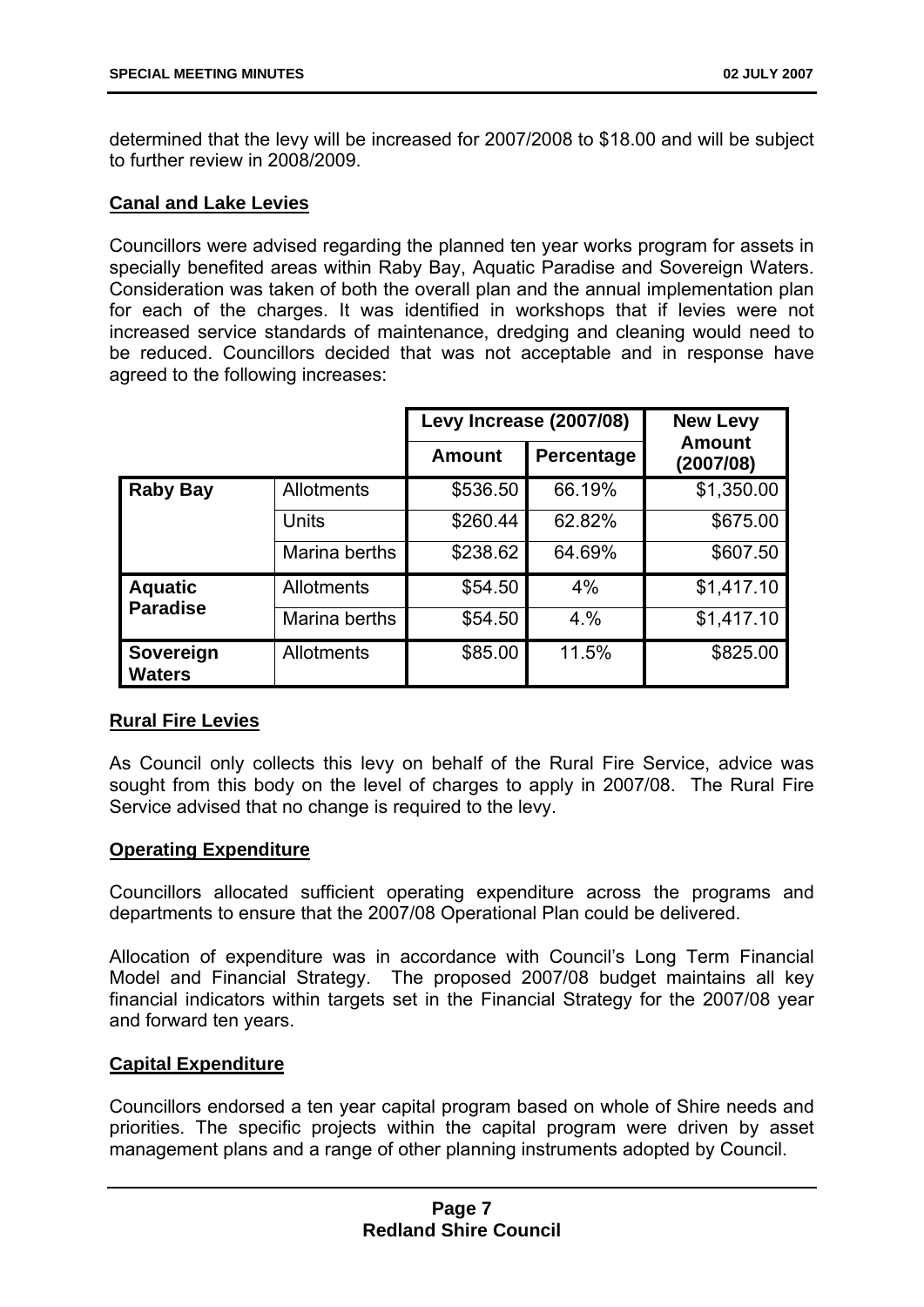Projects allocated in 2007/08 are in accordance with Council's ten year Capital Works Program, Long Term Financial Model, and Financial Strategy.

# **RELATIONSHIP TO CORPORATE PLAN**

The recommendation primarily supports Council's strategic priority to ensure the long term financial viability of the Shire and provide public accountability in financial management.

# **FINANCIAL IMPLICATIONS**

This report is for information purposes only and has no financial implications.

# **CONSULTATION**

All Councillors and the Executive Leadership Group were involved in deliberations for the development of the 2007/2008 budget.

# **OPTIONS**

That the report on the principles and reasons for 2007/08 budget decisions be noted.

# **OFFICER'S RECOMMENDATION/ COUNCIL RESOLUTION**

Moved by: Cr Dowling Seconded by: Cr Barker

**That Council resolve that the report on the principles and reasons for 2007/08 budget decisions be noted.** 

# **CARRIED**

A division was called for.

Crs Williams, Elliott, Burns, Dowling, Barker and Seccombe voted in the affirmative.

Crs Murray, Bowler, Henry and Ogilvie voted in the negative.

The Mayor declared the motion as **CARRIED**.

(Cr Beard was absent from the meeting).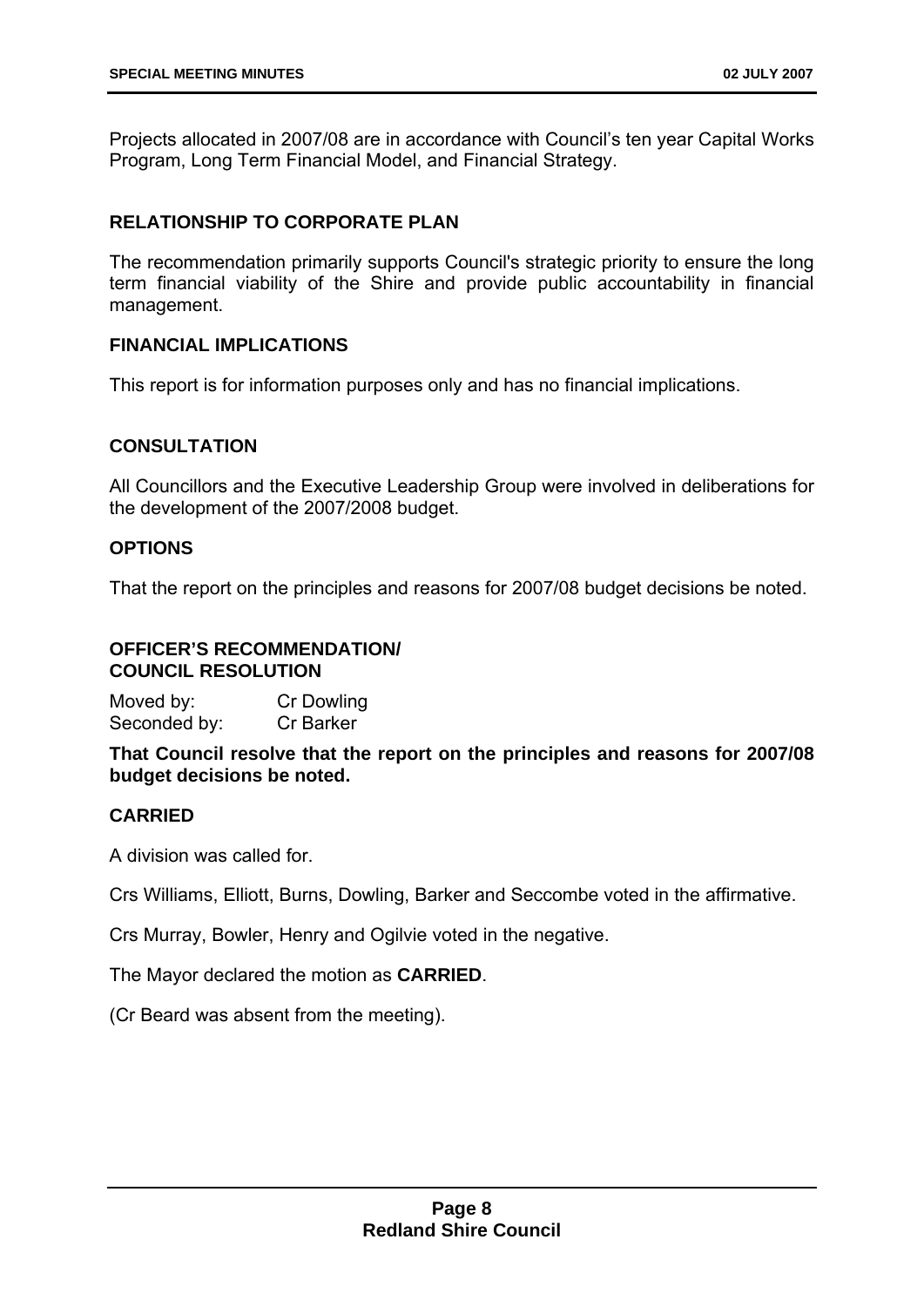# **5.2 ANNUAL IMPLEMENTATION PLAN - RURAL FIRE LEVY - SPECIAL CHARGE**

| <b>Dataworks Filename:</b>       | <b>FM Corporate Budget</b>                                  |
|----------------------------------|-------------------------------------------------------------|
| <b>Responsible Officer Name:</b> | <b>Susan Rankin</b><br><b>Chief Executive Officer</b>       |
| <b>Author Name:</b>              | <b>Kerry Phillips</b><br><b>Manager, Financial Services</b> |

# **EXECUTIVE SUMMARY**

Under section 971 of the *Local Government Act 1993* if an overall plan for a Special Charge will not be implemented within a financial year, the local government must, at or before the budget meeting for each year of the overall plan, adopt an annual implementation plan for the year.

The overall plan for the Rural Fire Levy Special charge was adopted 12 July 2000. Details of specific works for 2007/2008 are provided in the proposed budgets for each of the rural fire brigades operating in the benefited area. These works constitute the Annual Implementation Plan for 2007/2008.

This Rural Fire Levy Special charge Annual Implementation Plan for the 2007/2008 financial year is submitted to Council for adoption.

# **PURPOSE**

To submit to Council for adoption the Rural Fire Levy Special charge Annual Implementation Plan for the 2007/2008 financial year.

# **BACKGROUND**

Under section 971 of the *Local Government Act 1993* if an overall plan for a Special charge will not be implemented within a financial year, the local government must, at or before the budget meeting for each year of the overall plan, adopt an annual implementation plan for the year.

Council adopted the overall plan for the Rural Fire Levy Special charge on 12 July 2000.

An Annual Implementation Plan for the Rural Fire Levy Special charge has been adopted every year since the overall plan was adopted on 12 July 2000.

# **ISSUES**

Under section 971 of the *Local Government Act 1993* if an overall plan for a Special Charge will not be implemented within a financial year, the local government must, at or before the budget meeting for each year of the overall plan, adopt an annual implementation plan for the year.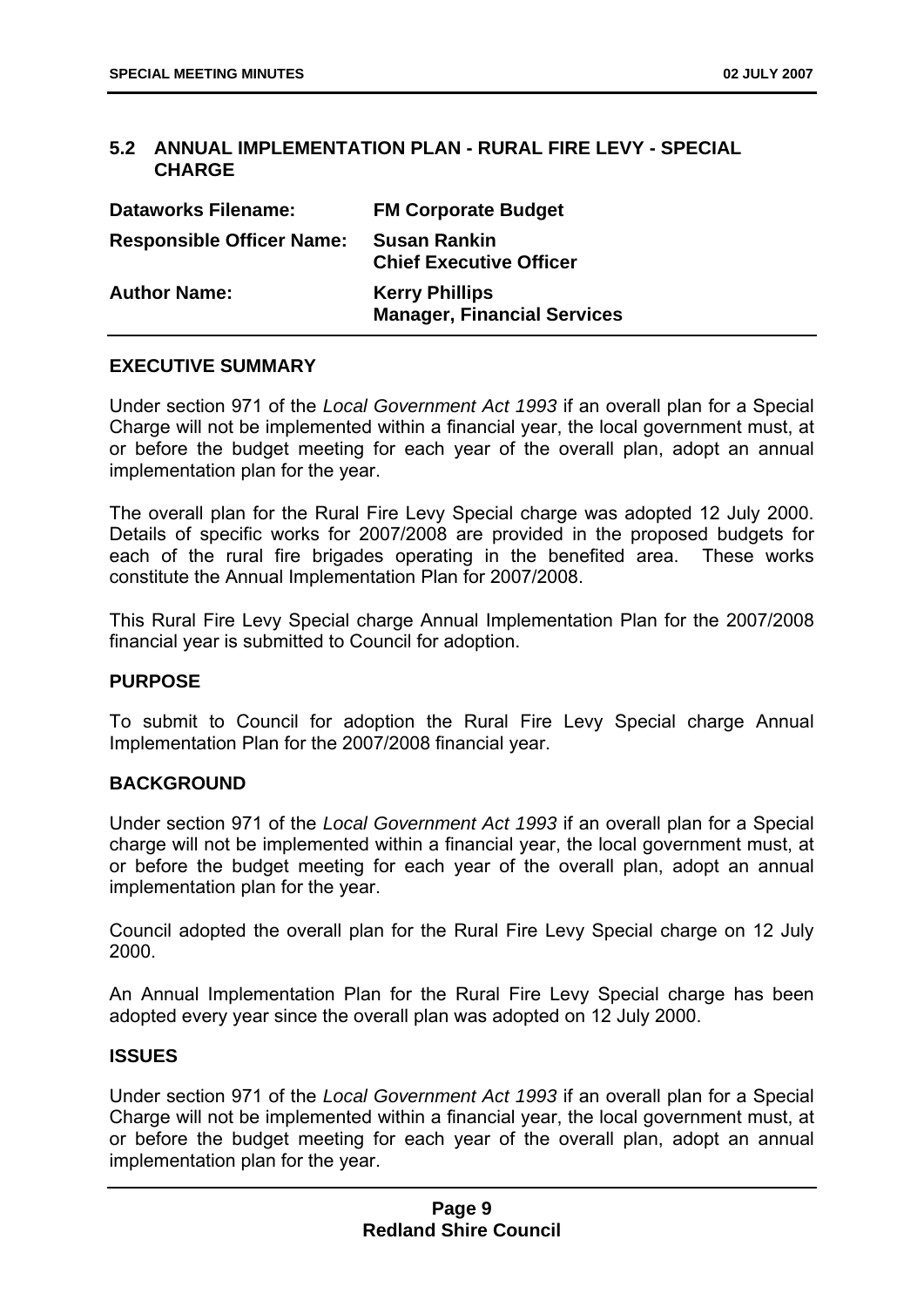The overall plan for the Rural Fire Levy Special Charge was adopted 12 July 2000. The time limit for implementing the overall plan will be based on external factors such as a decision by urban fire brigades to assume responsibility for fire response in the benefited areas and possibly future policy decisions by Council about continued funding. Services funded by the levy include construction and maintenance of fire brigade depots, purchase and maintenance of plant and equipment, operational response to incidents and training.

Details of specific works for 2007/2008 are provided in the proposed budgets for each of the rural fire brigades operating in the benefited area. These works constitute the Annual Implementation Plan for 2007/2008.

For the 2007/2008 financial year, Rural Fire Levy payments received from each Island will be distributed to the Island's Rural Fire Brigade.

The estimated amount to be raised by the levy for 2007/2008 is:

| Karragarra, Macleay and Perulpa Islands | \$120,540.00 |
|-----------------------------------------|--------------|
| Lamb and Russell Island                 | \$83,680.00  |
|                                         | \$204,220.00 |

For the 2006/2007 financial year approximately 10% of the levy raised remained unpaid as at 31 May 2007.

# **RELATIONSHIP TO CORPORATE PLAN**

The recommendation primarily supports Council's strategic priority to ensure the long term financial viability of the Shire and provide public accountability in financial management.

# **FINANCIAL IMPLICATIONS**

The levies proposed are in response to consultation with the Rural Fire Service and the budgets submitted for 2007/2008.

#### **PLANNING SCHEME IMPLICATIONS**

It is considered that the outcome of recommendations in this report will not require any amendments to the Redlands Planning Scheme.

# **CONSULTATION**

- Rural Fire Brigades
- District Inspector, Rural Fire Services
- Executive Leadership Group and Councillors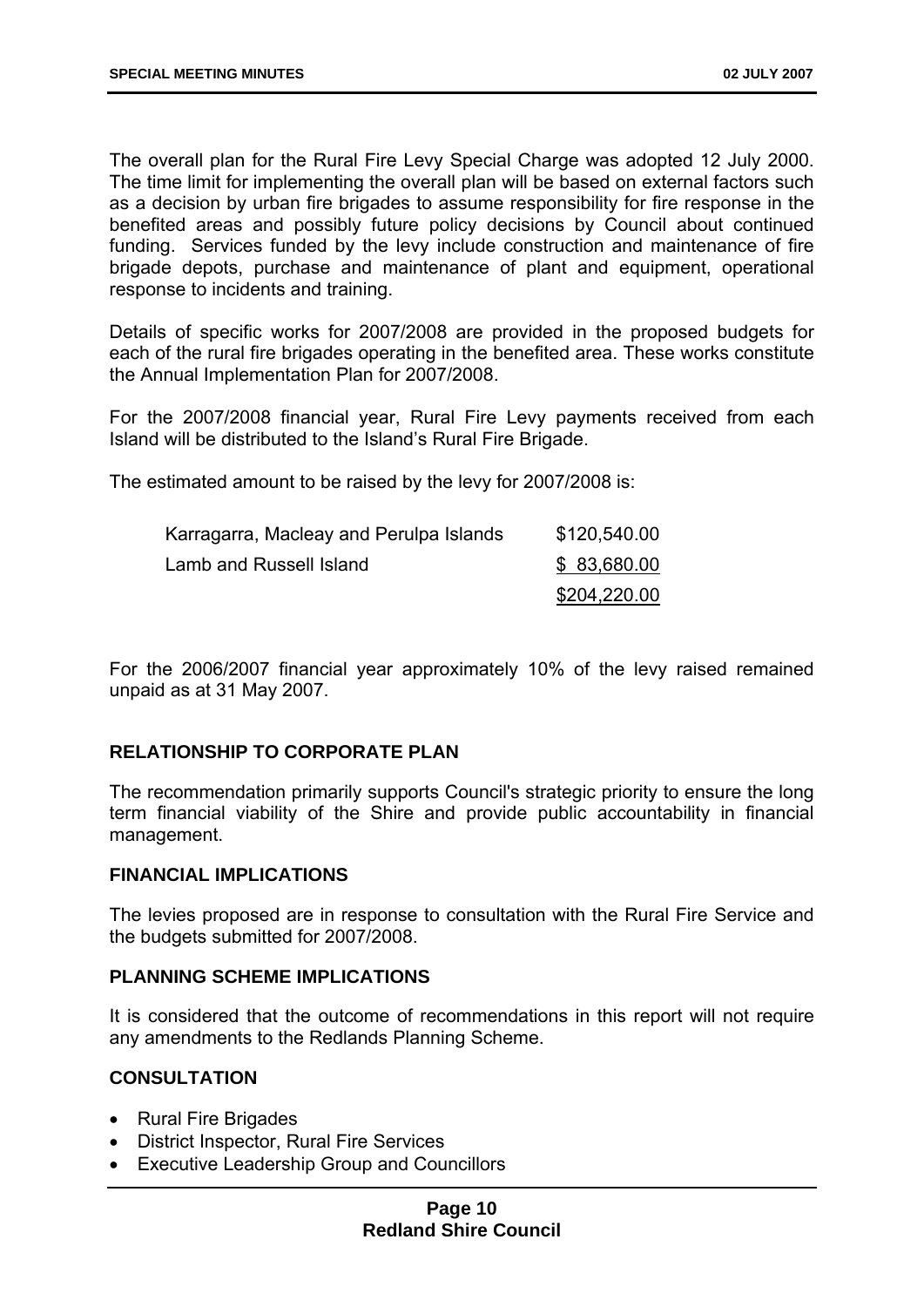# **OPTIONS**

That Council resolve to adopt the Annual Implementation Plan for the 2007/2008 financial year for the Rural Fire Levy Special Charge.

# **OFFICER'S RECOMMENDATION/ COUNCIL RESOLUTION**

Moved by: Cr Elliott Seconded by: Cr Williams

**That Council resolve to adopt the Annual Implementation Plan for the 2007/2008 financial year for the Rural Fire Levy Special Charge.** 

# **CARRIED**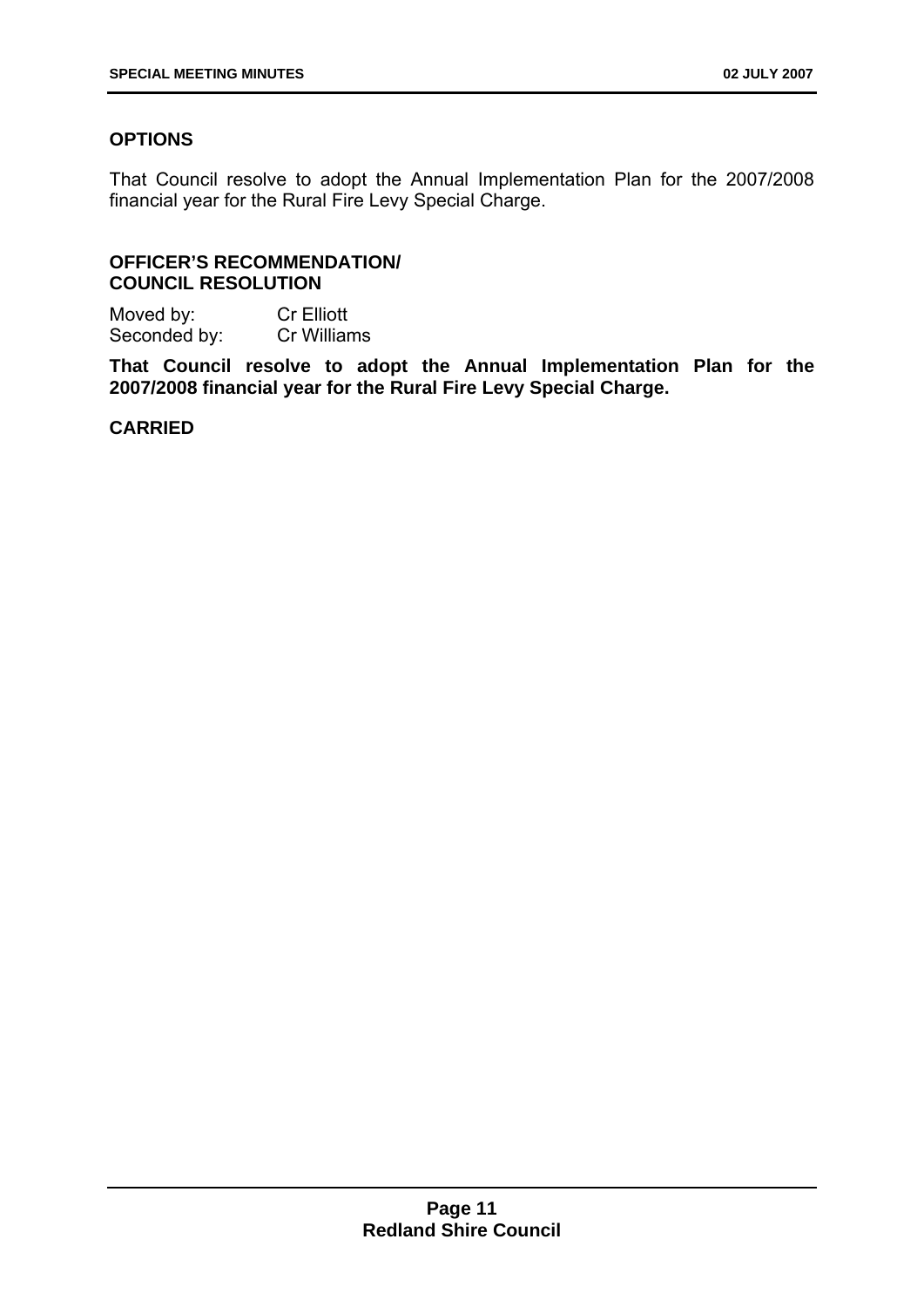# **5.3 LAKE LEVY SPECIAL CHARGE - ANNUAL IMPLEMENTATION PLAN 2007- 2008**

| <b>Dataworks Filename:</b>       | <b>FM Corporate Budget</b>                                 |
|----------------------------------|------------------------------------------------------------|
| <b>Responsible Officer Name:</b> | <b>Susan Rankin</b><br><b>Chief Executive Officer</b>      |
| <b>Author Name:</b>              | <b>Kerry Phillips</b><br><b>Manager Financial Services</b> |

# **EXECUTIVE SUMMARY**

Council is required to adopt an annual implementation plan each year before it can levy the Lake Levy–Special Charge.

The works programmed for this upcoming year are only minor maintenance and cleaning works. Most of the accumulated levy funds are being set aside for maintenance dredging in future years.

The increase in the Lake Levy-Special Charge is necessary to accommodate present cost estimates of the future dredging requirements of the Sovereign Waters Lake Estate.

The annual implementation plan for 2007/2008 financial year for the Lake Levy – Special Charge (reference: Benefited Area Map SWL-1) is submitted for Council adoption.

# **PURPOSE**

Section 971 of the *Local Government Act 1993* requires a local government to adopt, by resolution, an overall plan in relation to special rates and charges for the supply of the service, facility or activity. The overall plan must be adopted either before, or at the same time, as the local government first makes the special rate or charge.

If the overall plan adopted will not be implemented within one year, the local government must, at or before the budget meeting for each year of the period for implementing the overall plan, adopt by resolution an annual implementation plan for the year.

# **BACKGROUND**

Council adopted the overall plan for the Lake Levy – Special Charge on 12 July 2000.

An annual implementation plan for the Lake Levy – Special Charge has been adopted every year since the overall plan was adopted.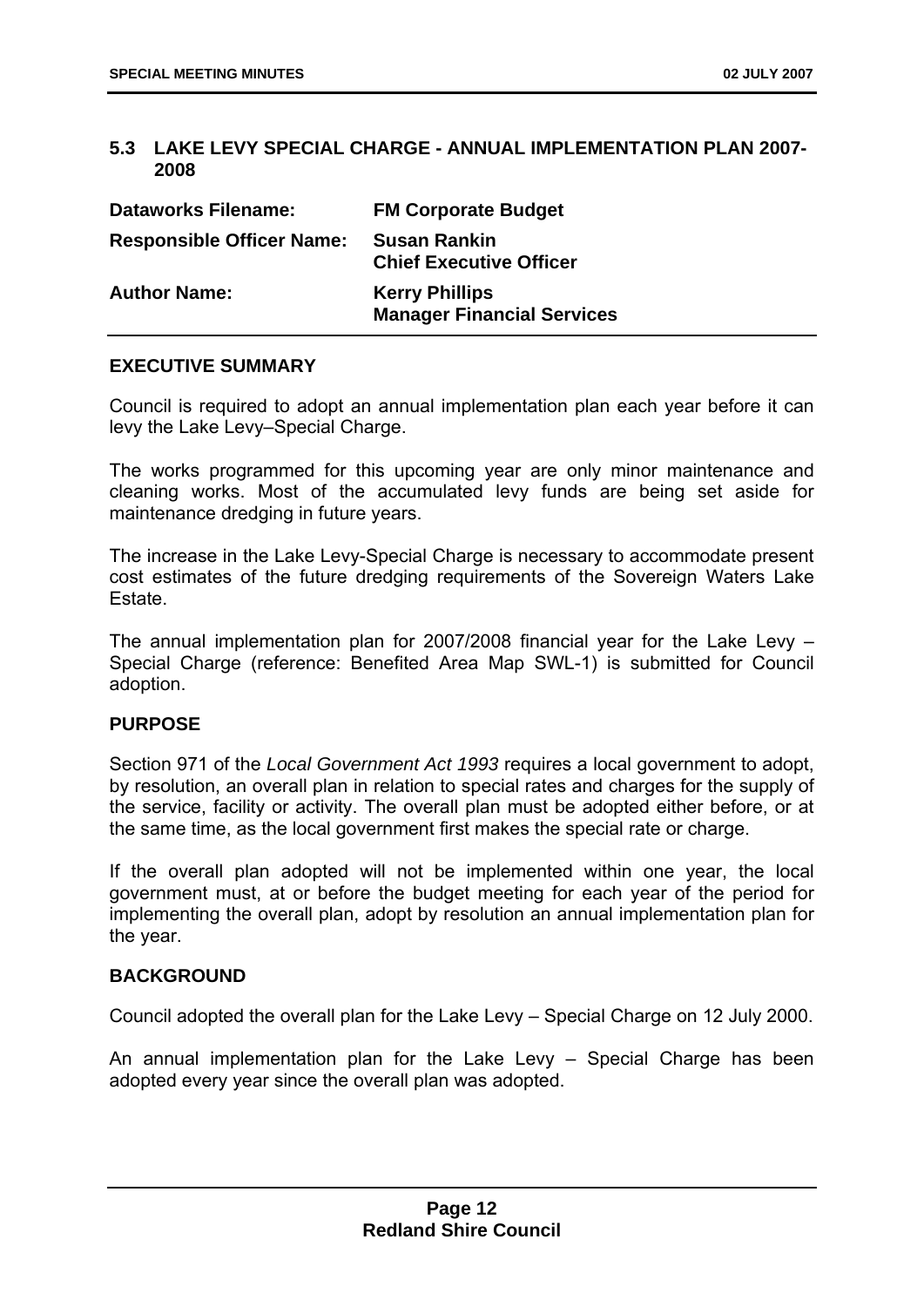# **ISSUES**

For the 2007/2008 financial year, revenue collected through the Lake Levy – Special Charge will be held in a reserve to finance ongoing works as required in future years.

Increased construction costs in recent years have resulted in an increase in cost estimates for future dredging and disposal of dredged material.

The works programmed for the 2007/2008 financial year:

• Sovereign Waters Lake Estate - Cleaning and minor maintenance \$10,000. Most of the accumulated levy funds are being set aside for maintenance dredging in future years.

The income from this Special Charge for 2007/2008 is expected to be approximately \$39,600.

# **RELATIONSHIP TO CORPORATE PLAN**

The recommendation primarily supports Council's strategic priority to ensure the long term financial viability of the Shire and provide public accountability in financial management.

# **FINANCIAL IMPLICATIONS**

Expenditure for 2007/2008 based on the annual plan is expected to be in the order of \$10,000.

# **PLANNING SCHEME IMPLICATIONS**

It is considered that the outcome of recommendations in this report will not require any amendments to the Redlands Planning Scheme.

# **CONSULTATION**

During the budget 2007/2008 workshops, the Executive Leadership Group and Councillors have been presented with details pertaining to the planning for this Special Charge. The Manager, Financial Services has been briefed by the Manager, Infrastructure Planning and the Senior Advisor Infrastructure Projects on the future planning for the estate.

# **OPTIONS**

# **PREFERRED**

That Council resolve to adopt the annual implementation plan for the 2007/2008 financial year for the Lake Levy – Special Charge (reference: Benefited Area Map SWL-1).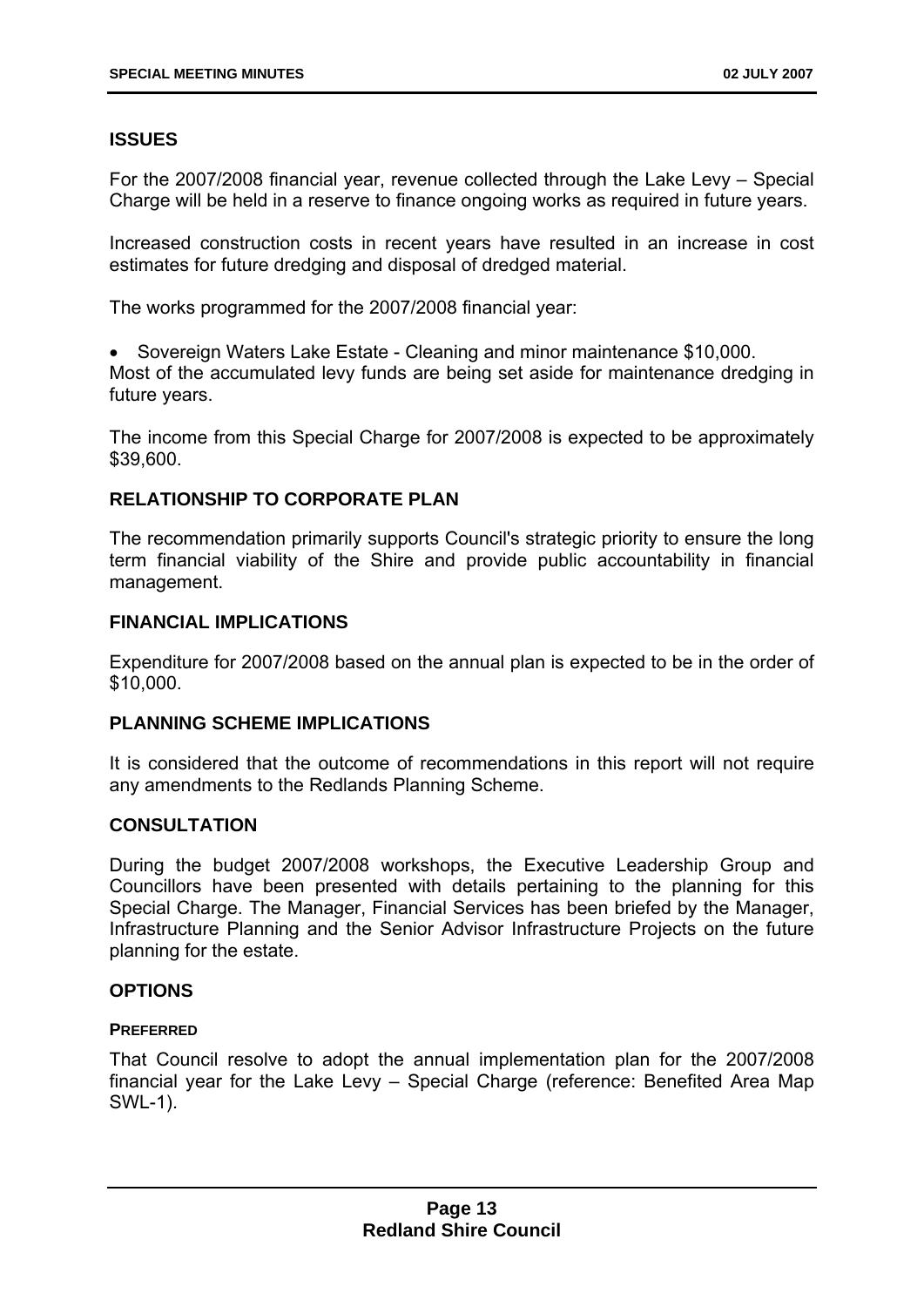# **ALTERNATIVE**

Council is required by legislation to adopt an annual implementation plan and, therefore, there is no alternative option.

# **OFFICER'S RECOMMENDATION/ COUNCIL RESOLUTION**

Moved by: Cr Elliott Seconded by: Cr Henry

**That Council resolve to adopt the annual implementation plan for the 2007/2008 financial year for the Lake Levy – Special Charge (reference: Benefited Area Map SWL-1).** 

**CARRIED**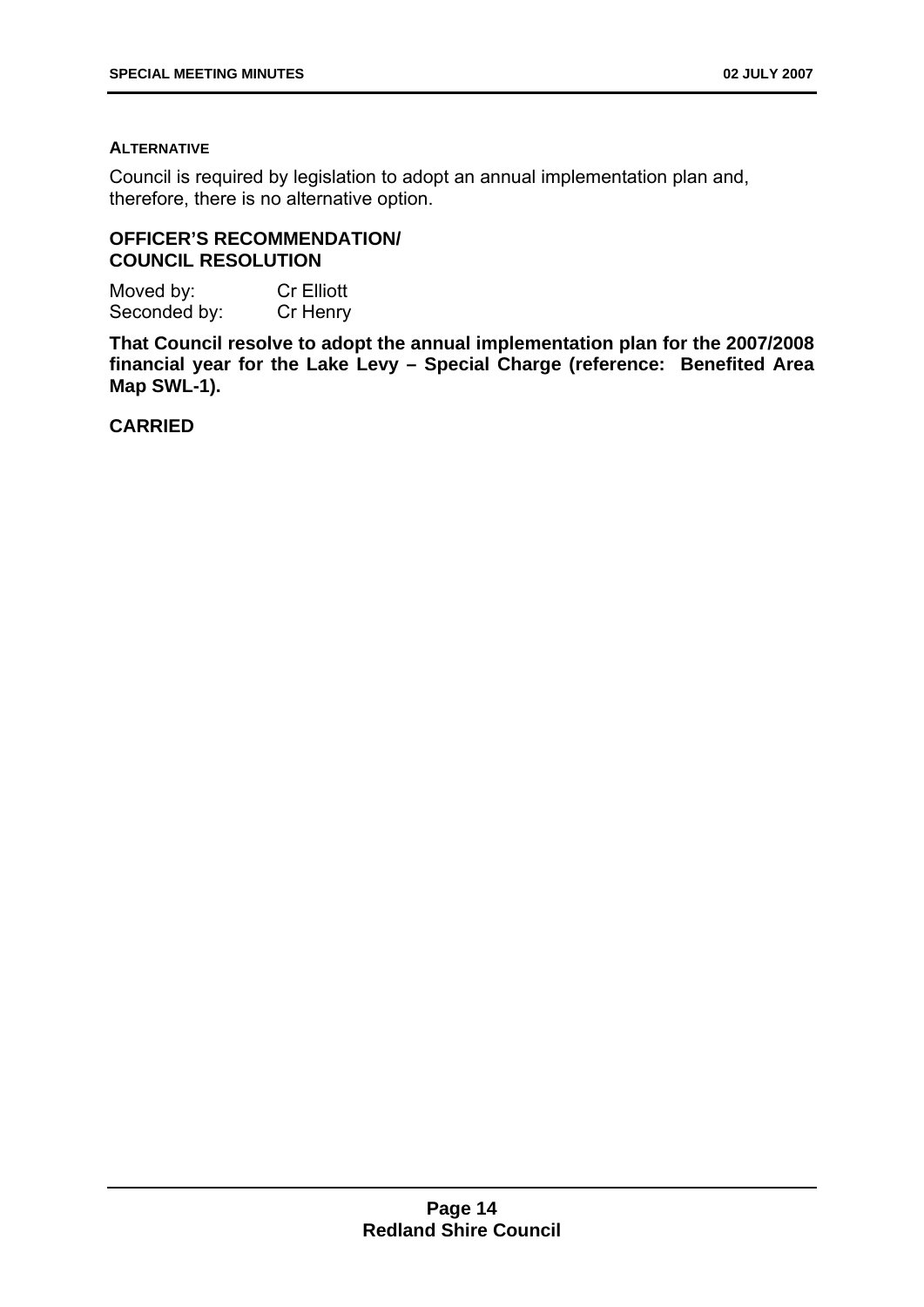# **5.4 AMENDED AQUATIC PARADISE CANAL - SPECIAL CHARGE - ANNUAL IMPLEMENTATION PLAN 2007-2008**

| <b>Dataworks Filename:</b>       | <b>FM Corporate Budget</b>                                 |
|----------------------------------|------------------------------------------------------------|
| <b>Responsible Officer Name:</b> | <b>Susan Rankin</b><br><b>Chief Executive Officer</b>      |
| <b>Author Name:</b>              | <b>Kerry Phillips</b><br><b>Manager Financial Services</b> |

# **EXECUTIVE SUMMARY**

Previously Council has administered the Shire Canal special charges inclusive of both Raby bay and Aquatic Paradise locations. It has been determined that it would be more appropriate to report separately to Council in future.

Council is required to adopt, by resolution, an annual implementation plan each year before it can levy the Amended Aquatic Paradise Canal Special Charge.

The annual implementation plan for the 2007/2008 financial year for the Amended Aquatic Paradise Canal Special Charge (reference: Benefited Area Map APC-3 ) is submitted to Council for adoption.

# **PURPOSE**

Section 971 of the *Local Government Act 1993* requires a local government to adopt, by resolution, an overall plan in relation to special rates and charges for the supply of the service, facility or activity. The overall plan must be adopted either before, or at the same time as the local government first makes the special rate or charge.

If the overall plan adopted will not be implemented within one year, the local government must, at or before the budget meeting for each year of the period for implementing the overall plan, adopt by resolution an annual implementation plan for the year.

The annual implementation plan for the 2007/2008 financial year for the Amended Aquatic Paradise Canal Special Charge is submitted to Council for adoption.

# **BACKGROUND**

Council adopted the overall plan for the Shire Canals – Special Charge on 12 July 2000. Inclusive of works for Raby Bay and Aquatic Paradise.

An annual implementation plan for the Shire Canals – Special Charge has been adopted every year since the overall plan was adopted inclusive of works for Raby Bay and Aquatic Paradise.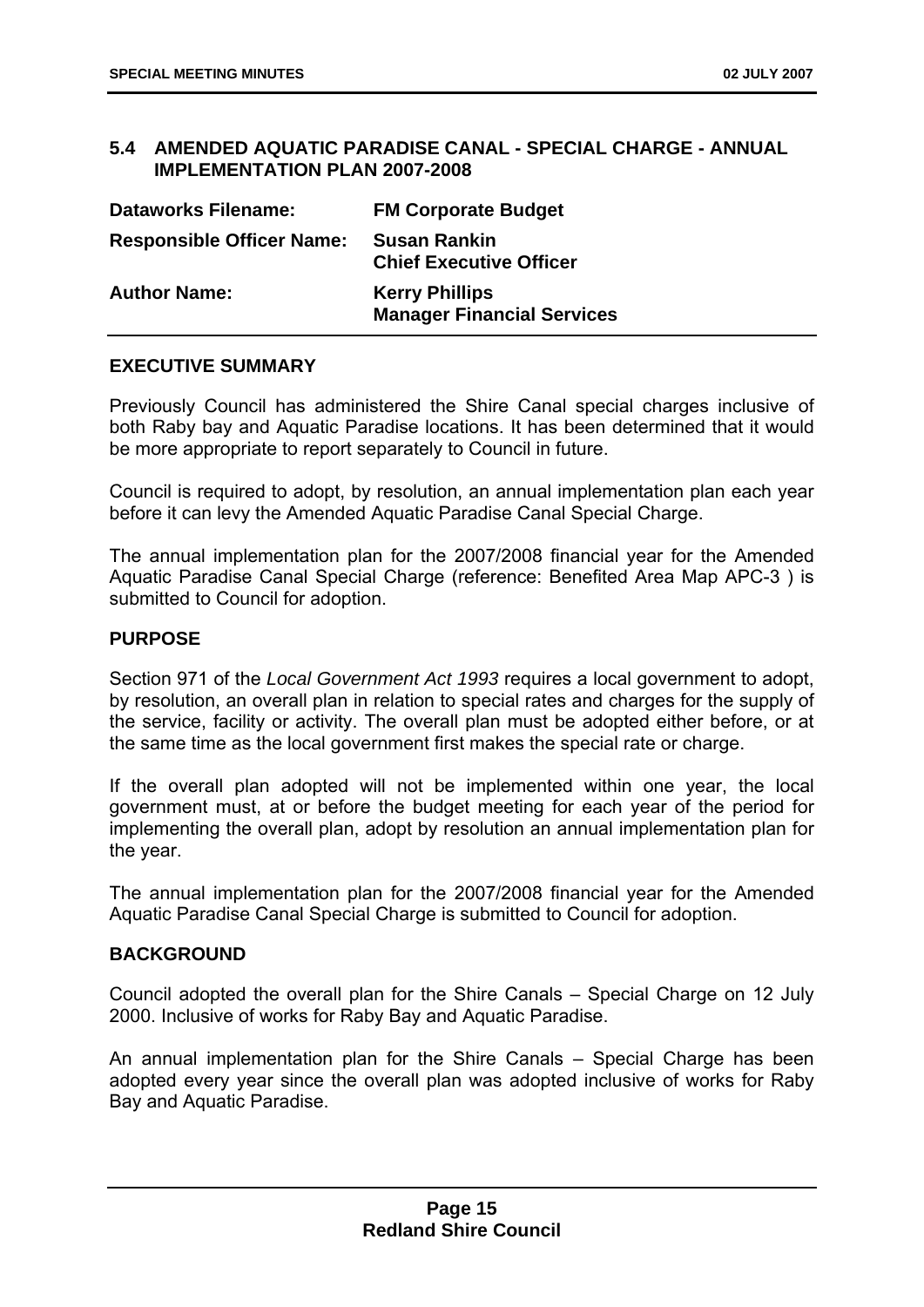# **ISSUES**

Previously Council has administered the Shire Canal special charges inclusive of both Raby bay and Aquatic Paradise locations. It has been determined that it would be more appropriate to report separately to Council in future.

For the 2007/2008 financial year, revenue collected through the Amended Aquatic Paradise Canal Special Charge will be held in a reserve to finance ongoing works.

The details of the works programmed for the 2007/2008 financial year are:

- 1. Dredging of access channel \$2,033,000;
- 2. Canal cleaning and minor maintenance \$25,000; and
- 3. Planning \$91,950.

# **RELATIONSHIP TO CORPORATE PLAN**

The recommendation primarily supports Council's strategic priority to ensure the long term financial viability of the Shire and provide public accountability in financial management.

# **FINANCIAL IMPLICATIONS**

The levies are proposed to be increased to accommodate specific requirements identified in the annual implementation plan and to facilitate longer term planning for the estate.

# **PLANNING SCHEME IMPLICATIONS**

It is considered that the outcome of recommendations in this report will not require any amendments to the Redlands Planning Scheme.

# **CONSULTATION**

During the budget 2007/2008 workshops, the Executive Leadership Group and Councillors have been presented with details pertaining to the planning for this Special Charge. The Manager, Financial Services has been briefed by the Manager, Infrastructure Planning and the Senior Advisor Infrastructure Projects on the future planning for the estate.

# **OPTIONS**

# **PREFERRED**

That Council resolve to adopt the annual implementation plan for the 2007/2008 financial year for the Amended Aquatic Paradise Canal Special Charge (reference: Benefited Area Map APC-3).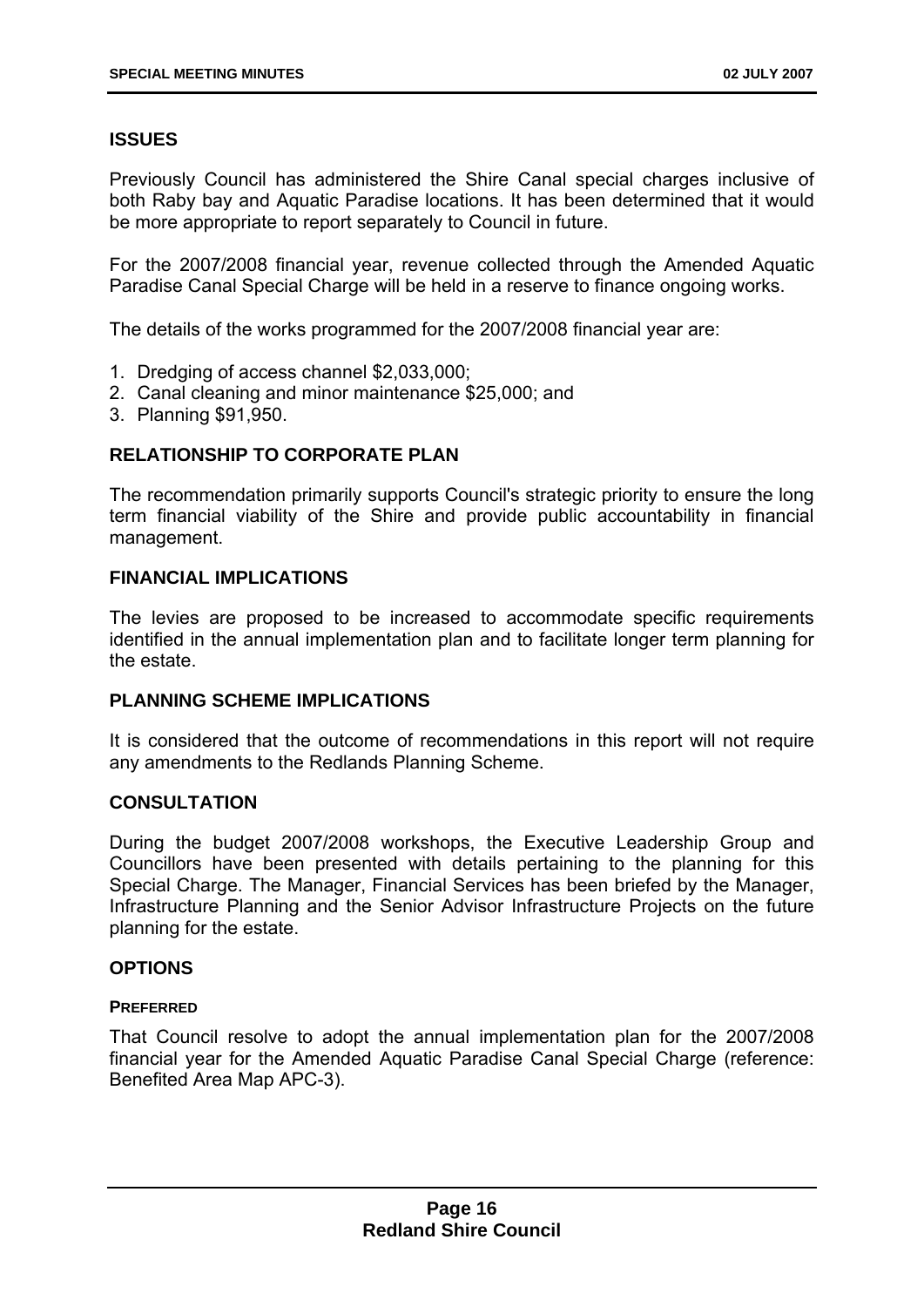# **ALTERNATIVE**

Council is required by legislation to adopt an annual implementation plan, therefore, there is no alternative option.

# **OFFICER'S RECOMMENDATION/ COUNCIL RESOLUTION**

Moved by: Cr Dowling Seconded by: Cr Burns

**That Council resolve to adopt the annual implementation plan for the 2007/2008 financial year for the Amended Aquatic Paradise Canal Special Charge (reference: Benefited Area Map APC-3).** 

**CARRIED**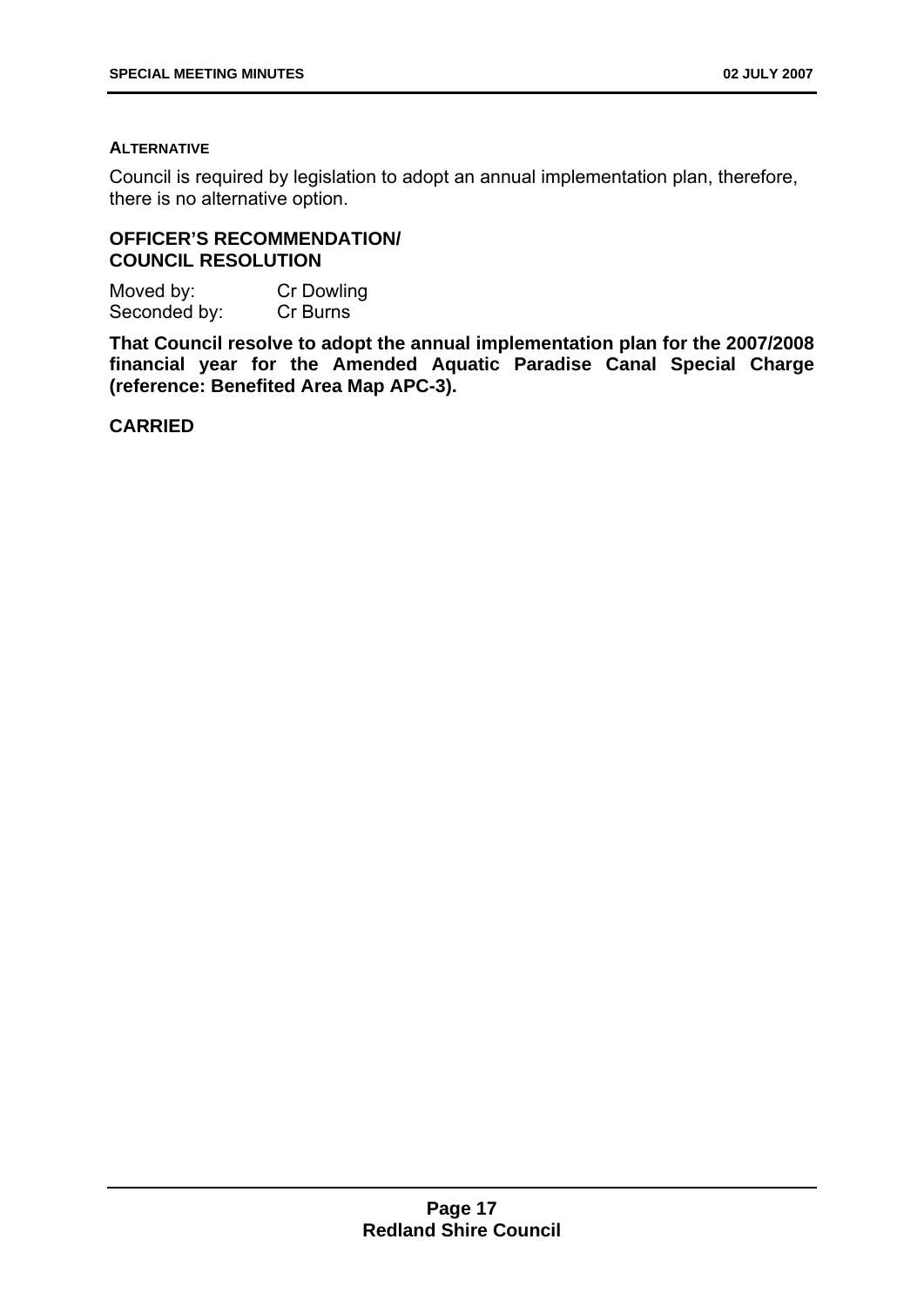# **5.5 AMENDED RABY BAY CANAL - SPECIAL CHARGE - ANNUAL IMPLEMENTATION PLAN 2007-2008**

| <b>Dataworks Filename:</b>       | <b>FM Corporate Budget</b>                                 |
|----------------------------------|------------------------------------------------------------|
| <b>Responsible Officer Name:</b> | <b>Susan Rankin</b><br><b>Chief Executive Officer</b>      |
| <b>Author Name:</b>              | <b>Kerry Phillips</b><br><b>Manager Financial Services</b> |

# **EXECUTIVE SUMMARY**

Previously Council has administered the Shire Canal special charges inclusive of both Raby bay and Aquatic Paradise locations. It has been determined that it would be more appropriate to report separately to Council in future.

Council is required to adopt, by resolution, an annual implementation plan each year before it can levy the Amended Raby Bay Canal Special Charge.

The annual implementation plan for the 2007/2008 financial year for the Amended Raby Bay Canal Special Charge (reference: Benefited Area Maps RBC-3, RBC-3-1) is submitted to Council for adoption.

# **PURPOSE**

Section 971 of the *Local Government Act 1993* requires a local government to adopt, by resolution, an overall plan in relation to special rates and charges for the supply of the service, facility or activity. The overall plan must be adopted either before, or at the same time as the local government first makes the special rate or charge.

If the overall plan adopted will not be implemented within one year, the local government must, at or before the budget meeting for each year of the period for implementing the overall plan, adopt by resolution an annual implementation plan for the year.

The annual implementation plan for the 2007/2008 financial year for the Amended Raby Bay Canal Special Charge is submitted to Council for adoption.

# **BACKGROUND**

Council adopted the overall plan for the Shire Canals – Special Charge on 12 July 2000. Inclusive of works for Raby Bay and Aquatic Paradise

An annual implementation plan for the Shire Canals – Special Charge has been adopted every year since the overall plan was adopted inclusive of works for Raby Bay and Aquatic Paradise.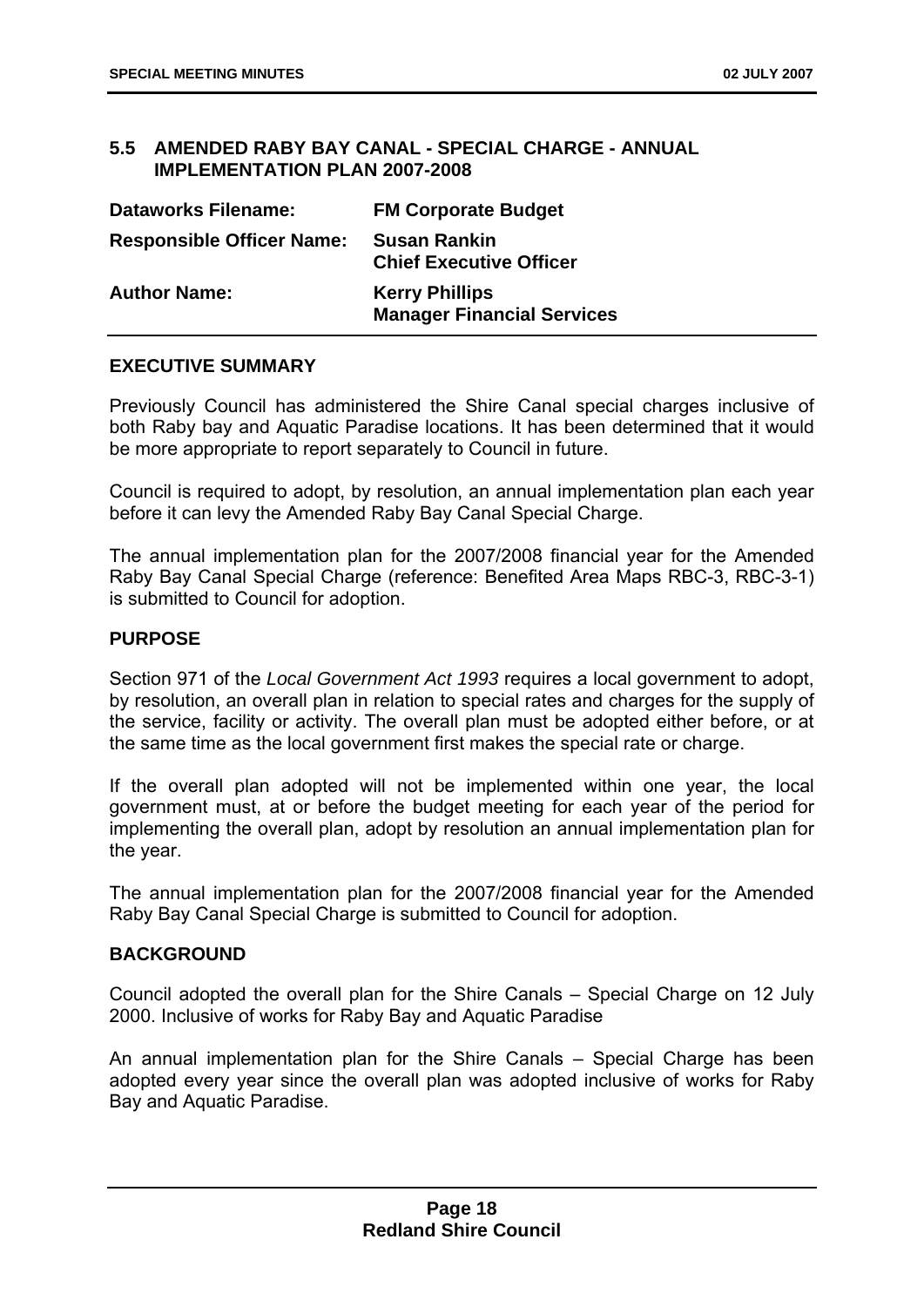# **ISSUES**

Previously Council has administered the Shire Canal special charges inclusive of both Raby Bay and Aquatic Paradise locations. It has been determined that it would be more appropriate to report separately to Council in future.

For the 2007/2008 financial year, revenue collected through the Amended Raby Bay Canal Special Charge will be held in a reserve to finance ongoing works.

The details of the works programmed for the 2007/2008 financial year are:

- 1. Remedial works relating to revetments \$2,300,000;
- 2. Canal cleaning \$20,000; and
- 3. Planning \$103,800.

# **RELATIONSHIP TO CORPORATE PLAN**

The recommendation primarily supports Council's strategic priority to ensure the long term financial viability of the Shire and provide public accountability in financial management.

# **FINANCIAL IMPLICATIONS**

The levies are proposed to be increased to accommodate specific requirements identified in the annual implementation plan and to facilitate longer term planning for the estate.

# **PLANNING SCHEME IMPLICATIONS**

The Land Use Planning Group was consulted and it is considered that the outcome of recommendations in this report will not require any amendments to the Redlands Planning Scheme.

# **CONSULTATION**

During the budget 2007/2008 workshops, the Executive Leadership Group and Councillors have been presented with details pertaining to the planning for this Special Charge. The Manager, Financial Services has been briefed by the Manager, Infrastructure Planning and the Senior Advisor Infrastructure Projects on the future planning for the estate.

# **OPTIONS**

# **PREFERRED**

That Council resolve to adopt the annual implementation plan for the 2007/2008 financial year for the Amended Raby Bay Canal Special Charge (reference: Benefited Area Maps RBC-3, RBC-3-1).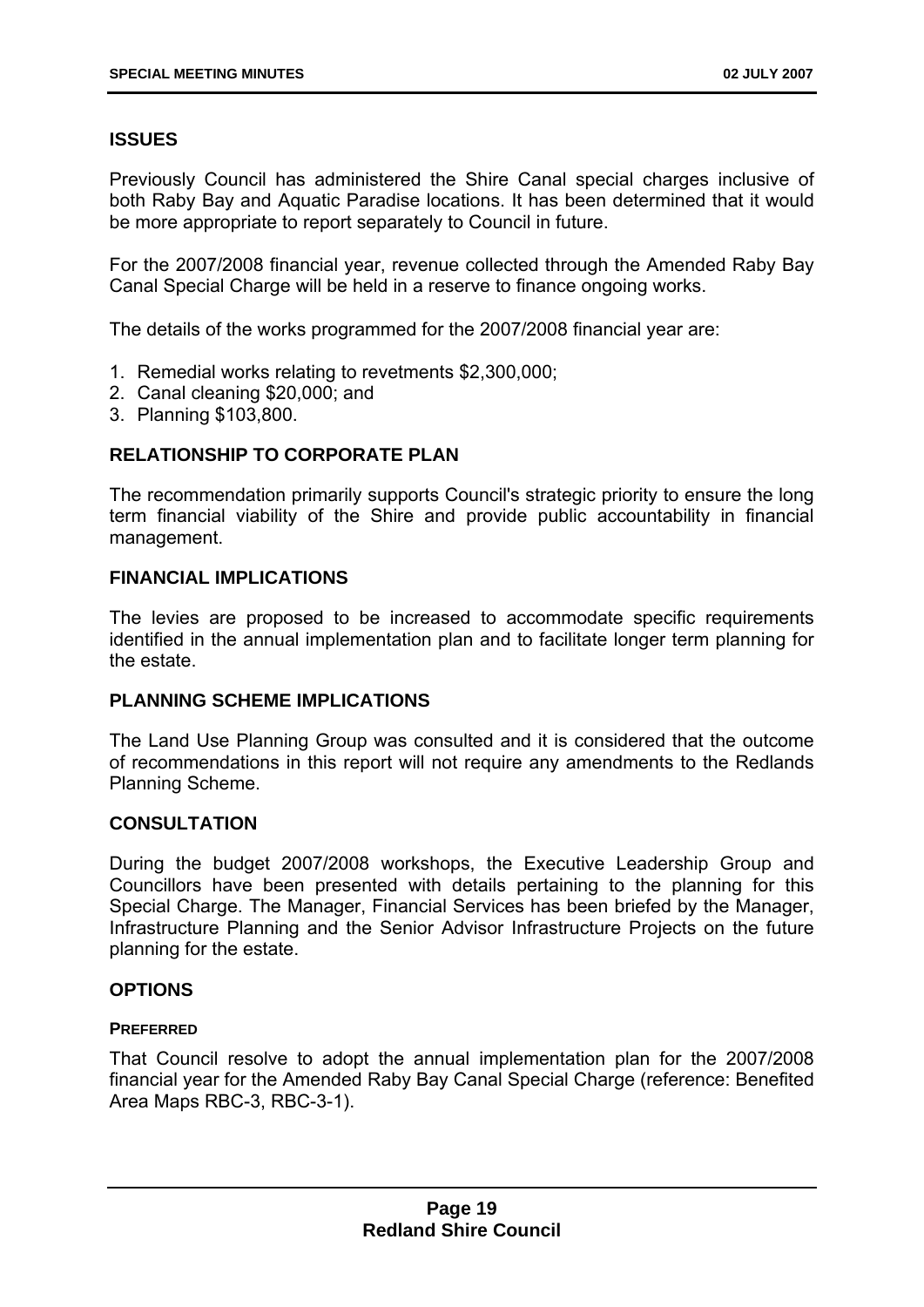# **ALTERNATIVE**

Council is required by legislation to adopt an annual implementation plan, therefore, there is no alternative option.

# **OFFICER'S RECOMMENDATION/ COUNCIL RESOLUTION**

Moved by: Cr Elliott Seconded by: Cr Burns

**That Council resolve to adopt the annual implementation plan for the 2007/2008 financial year for the Amended Raby Bay Canal Special Charge (reference: Benefited Area Maps RBC-3, RBC-3-1).** 

**CARRIED**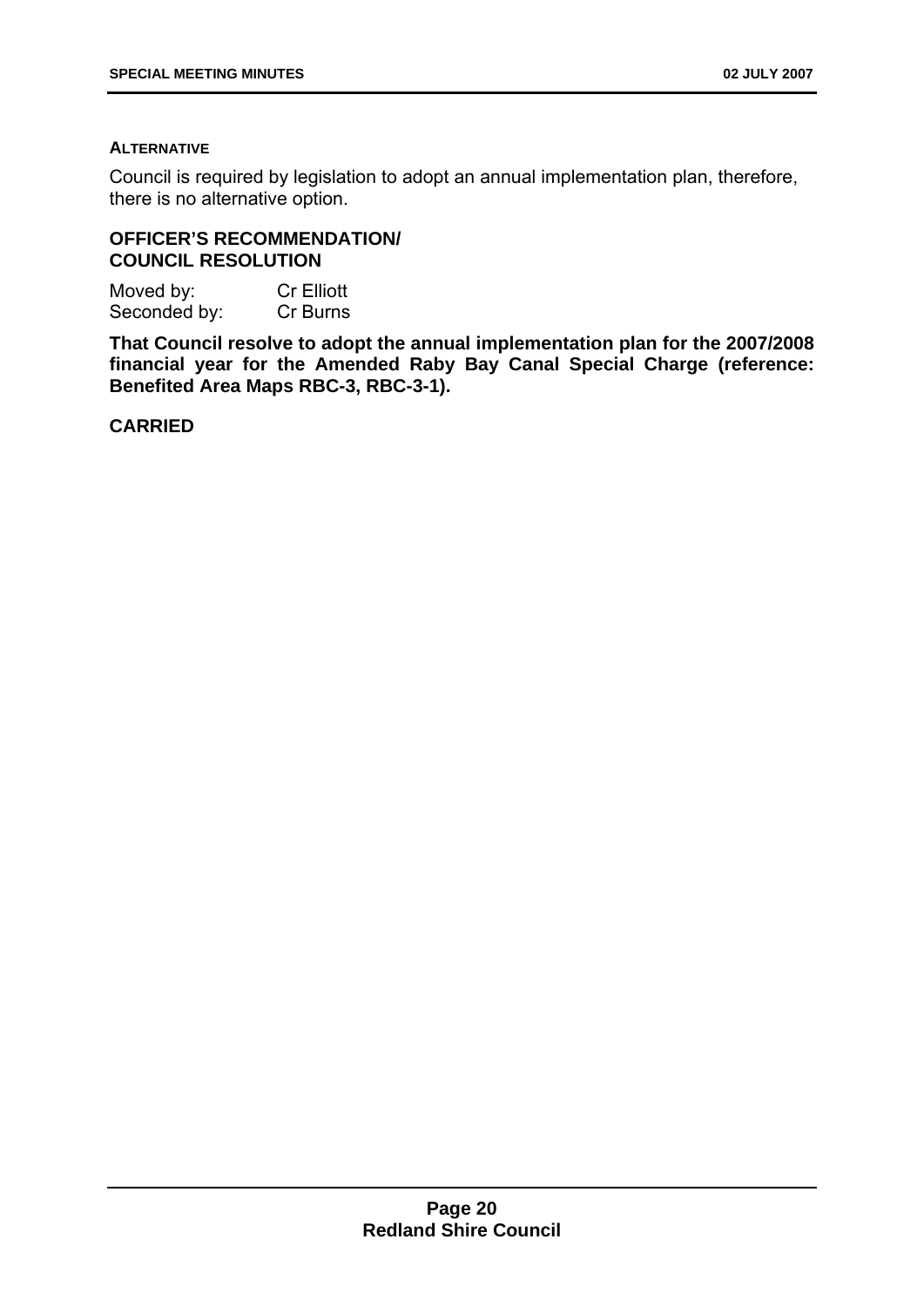# **5.6 RUSSELL ISLAND RECREATION FACILITIES SPECIAL CHARGE - ANNUAL IMPLEMENTATION PLAN**

| <b>Dataworks Filename:</b>       | <b>FM Corporate Budget</b>                            |
|----------------------------------|-------------------------------------------------------|
| <b>Attachments:</b>              | <b>Annual Implementation Plan</b>                     |
| <b>Responsible Officer Name:</b> | <b>Susan Rankin</b><br><b>Chief Executive Officer</b> |
| <b>Author Name:</b>              | <b>Ellen Irving</b><br><b>Project Officer</b>         |

# **EXECUTIVE SUMMARY**

Under section 971 of the *Local Government Act 1993* if an overall plan for a Special Charge will not be implemented within a financial year, the local government must, at or before the budget meeting for each year of the overall plan, adopt an annual implementation plan for the year.

The overall plan for the Russell Island Recreation Facilities (Swimming Pool) Special charge was adopted by Council in June, 2004. The purpose of the special charge was to cover the shortfall in funding to construct the facility and assist with setup costs.

The detail of the works to be undertaken constitutes the annual Implementation Plan for 2007/2008 and is submitted to Council for adoption.

# **PURPOSE**

To seek Council approval of the 2007/2008 Annual Implementation Plan for the Russell Island Recreation Facilities Special Charge.

#### **BACKGROUND**

Under section 971 of the *Local Government Act 1993* if an overall plan for a Special Charge will not be implemented within a financial year, the local government must, at or before the budget meeting for each year of the overall plan, adopt an annual implementation plan for the year.

Council adopted the overall plan for the Russell Island Recreation Facilities Special Charge in 2004. Attached is the Annual Implementation Plan for 2007/2008 which outlines the expenditure to date and the expected expenditure for the 2007/2008 financial year.

Construction of the Russell Island Swimming Pool is expected to commence mid July 2007 with a 16 week construction program.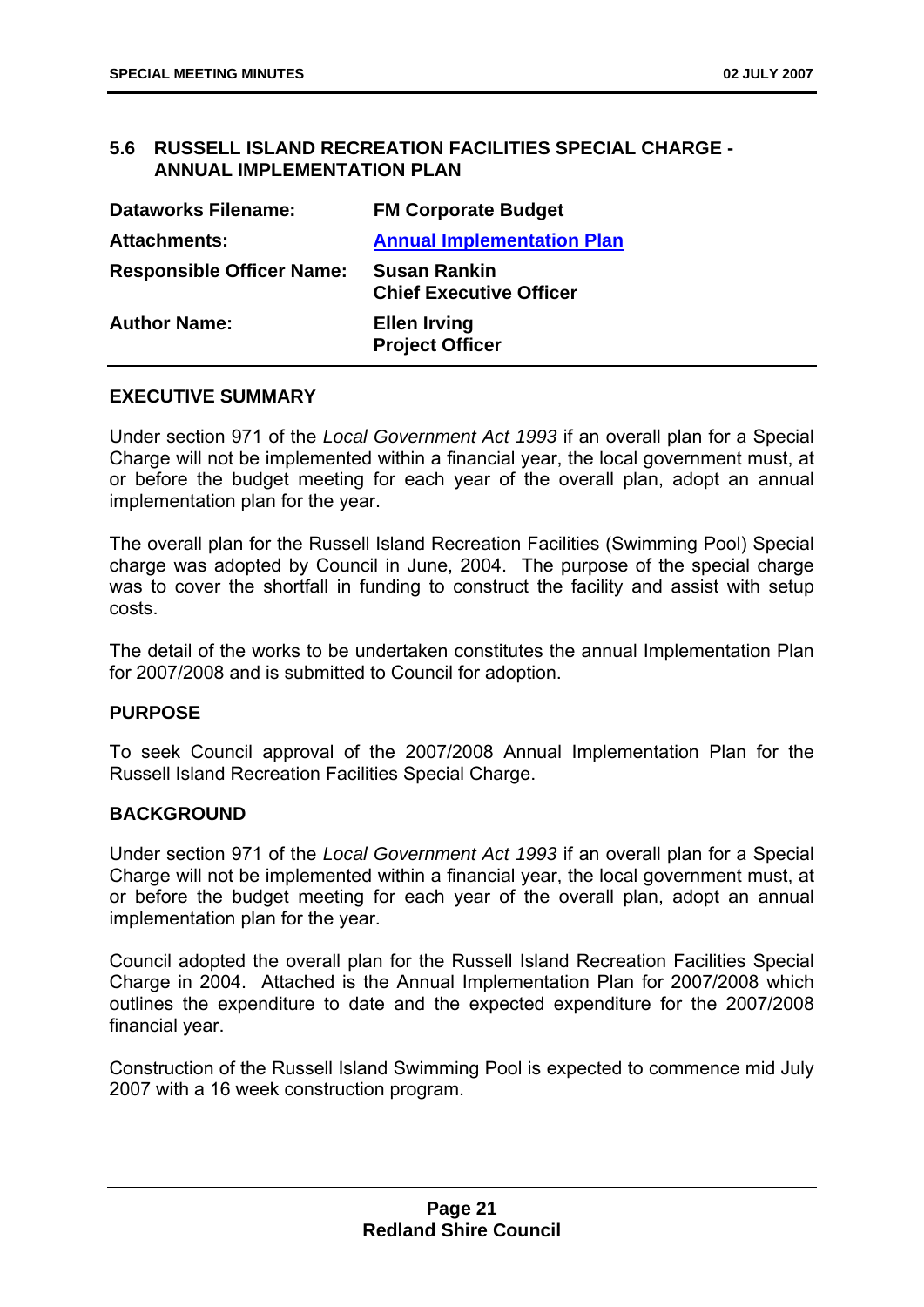# **ISSUES**

The Joint Development Agreement (JDA) has now been signed by Council and the Department of Education, Training and the Arts.

# **RELATIONSHIP TO CORPORATE PLAN**

The recommendation primarily supports Council's strategic priority to ensure the long term financial viability of the Shire and provide public accountability in financial management.

# **FINANCIAL IMPLICATIONS**

Funding for the construction of the Russell Island Recreation Facilities (Swimming Pool) has previously been approved by Council. The Implementation Plan details the expenditure for the 2007/2008 financial year.

# **PLANNING SCHEME IMPLICATIONS**

It is considered that the outcome of recommendations in this report will not require any amendments to the Redlands Planning Scheme.

# **CONSULTATION**

Consultation has occurred with the Divisional Councillor.

# **OPTIONS**

#### **PREFERRED**

That Council resolve to adopt the attached annual Implementation Plan for the 2007/2008 financial year for the Russell Island Recreation Facilities (Swimming Pool) Special Charge.

#### **ALTERNATIVE**

There is no other option as there is a legislative requirement to adopt an annual implementation plan.

# **OFFICER'S RECOMMENDATION/ COUNCIL RESOLUTION**

| Moved by:    | Cr Burns   |
|--------------|------------|
| Seconded by: | Cr Dowling |

**That Council resolve to adopt the attached Annual Implementation Plan for the 2007/2008 financial year for the Russell Island Recreation Facilities (Swimming Pool) Special Charge.** 

**CARRIED**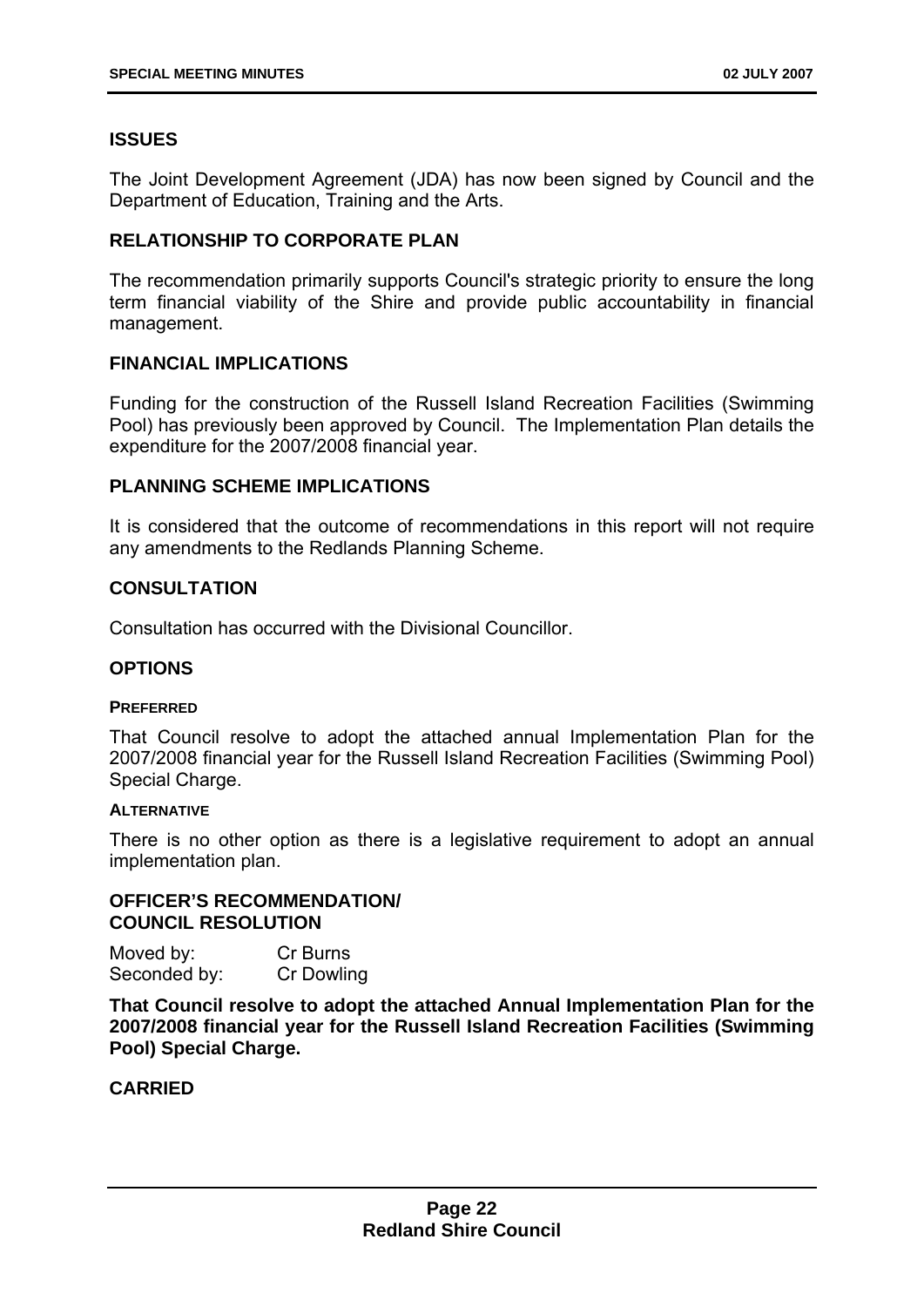# **5.7 PRESENTATION OF FINANCIAL INFORMATION FOR THE 2006/2007 FINANCIAL YEAR**

| <b>Dataworks Filename:</b>       | <b>FM Financial Statements</b>                              |
|----------------------------------|-------------------------------------------------------------|
| Attachment:                      | <b>Financial Statements 2006-07</b>                         |
| <b>Responsible Officer Name:</b> | <b>Susan Rankin</b><br><b>Chief Executive Officer</b>       |
| <b>Author Name:</b>              | <b>Kerry Phillips</b><br><b>Manager, Financial Services</b> |

#### **EXECUTIVE SUMMARY**

It is a requirement of Section 521 of the *Local Government Act 1993* and Section 57 of the *Local Government Finance Standard 2005* that financial information with respect to 2006/2007 be presented at Council's budget meeting.

The purpose of this report is to present Council with the anticipated financial position for the financial year 2006/2007 for noting. Details are provided in the attachment.

The revised budget for 2006/2007 was adopted by Council at its General Meeting of 30 May 2007 and has been used as the foundation for the anticipated position for 2006/2007. Since the adoption of the budget review, any variations to revenue and expenditure of significance have been amended where they can be quantified with certainty.

The 2006/07 anticipated revenues and expenditures have been considered in formulating the 2007/08 budget and forward year estimates.

# **PURPOSE**

The purpose of this submission is to present Council's financial position for the 2006/2007 year in accordance with Section 521 of the *Local Government Act 1993* and Section 57 of the *Local Government Finance Standard 2005.*

# **BACKGROUND**

It is a requirement of section 521 of the *Local Government Act 1993* and section 57 of the *Local Government Finance Standard 2005* that financial information with respect to 2006/2007 be presented at Council's budget meeting.

#### **ISSUES**

Under section 521 of the *Local Government Act 1993*, information presented must include:

- a. the original budget estimates;
- b. if an amended budget has been adopted the amended budget estimates;
- c. actual or estimated expenses and revenue;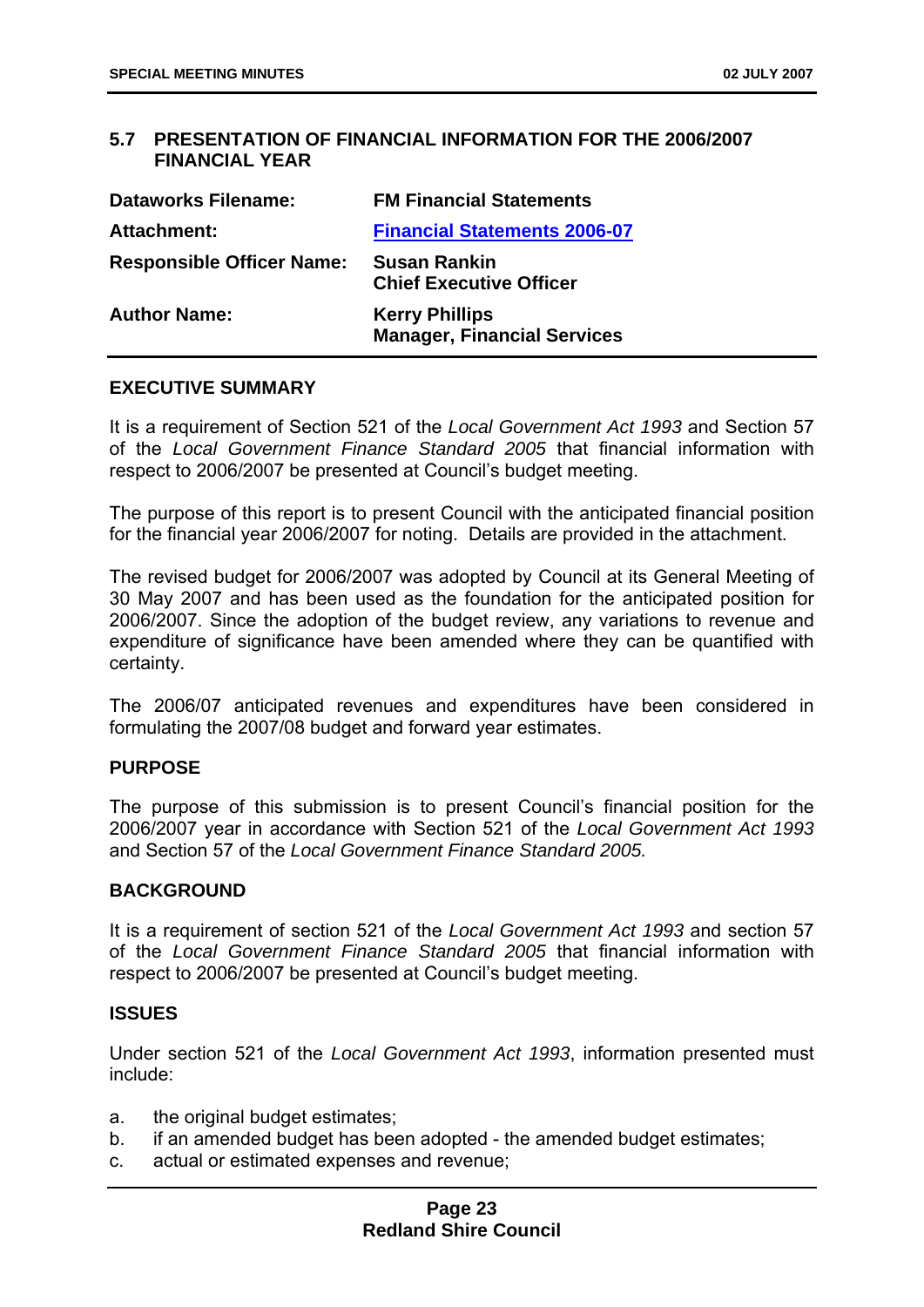- d. explanations of significant differences from the original budget (whether an actual or anticipated difference); and
- e. an explanation of the impact of the budget and actual performance on future budgets.

The document must be prepared on an accrual basis. Details are provided in the attachment to this report.

# **RELATIONSHIP TO CORPORATE PLAN**

The recommendation primarily supports Council's strategic priority to ensure the long term financial viability of the Shire and provide public accountability in financial management.

# **FINANCIAL IMPLICATIONS**

The revised budget for 2006/2007 was adopted by Council at its General Meeting of 30 May 2007 and has been used as the foundation for the anticipated position for 2006/2007. Since the adoption of the budget review, any variations to revenue and expenditure of significance have been amended where they can be quantified with certainty.

The 2006/07 anticipated revenues and expenditures have been considered in formulating the 2007/08 budget and forward year estimates.

# **PLANNING SCHEME IMPLICATIONS**

The Land Use Planning Group was consulted and it is considered that the outcome of recommendations in this report will not require any amendments to the Redlands Planning Scheme.

# **CONSULTATION**

The General Manager Corporate Services, Manager Financial Services and the Service Manager Financial Reporting have ensured that this information is provided in accordance with legislative requirements.

# **OPTIONS**

That Council resolve that the information about Council's financial position for the 2006/2007 financial year, in accordance with Section 521 of the *Local Government Act 1993* and Section 57 of the *Local Government Finance Standard 2005*, presented in the attachment, be noted.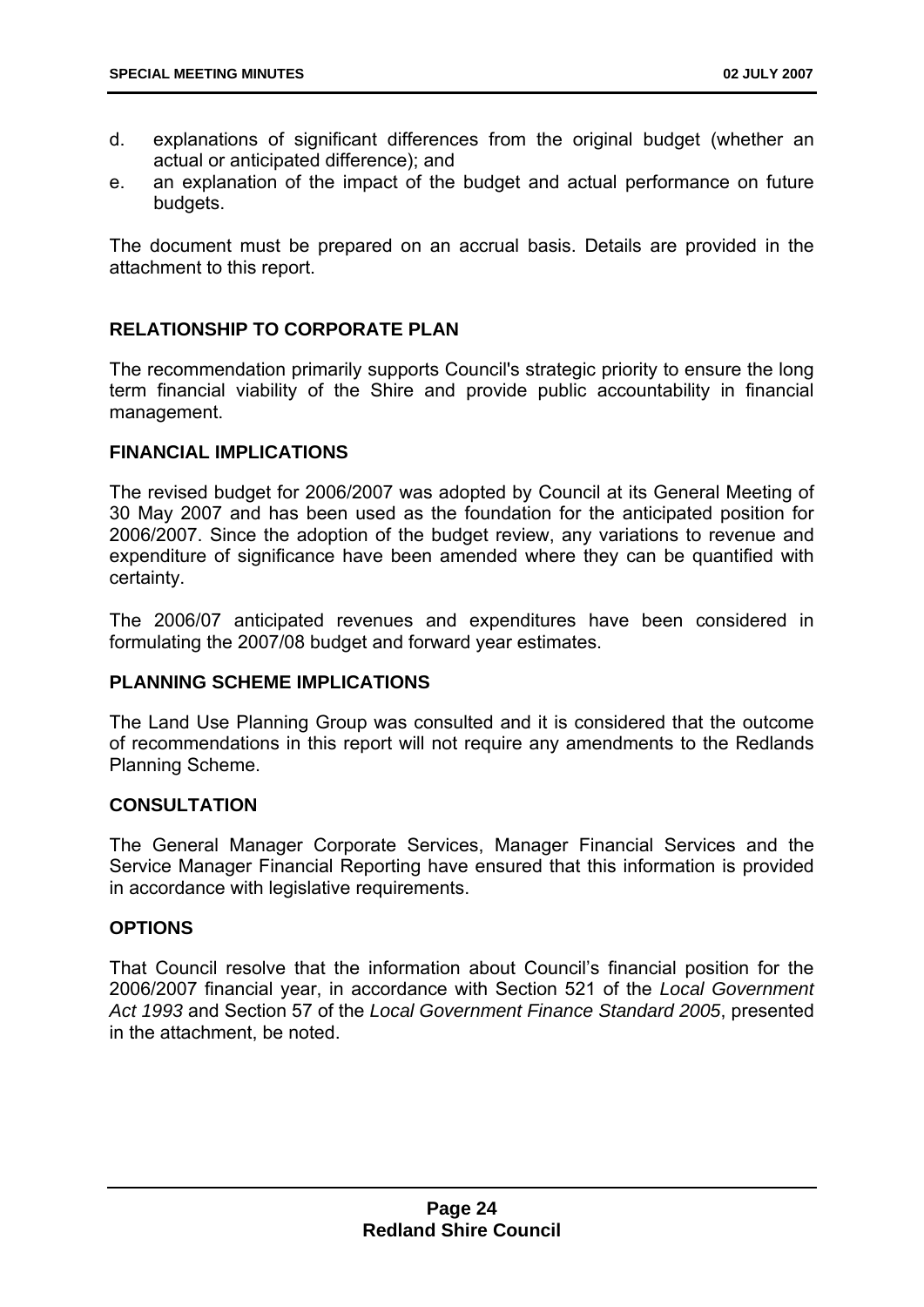# **OFFICER'S RECOMMENDATION/ COUNCIL RESOLUTION**

| Moved by:    | Cr Ogilvie        |
|--------------|-------------------|
| Seconded by: | <b>Cr</b> Elliott |

**That Council resolve that the information about Council's financial position for the 2006/2007 financial year, in accordance with Section 521 of the** *Local Government Act 1993* **and Section 57 of the** *Local Government Finance Standard 2005***, presented in the attachment, be noted.** 

**CARRIED**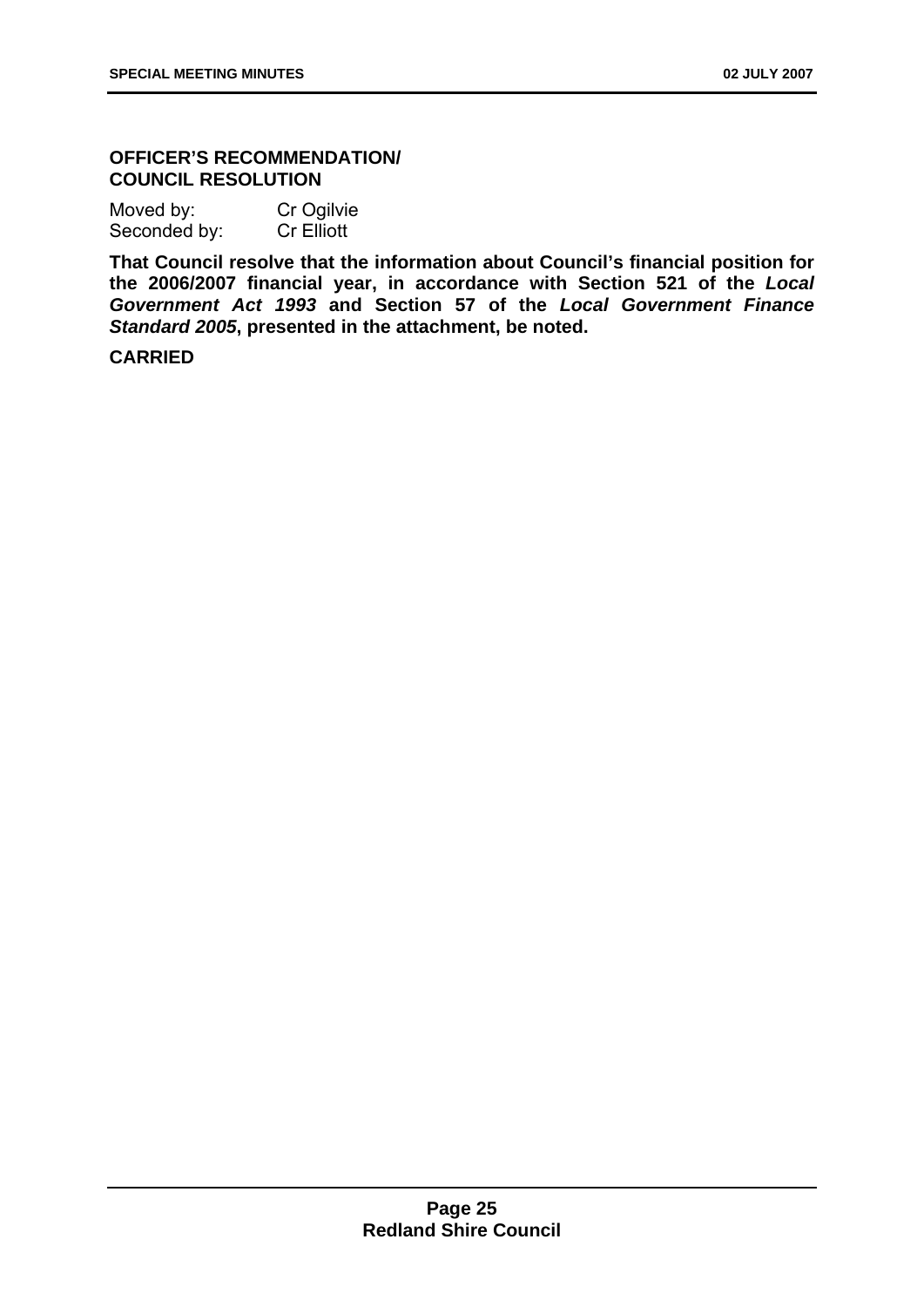# **5.8 ESTABLISHMENT OF RESERVE TRANSFERS**

| <b>Dataworks Filename:</b>       | <b>FM Corporate Budget</b>                                                 |
|----------------------------------|----------------------------------------------------------------------------|
| <b>Attachments:</b>              | <b>Att 1 Reserves Transfers and Anticipated</b><br><b>Reserve Balances</b> |
|                                  | <b>Att 2 SMBI Capital Reserve POL -3065</b>                                |
|                                  | <b>Att 3 SMBI Capital Reserve 10 year</b>                                  |
|                                  | <b>Implementation plan</b>                                                 |
| <b>Responsible Officer Name:</b> | <b>Susan Rankin</b><br><b>Chief Executive Officer</b>                      |
| <b>Author Name:</b>              | <b>Kerry Phillips</b><br><b>Manager, Financial Services</b>                |

# **EXECUTIVE SUMMARY**

Section 515 of the *Local Government Act 1993* and sections 33 and 34 of the *Local Government Finance Standard 2005* provide the framework for and transfers to and from reserves.

The purpose of this report is to provide the anticipated information in relation to reserve balances for the 2006/2007 and 2007/2008 year including the impact of anticipated and budgeted transfers to and from reserves for 2007/2008.

A new reserve has been established for 2007/2008 for the Southern Moreton Bay Islands Capital Reserve. Policy POL-3065 at attachment 2 provides detail regarding the funding source, purpose and intent for the reserve fund transfers.

It is anticipated that reserves will increase by \$1.402 million for 2006/07 and reduce by \$1.762million for 2007/2008. Final figures for 2006/2007 will be established as part of the end of year finalisation of accounts.

This report recommends that Council resolve to adopt the Policy POL- 3065 Southern Moreton Bay Islands Capital Reserve presented in attachment 2 and, budgeted reserve balances and transfers as presented in attachment 1.

# **PURPOSE**

The purpose of this report is to provide the anticipated information in relation to reserve balances for the 2006/2007 and 2007/2008 year including the impact of anticipated and budgeted transfers to and from reserves for 2007/2008.

# **BACKGROUND**

Section 515 of the *Local Government Act 1993* and sections 33 and 34 of the *Local Government Finance Standard 2005* provide the framework for the establishment of reserves and transfers to and from reserves.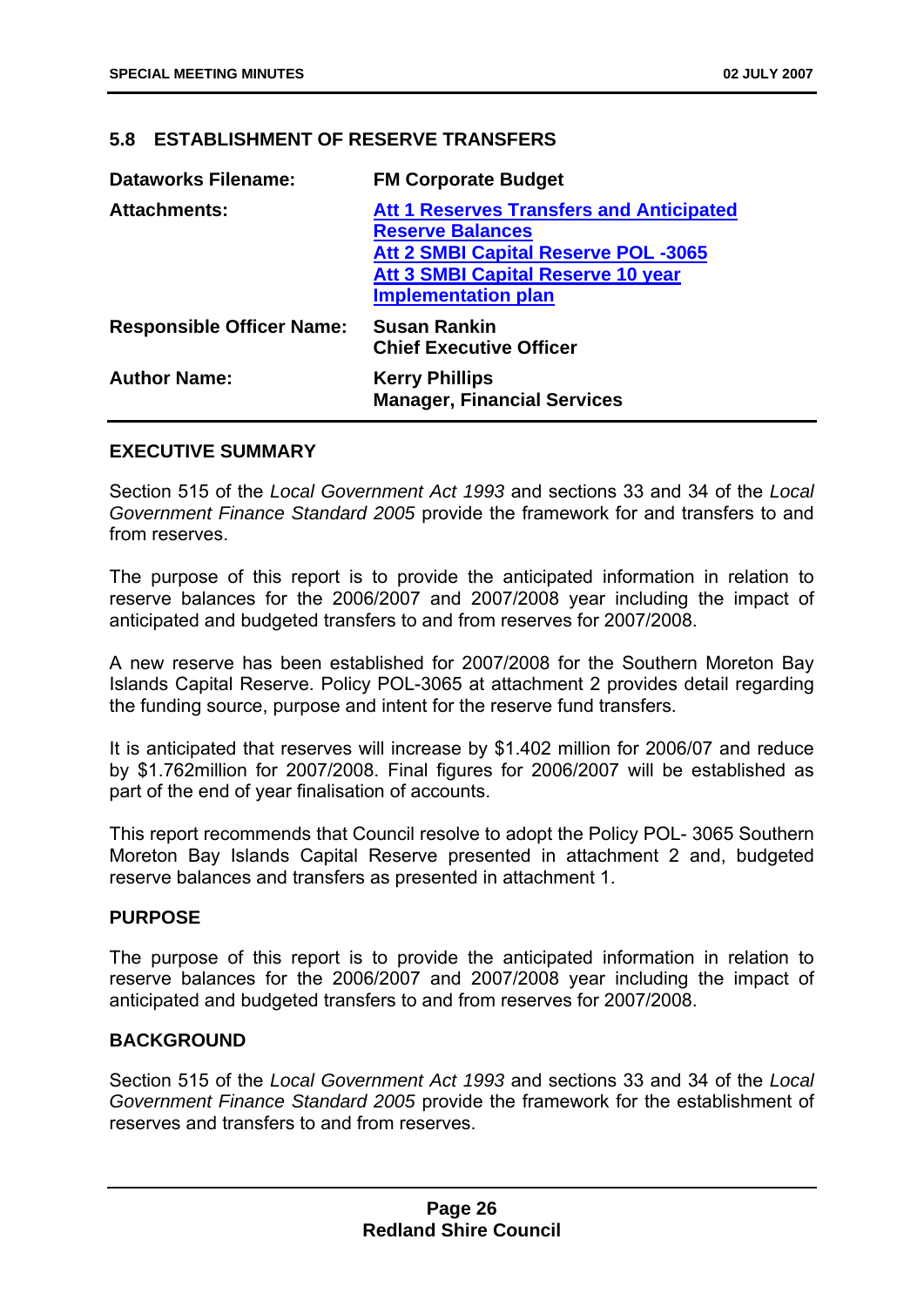# **ISSUES**

Section 33 of the *Local Government Finance Standard 2005* stipulates in the following sub-sections:

- 1) *A reserve within a local government's operating fund may be established only by including the reserve in the local government's adopted budget.*
- 2) *The resolution adopting a budget, or amendment of the budget, that includes the reserve must state the purpose of the reserve.*

Section 34 of the *Local Government Finance Standard 2005* stipulates in the following sub-sections:

- *2) A relevant instrument for the reserve must state the way, subject to sub section (3), the assets of the local government representing the reserve are to be kept.*
- *3) For subsection (2) , the assets of the local government representing the reserve must be kept for the reserve either -* 
	- *(a) as cash in a bank account that is used only for reserve; or*
	- *(b) the assets kept within the local government's pool of assets.*
- *4) A transfer from the reserve may only be made by* 
	- *(a) a resolution of the local government ;or*
	- *(b) including the transfer in the local government's adopted budget.*
- *5) If the transfer is made for a purpose other than the purpose of the reserve, the resolution making the transfer, or adopting the budget including the transfer, must state the purpose of the transfer.*
- *6) In this section-*

**relevant instrument***, for a reserve of a local government means either of the following-* 

- *(a) the resolution of the local government adopting the budget in which the reserve was included;*
- *(b) a policy of the local government.*

Detail pertaining to the opening balance of reserves as at 1 July 2006, the anticipated closing balance of reserves as at 30 June 2007, along with budgeted transfers and anticipated balances for 2007/2008 are provided in the attachment. The anticipated balances for 2006/2007 reflect the revised budget adopted by Council on 30 May 2007.

A new reserve has been established for the 2007/2008 yea for the Southern Moreton Bay Islands Capital Reserve Corporate Policy document POL-3065 at attachment 2 provides detail regarding the funding source, purpose and intent for the reserve fund transfers.

Attachment 3 provides a 10 year implementation plan for the new reserve.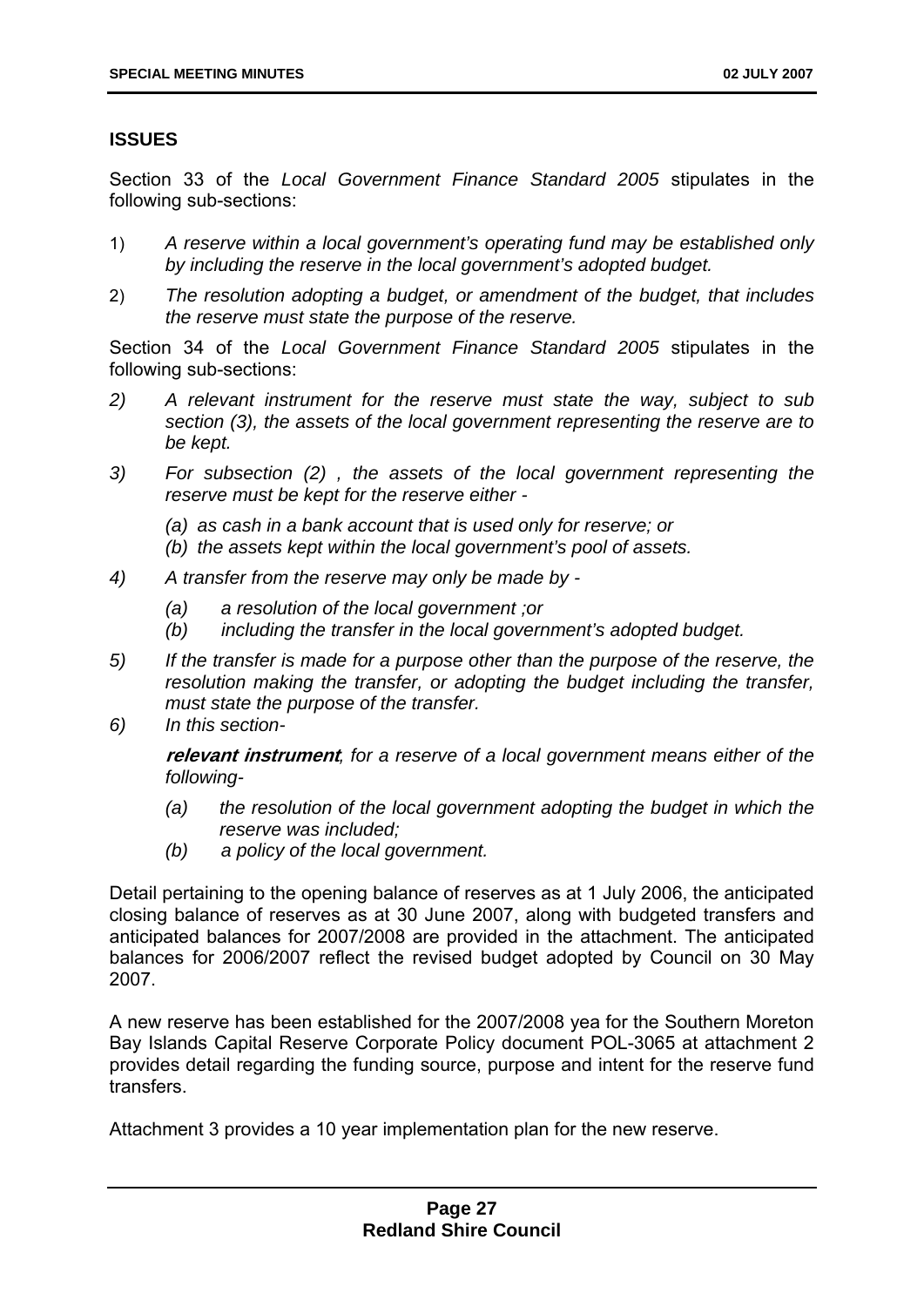# **RELATIONSHIP TO CORPORATE PLAN**

The recommendation primarily supports Council's strategic priority to ensure the long term financial viability of the Shire and provide public accountability in financial management.

# **FINANCIAL IMPLICATIONS**

It is anticipated that reserves will increase by \$1.402 million for 2006/07 and reduce by \$1.762million for 2007/2008. Final figures for 2006/2007 will be established as part of the end of year finalisation of accounts.

# **PLANNING SCHEME IMPLICATIONS**

It is considered that the outcome of recommendations in this report will not require any amendments to the Redlands Planning Scheme.

# **CONSULTATION**

Financial Services have consulted with group managers to establish the anticipated and budgeted transfers. The Executive Leadership Group and Councillors have been consulted as part of recent budget workshops in relation to budget transfers and the establishment of the new reserve policy framework.

# **OPTIONS**

That Council resolve to:

- 1. Adopt in accordance with section 515 of the *Local Government Act 1993* and sections 33 and 34 of the *Local Government Finance Standard 2005* the budgeted reserve balances and transfers as presented in attachment 1; and
- 2. Adopt policy POL- 3065 Southern Moreton Bay Islands Capital Reserve as presented in attachment 2.

# **OFFICER'S RECOMMENDATION/ COUNCIL RESOLUTION**

| Moved by:    | Cr Burns          |
|--------------|-------------------|
| Seconded by: | <b>Cr Elliott</b> |

**That Council resolve to:** 

- **1. Adopt in accordance with section 515 of the** *Local Government Act 1993* **and sections 33 and 34 of the** *Local Government Finance Standard 2005* **the budgeted reserve balances and transfers as presented in attachment 1; and**
- **2. Adopt policy POL- 3065 Southern Moreton Bay Islands Capital Reserve as presented in attachment 2.**

**CARRIED**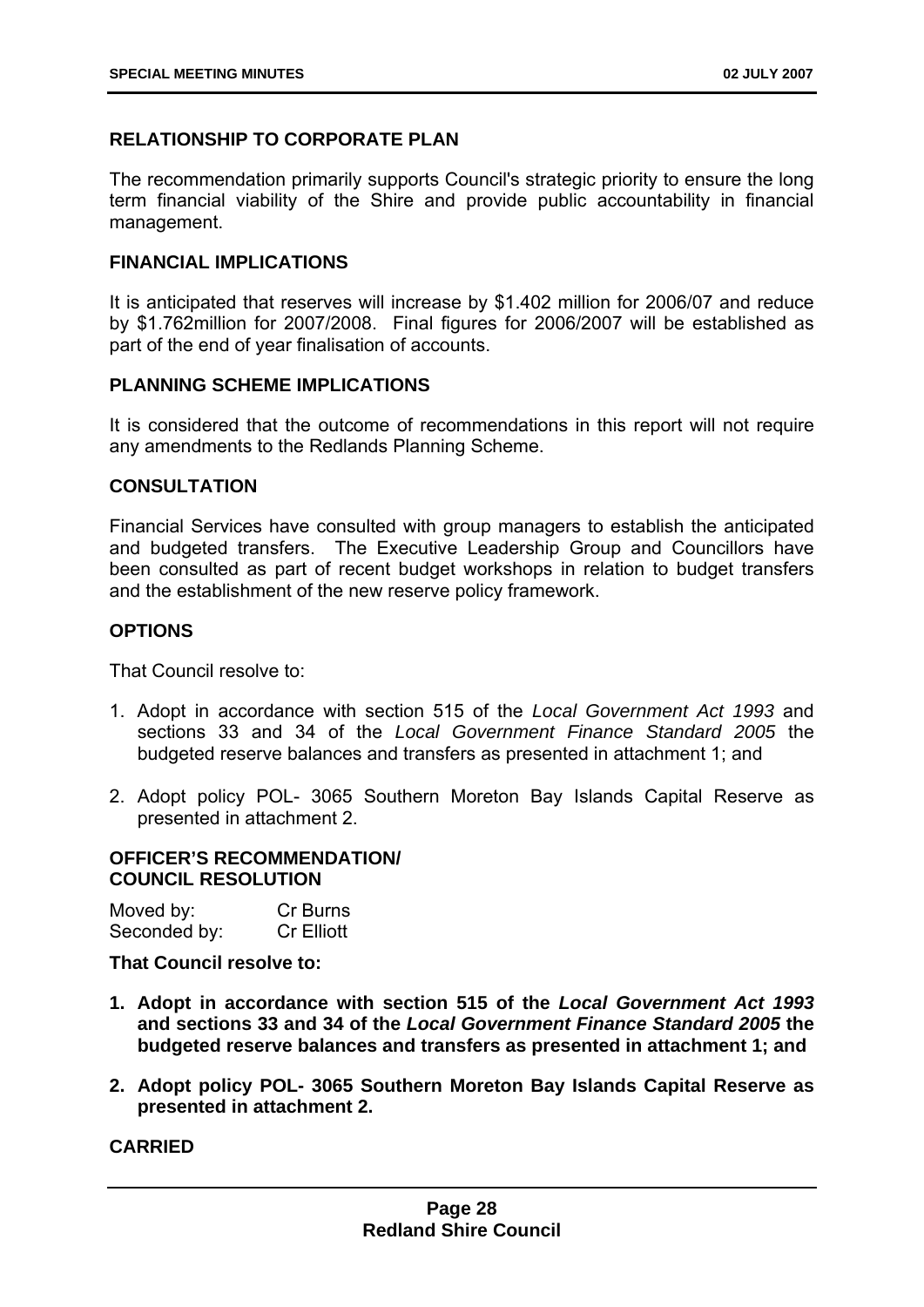# **5.9 BORROWING POLICY 2007/2008**

| <b>Dataworks Filename:</b>       | <b>FM Corporate Budget</b>                                  |
|----------------------------------|-------------------------------------------------------------|
| <b>Attachments:</b>              | <b>Statutory POL-1838</b>                                   |
| <b>Responsible Officer Name:</b> | <b>Susan Rankin</b><br><b>Chief Executive Officer</b>       |
| <b>Author Name:</b>              | <b>Kerry Phillips</b><br><b>Manager, Financial Services</b> |

# **EXECUTIVE SUMMARY**

Section 4(d) of the *Local Government Finance Standard 2005* requires that a local government must develop a policy about borrowings. Furthermore, Council's borrowing activities are governed by the *Statutory Bodies Financial Arrangements Act 1982* and section 525 of the *Local Government Act 1993.* The budget for the financial year for which the borrowing policy is adopted must be consistent with the policy.

The policy objective is to ensure the sound management of Council's existing and future debt.

# **PURPOSE**

The purpose of this report is for Council to adopt a borrowing policy for 2007/2008.

# **BACKGROUND**

Section 4(d) of the *Local Government Finance Standard 2005* requires that a local government must develop a policy about borrowings. Furthermore, Council's borrowing activities are governed by the *Statutory Bodies Financial Arrangements Act 1982* and section 525 of the *Local Government Act 1993*. The budget for the financial year for which the borrowing policy is adopted must be consistent with the policy.

# **ISSUES**

The borrowing policy will specify:

- a) new borrowings planned for 2007/2008 financial year and the anticipated amounts for the next four (4) financial years;
- b) the borrowings are raised on an entity basis provided is a summary of the major projects these borrowings may be attributed to;
- c) the time over which it is planned to repay existing and proposed borrowings.

The policy objective is to ensure the sound management of Council's existing and future debt.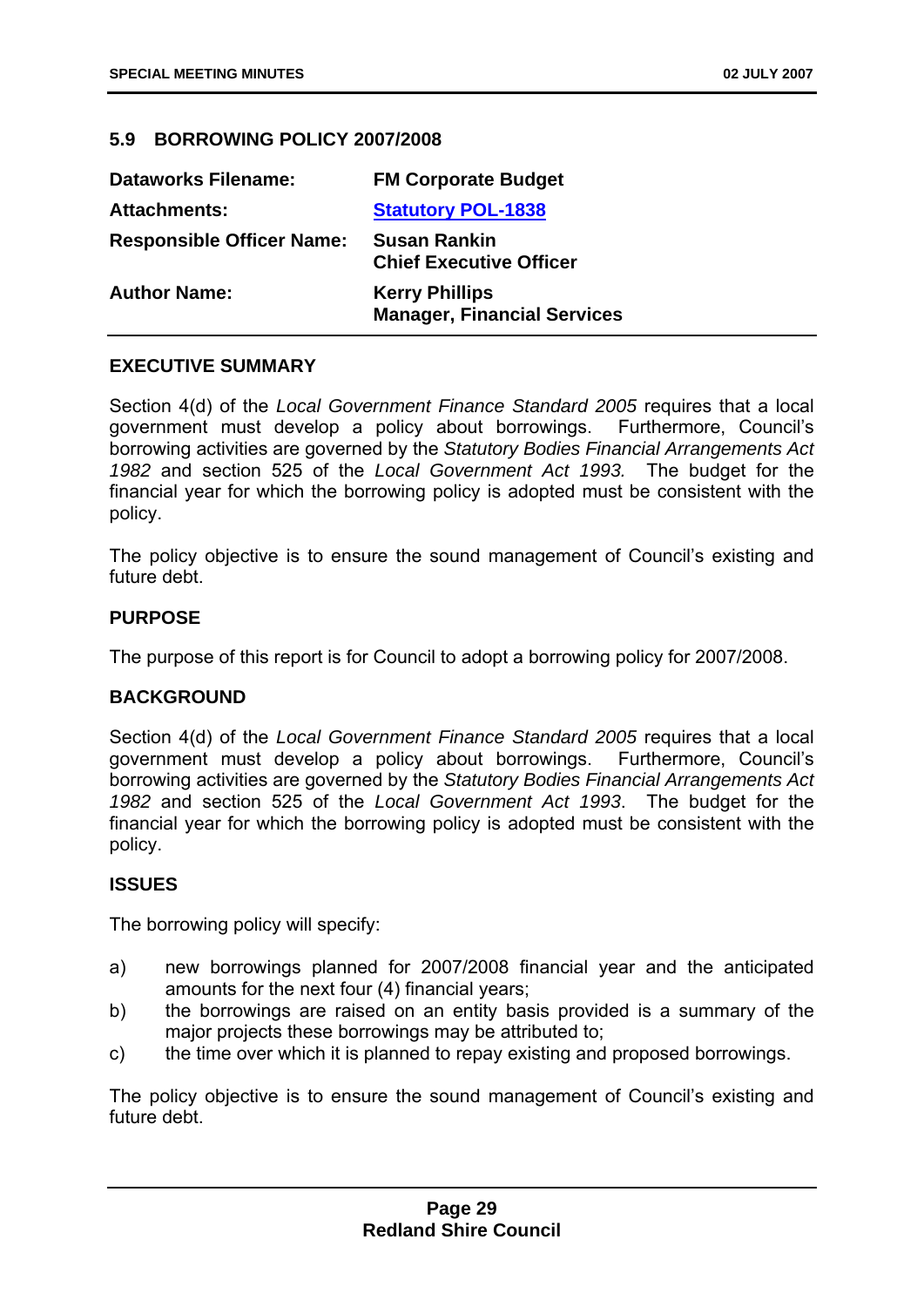In adopting the Borrowing Policy for 2007/2008, Council will provide the community with a clear statement of intention in relation to borrowing for the new financial year.

# **RELATIONSHIP TO CORPORATE PLAN**

The recommendation primarily supports Council's strategic priority to ensure the long term financial viability of the Shire and provide public accountability in financial management.

# **FINANCIAL IMPLICATIONS**

The Borrowing Policy for 2007/2008 provides the policy framework for borrowing in the new financial year.

# **PLANNING SCHEME IMPLICATIONS**

The Land Use Planning Group was consulted and it is considered that the outcome of recommendations in this report will not require any amendments to the Redlands Planning Scheme.

# **CONSULTATION**

The General Manager Corporate Services, Service Manager Accounts and Cash Management and Queensland Treasury Corporation have been consulted in the preparation of this policy.

# **OPTIONS**

That Council resolve to adopt the Borrowing Policy (POL-1838) as attached for the 2007/2008 financial year.

# **OFFICER'S RECOMMENDATION/ COUNCIL RESOLUTION**

| Moved by:    | Cr Williams |
|--------------|-------------|
| Seconded by: | Cr Ogilvie  |

**That Council resolve to adopt the Borrowing Policy (POL-1838) as attached for the 2007/2008 financial year.** 

# **CARRIED**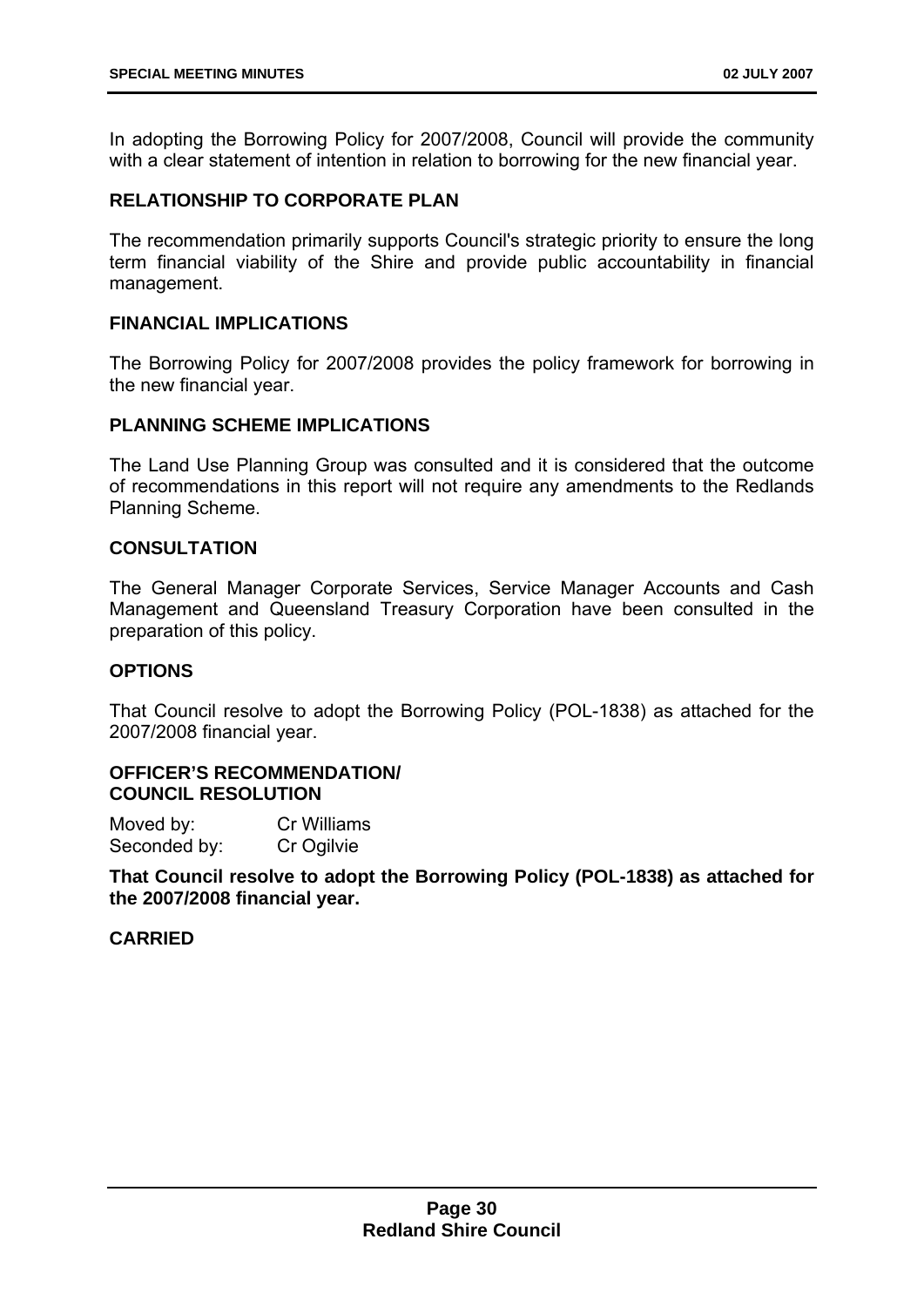# **5.10 REVENUE POLICY 2007/2008**

| <b>Dataworks Filename:</b>       | <b>FM Corporate Budget</b>                                  |
|----------------------------------|-------------------------------------------------------------|
| <b>Attachments:</b>              | <b>Statutory POL-1837</b>                                   |
| <b>Responsible Officer Name:</b> | <b>Susan Rankin</b><br><b>Chief Executive Officer</b>       |
| <b>Author Name:</b>              | <b>Kerry Phillips</b><br><b>Manager, Financial Services</b> |

#### **EXECUTIVE SUMMARY**

Section 513A(1) of the *Local Government Act 1993* requires that local governments prepare and adopt a revenue policy prior to the preparation and adoption of the budget for the financial year which is consistent with the policy.

The Revenue Policy is a strategic document that contains the statement of principles that will be used as the basis for developing the budget.

In adopting the Revenue Policy for 2007/2008, Council will provide the community with a clear statement of intention in relation to revenue-raising for the new financial year.

The Revenue Policy (POL-1837) for 2007/2008 is presented to Council for adoption.

# **PURPOSE**

Section 513A(1) of the *Local Government Act 1993* requires that local governments prepare and adopt a revenue policy prior to the preparation and adoption of the budget for the financial year which is consistent with the policy

#### **BACKGROUND**

The *Local Government Act 1993* requires that local governments prepare and adopt a revenue policy prior to the preparation and adoption of the budget for the next financial year.

#### **ISSUES**

The Revenue Policy is a strategic document that contains the statement of principles that will be used as the basis for developing the budget.

Section 12 of the *Local Government Finance Standard 2005* requires that the Revenue Policy must include details of the principles applied by Council for the financial year for:

- The making and levying rates and charges;
- Exercising its powers to grant rebates and concessions; and
- Recovery of unpaid amounts of rates and charges.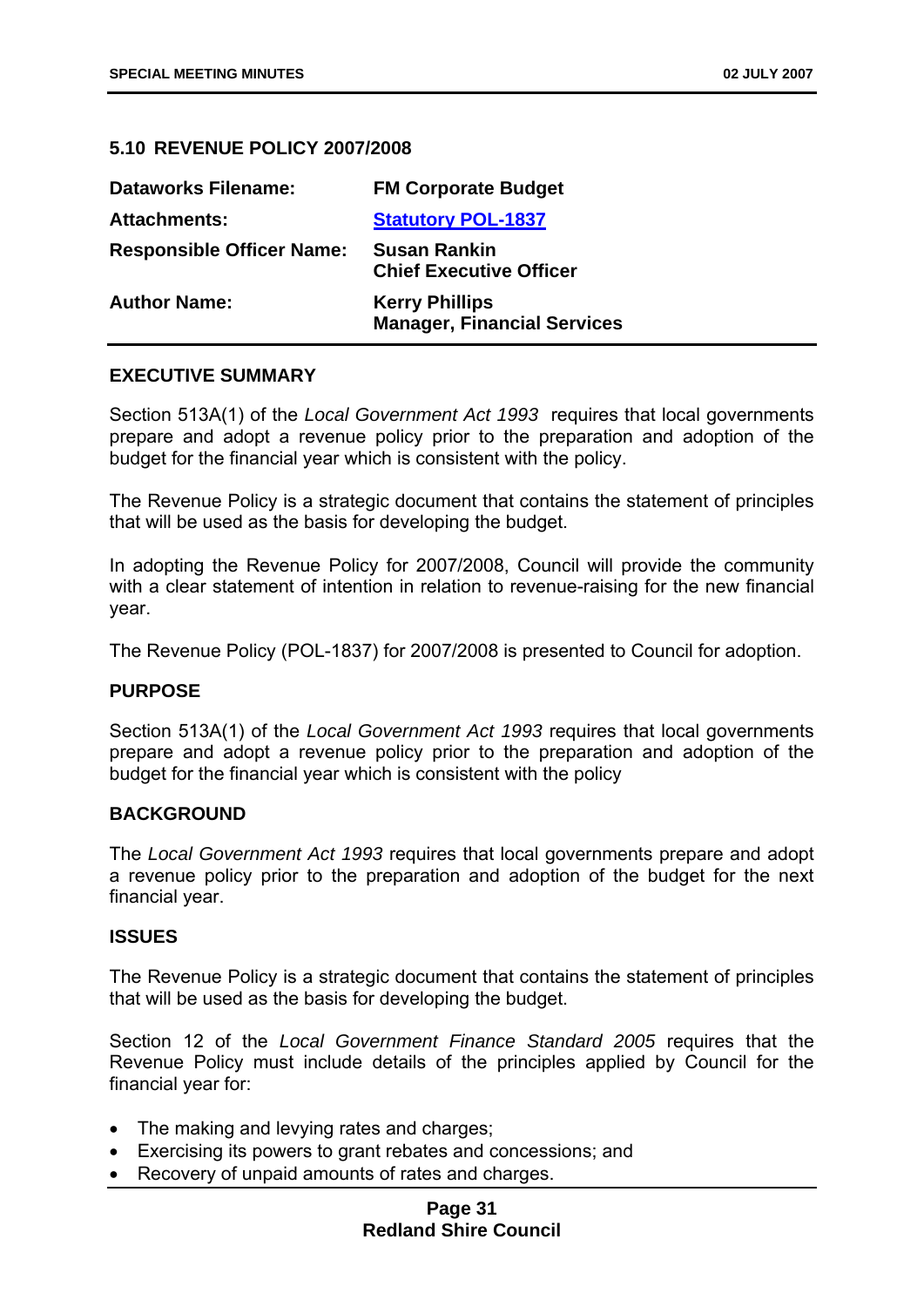In adopting the Revenue Policy for 2007/2008, Council will provide the community with a clear statement of intention in relation to revenue raising for the new financial year.

# **RELATIONSHIP TO CORPORATE PLAN**

The recommendation primarily supports Council's strategic priority to ensure the long term financial viability of the Shire and provide public accountability in financial management.

# **FINANCIAL IMPLICATIONS**

The Revenue Policy for 2007/2008 provides the strategic framework for revenueraising in the new financial year.

# **PLANNING SCHEME IMPLICATIONS**

It is considered that the outcome of recommendations in this report will not require any amendments to the Redlands Planning Scheme.

# **CONSULTATION**

- General Manager Corporate Services
- Service Manager, Revenue and Recovery
- Councillors

# **OPTIONS**

That Council resolve to adopt the attached Revenue Policy (POL-1837) for the 2007/2008 financial year.

# **OFFICER'S RECOMMENDATION/ COUNCIL RESOLUTION**

Moved by: Cr Williams Seconded by: Cr Ogilvie

**That Council resolve to adopt the attached Revenue Policy (POL-1837) for the 2007/2008 financial year.** 

# **CARRIED**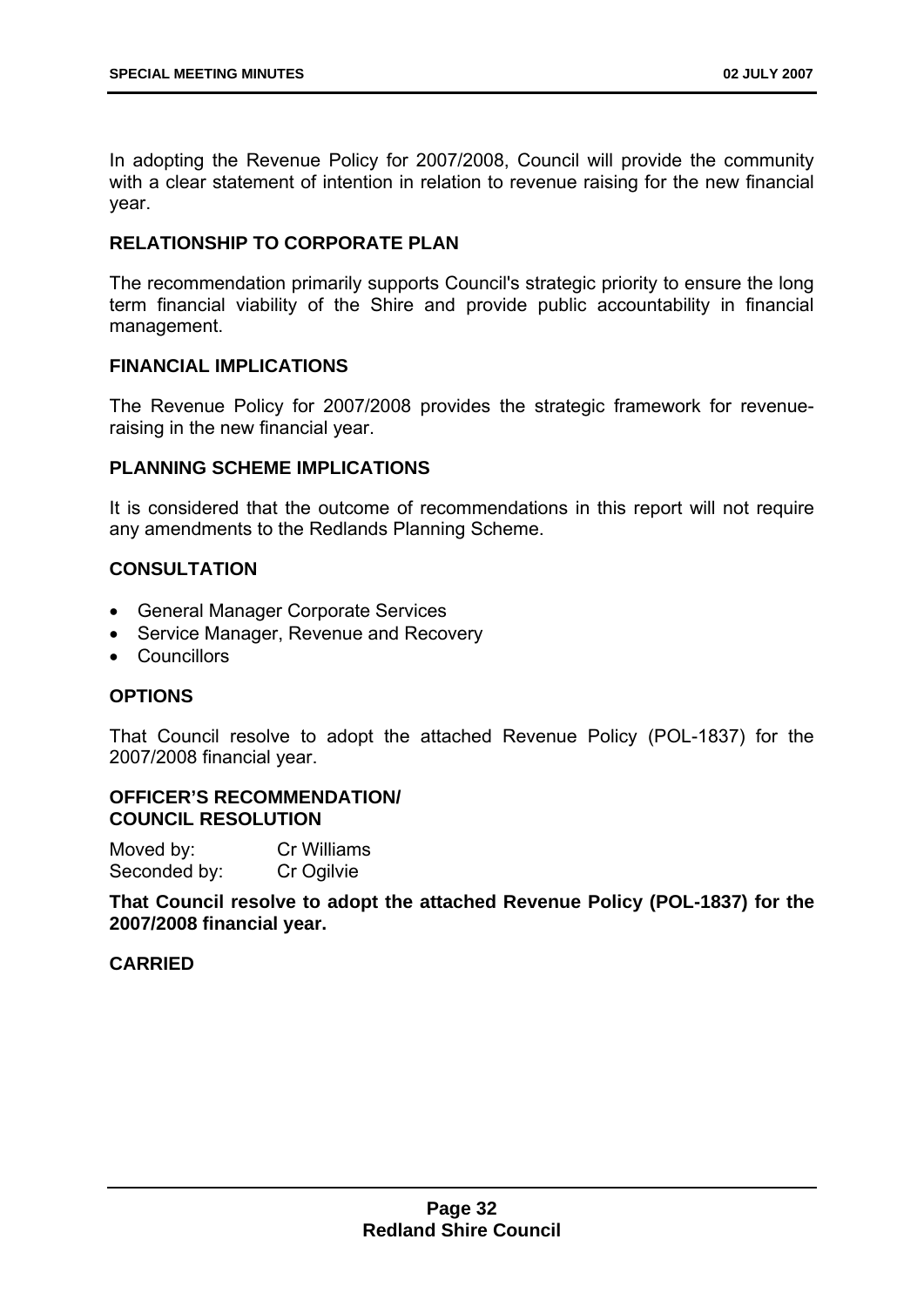# **5.11 ADOPTION OF BUDGET ESTIMATES AND FIXING OF RATES AND CHARGES FOR 2007/2008**

| <b>Dataworks Filename:</b>       | <b>FM Corporate Budget</b>                                  |
|----------------------------------|-------------------------------------------------------------|
| <b>Attachment:</b>               | <b>Budget 2007-2008</b>                                     |
| <b>Responsible Officer Name:</b> | <b>Susan Rankin</b><br><b>Chief Executive Officer</b>       |
| <b>Author Name:</b>              | <b>Kerry Phillips</b><br><b>Manager, Financial Services</b> |

# **EXECUTIVE SUMMARY**

In accordance with section 518 and 519 of the *Local Government Act 1993* (the Act), Council is required to adopt, by resolution, a budget and revenue statement for each financial year for its operating fund.

Each budget of local government must be developed consistently with its Corporate Plan and Operational Plan.

The 2007/2008 budget presented to Council meets all the requirements of section 519 of the Act.

#### **PURPOSE**

The purpose of the report is to formally adopt, in accordance with sections 518 and 519 of the *Local Government Act 1993* (the Act), the 2007/2008 budget and revenue statement.

# **BACKGROUND**

Rates and charges can be fixed and levied by Council in accordance with sections 963, 965, 966, 967, 971,972, 973, 977,978, and 979 of the Act. Council can also place limitations on increases of general rates under section 1036 of the Act.

Rate concessions are set by Council under sections 1014, 1031 and 1033 of the Act, together with the ability to charge interest on overdue rates under section 1018 of the Act.

Council adopted a financial strategy on 26 February 2003, which provided the general financial framework for developing the budget.

Each budget of a local government must be developed consistently with its Corporate Plan and Operational Plan. Following a series of workshops and public consultation, Council adopted a revised Corporate Plan 2006–2010 on 27 June 2007 to take effect from 1 July 2007 council adopted its Operational Plan 2007-2008 on the 30 May 2007.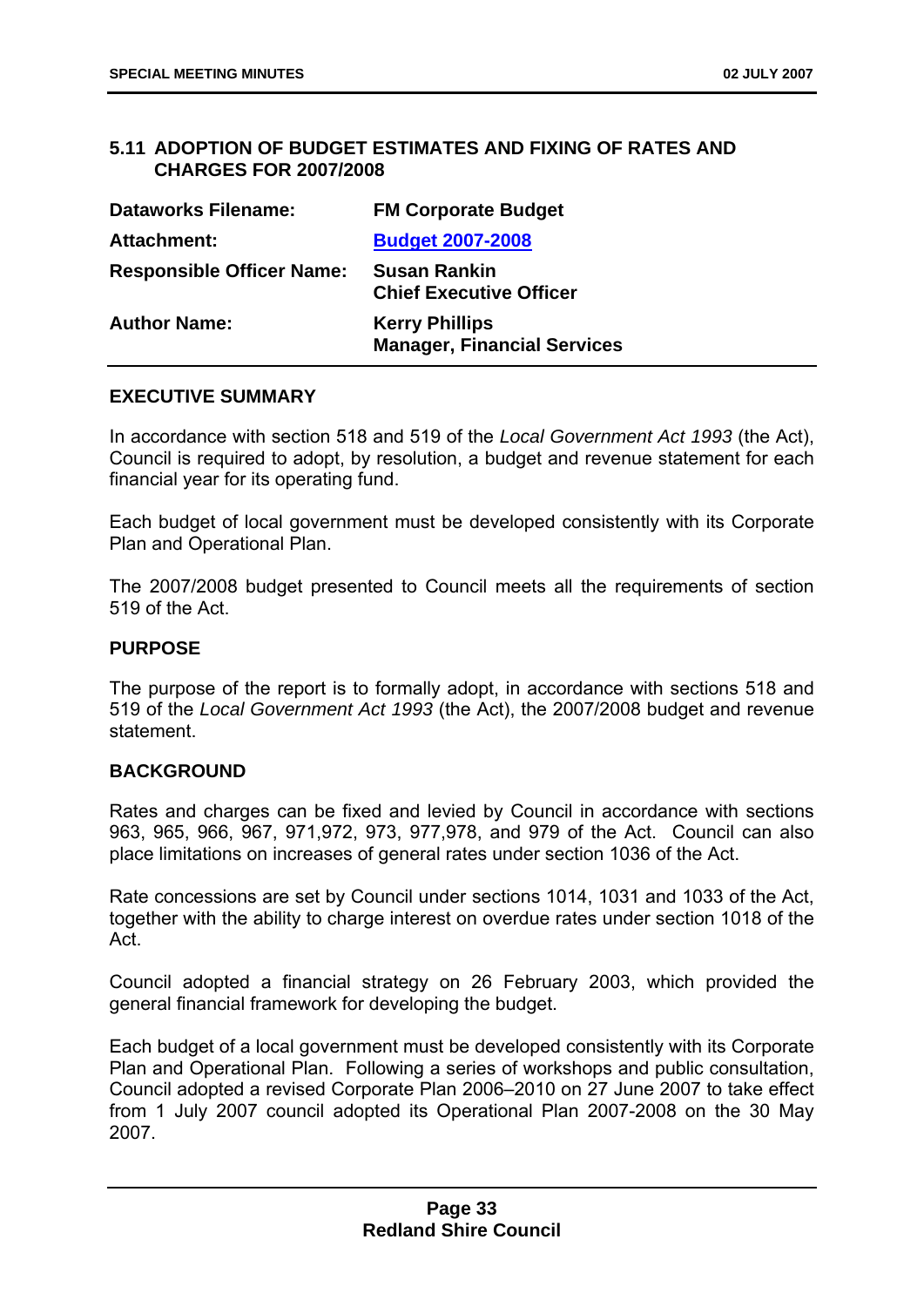# **ISSUES**

#### REQUIREMENTS OF BUDGETS

The 2007/2008 budget meets all the requirements of section 519 of the Act in that it:

- has been developed consistently with the corporate and operational plans and revenue policy; and
- is clearly linked with matters specified in the plans; and
- complies with the *Local Government Finance Standard 2005*; and
- is accompanied by Council's revenue statement.

# CONTENTS OF OPERATING FUND BUDGETS

The budget as shown in the attachment and developed for the 2007-2008 operating fund contains:

- the estimated costs in total, and for each of its significant activities; and
- the source of funds necessary for spending provided for in the budget; and
- the estimated costs and source of funds for the next five (5) financial years; and
- the estimated costs of Council's significant business activities carried on, under Chapter 8, Part 5 of the Act, on a full cost pricing basis and the activities of Council's commercial business units under Chapter 8, Part 6 of the Act.

The budget set has been used as the basis on which rates are to be made and levied by the Council for the next financial year.

# CATEGORISATION OF LAND FOR DIFFERENTIAL RATING

If Council moves to levy a differential general rate it is required to make a resolution under section 977 of the Act to determine the categories and the criteria by which the land will be rated.

# FIXING OF RATES AND CHARGES FOR THE 2007/2008 FINANCIAL YEAR

Council will fulfil its budget commitments by using its power to make and levy rates and charges under the Act. The Act allows Council to make and levy:

- a general rate or differential rates; and
- **•** minimum general rates levies; and
- separate rates and charges; and special rates and charges; and
- utility charges.

# LIMITATION ON INCREASE OF GENERAL RATES

Council recognises that significant valuation increases can have an adverse affect on ratepayers and has decided to limit the impact of high valuation increases.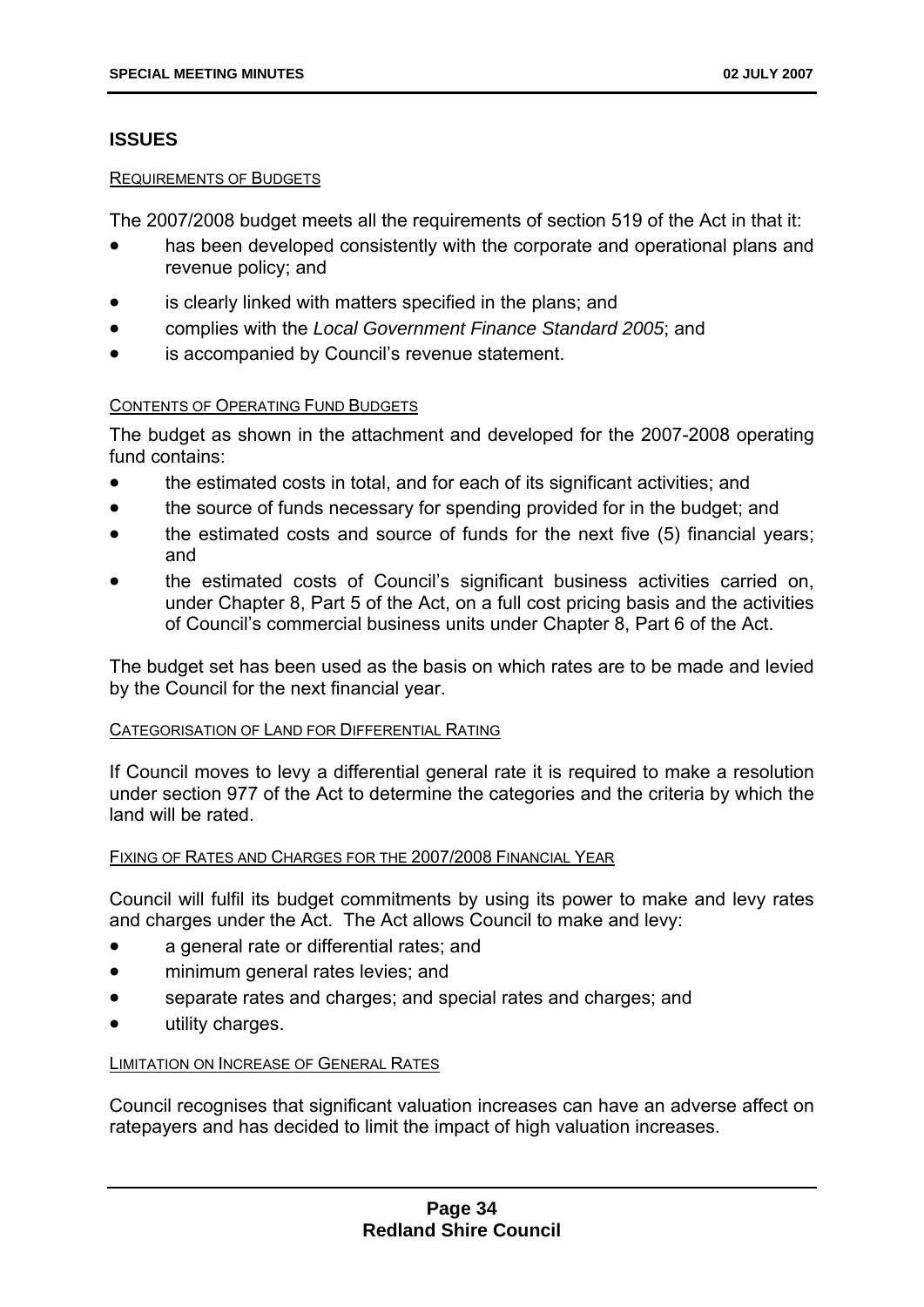Where Council has levied a rate it also has the ability under section 1036 of the Act, to limit rate increases to an amount levied for the previous financial year or limit any increase by a specified percentage.

#### TIME WITHIN WHICH RATES MUST BE PAID AND INTEREST FOR OVERDUE PAYMENTS

Council, at its budget meeting, must decide the date by which, or the time within which, each rate must be paid. Council will nominate that interest must be paid on any overdue rates.

#### PENSIONER CONCESSIONS ON GENERAL RATES

Pensioners, who qualify in accordance with Council Policy POL-2557 *Pensioner Rebate Policy*, will be allowed concessions on general rates.

# **RELATIONSHIP TO CORPORATE PLAN**

The recommendation primarily supports Council's strategic priority to ensure the long term financial viability of the Shire and provide public accountability in financial management.

# **FINANCIAL IMPLICATIONS**

The financial implications have been assessed in accordance with section 519 of the Act and detailed in the attached budget 2007-2008.

# **PLANNING SCHEME IMPLICATIONS**

The Land Use Planning Group was consulted and it is considered that the outcome of recommendations in this report will not require any amendments to the Redlands Planning Scheme.

# **CONSULTATION**

The Mayor, Councillors, Chief Executive Officer and executive management have developed the budget in a series of budget workshops held since November last year.

# **CONCLUSION**

The Budget Estimates for the Financial Years 2007/2008 to 2011/2012 and the Rates and Charges for the 2007/2008 Financial Year are presented in the following motions for consideration and resolution by Council: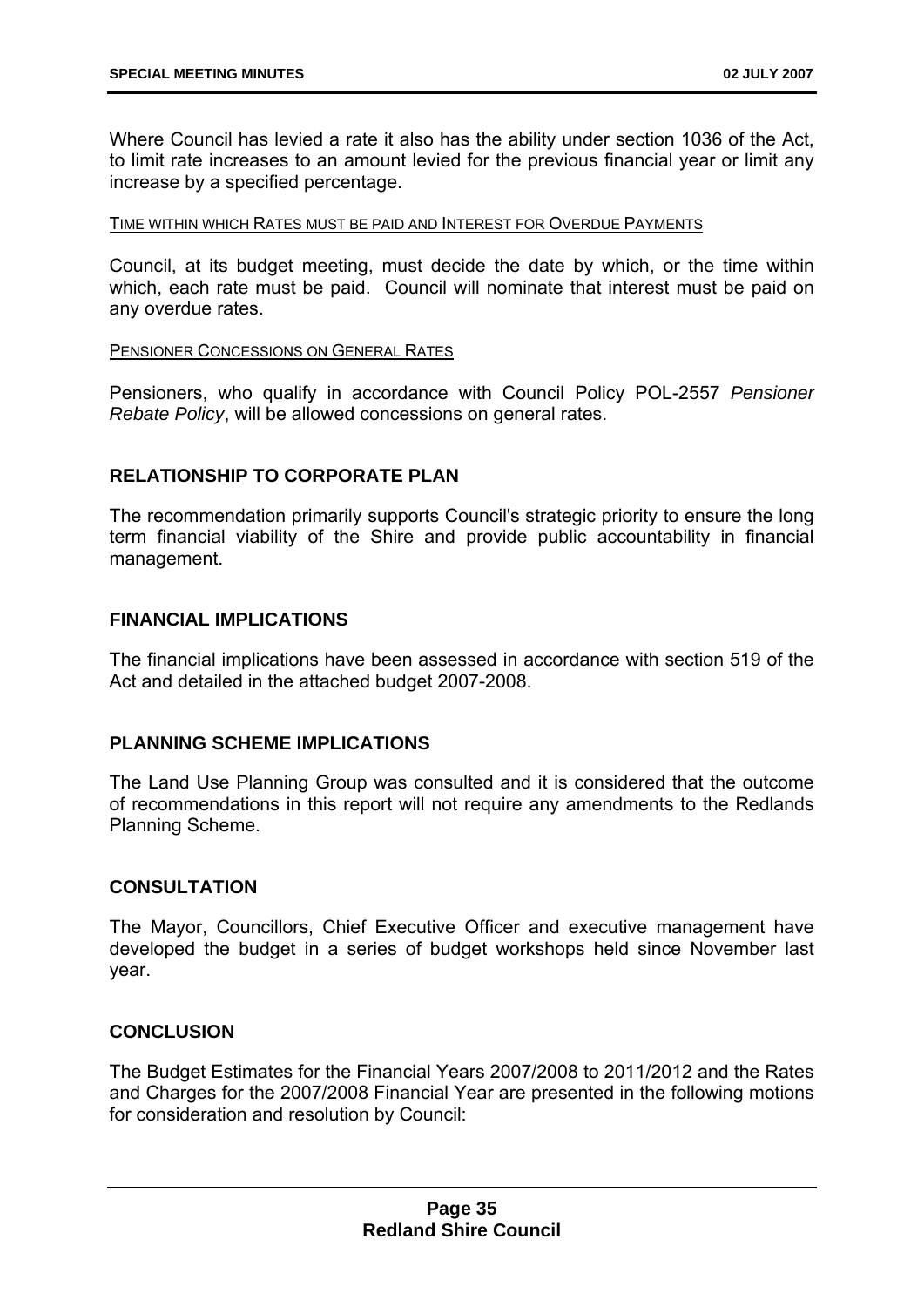# **5.11.1 ADOPTION OF BUDGET ESTIMATES FOR THE FINANCIAL YEAR 2007/2008**

# **COUNCIL RESOLUTION**

| Moved by:    | Cr Burns  |
|--------------|-----------|
| Seconded by: | Cr Barker |

**That Council resolve**, in accordance with section 518 of the *Local Government Act 1993*, to adopt the budget estimates for 2007/2008 shown in the Budget 2007/2008 attached on pages 22 to 27 and pages 35 to 37.

# **CARRIED**

# **5.11.2 RATES AND CHARGES FOR THE FINANCIAL YEAR 2007/2008**

# **5.11.2.1 DIFFERENTIAL GENERAL RATES AND MINIMUM GENERAL RATES**

# **COUNCIL RESOLUTION**

| Moved by:    | Cr Burns         |
|--------------|------------------|
| Seconded by: | <b>Cr Barker</b> |

#### **That Council resolve -**

In accordance with sections 963, 965, 966, 967, 977,978, and 979 of the *Local Government Act 1993*, to make and levy differential general rates and a minimum general rate for each rating category for the 2007/2008 financial year that:

- a. applies a relative distribution to the general rate revenue from owners of land with lower and higher unimproved capital valuations; and
- b. limits the impact of high valuation increases: and
- c. classes rateable land in consideration of the predominant use of the land and other factors that differentiate the land such as location, zoning constraints, drainage and regulatory requirements.

The scheme has 30 categories of land:–

| Category             | <b>Criteria</b>                                                                                                                                                                                                                                                                                                   |
|----------------------|-------------------------------------------------------------------------------------------------------------------------------------------------------------------------------------------------------------------------------------------------------------------------------------------------------------------|
| <b>Residential 1</b> | Includes all rateable land except for Karragarra, Lamb,<br>Macleay, Perulpa and Russell Islands with an unimproved<br>capital valuation of \$180,064 or less that is used, or is<br>intended for residential use or any other purpose other than<br>Commercial or Industrial. This category includes vacant land. |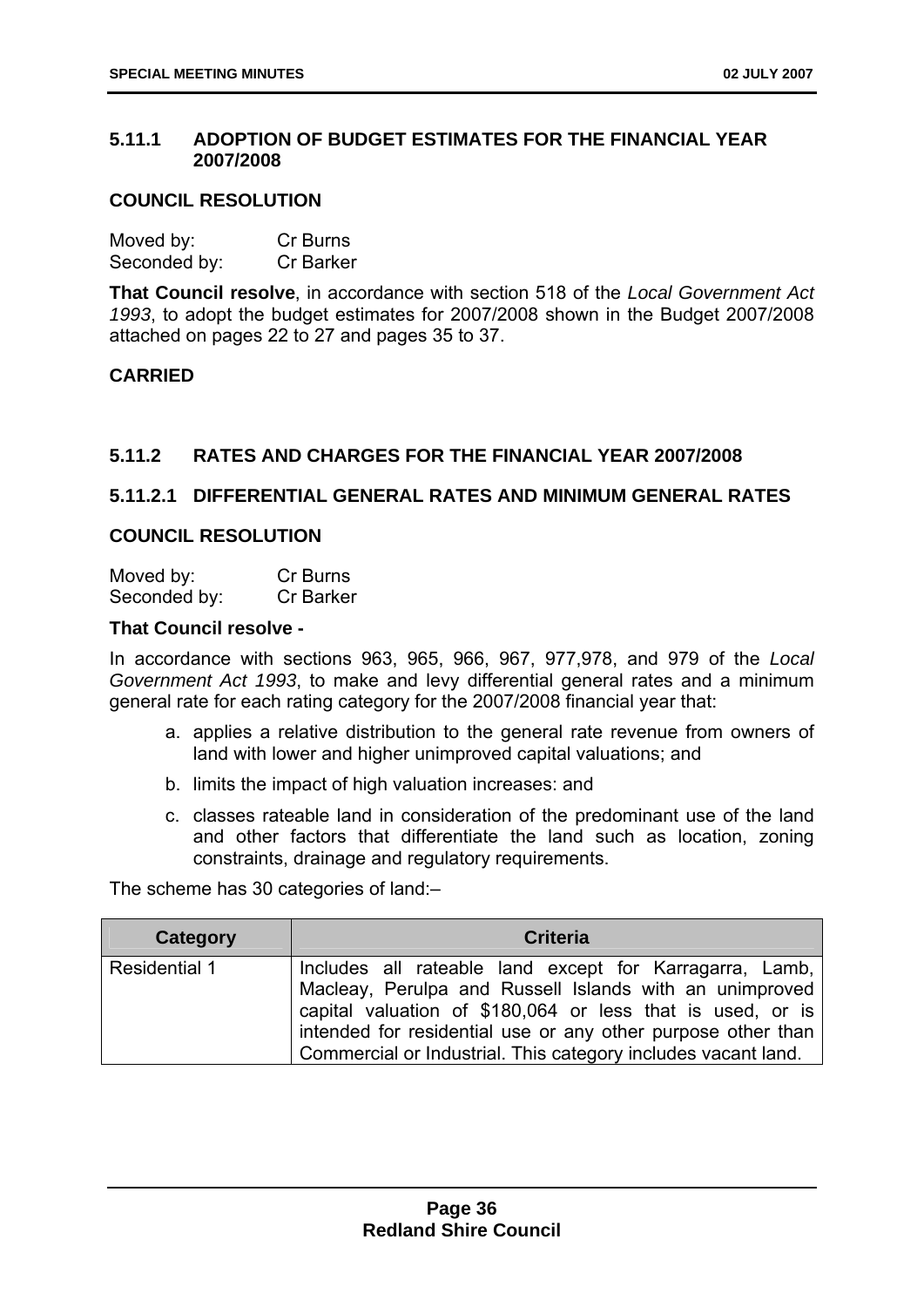| <b>Category</b>      | <b>Criteria</b>                                                                                                                                                                                                                                                                                                                            |
|----------------------|--------------------------------------------------------------------------------------------------------------------------------------------------------------------------------------------------------------------------------------------------------------------------------------------------------------------------------------------|
| <b>Residential 2</b> | Includes all rateable land except for Karragarra, Lamb,<br>Macleay, Perulpa and Russell Islands with an unimproved<br>capital valuation between \$180,065 and \$384,682 that is<br>used, or is intended for residential use or any other purpose<br>other than Commercial or Industrial. This category includes<br>vacant land.            |
| <b>Residential 3</b> | Includes all rateable land except for Karragarra, Lamb,<br>Macleay, Perulpa and Russell Islands with an unimproved<br>capital valuation between \$384,683 and \$578,776 that is<br>used, or is intended for residential use or any other purpose<br>other than Commercial or Industrial. This category includes<br>vacant land.            |
| <b>Residential 4</b> | Includes all rateable land except for Karragarra, Lamb,<br>Macleay, Perulpa and Russell Islands with an unimproved<br>capital valuation between \$578,777 and \$774,278 that is<br>used, or is intended for residential use or any other purpose<br>other than Commercial or Industrial. This category includes<br>vacant land.            |
| <b>Residential 5</b> | Includes all rateable land except for Karragarra, Lamb,<br>Macleay, Perulpa and Russell Islands with an unimproved<br>capital valuation that is equal to or greater than \$774,279 that<br>is used, or is intended for residential use or any other purpose<br>other than Commercial or Industrial. This category includes<br>vacant land. |
| Commercial 1         | Includes all rateable land except for Karragarra, Lamb,<br>Macleay, Perulpa and Russell Islands with an unimproved<br>capital valuation of \$180,065 or less that is used for full<br>commercial or industrial use.                                                                                                                        |
| <b>Commercial 2</b>  | Includes all rateable land except for Karragarra, Lamb,<br>Macleay, Perulpa and Russell Islands with an unimproved<br>capital valuation between \$180,066 and \$351,346 that is used<br>for full commercial or industrial use.                                                                                                             |
| Commercial 3         | Includes all rateable land except for Karragarra, Lamb,<br>Macleay, Perulpa and Russell Islands with an unimproved<br>capital valuation between \$351,347 and \$527,016 that is used<br>for full commercial or industrial use.                                                                                                             |
| Commercial 4         | Includes all rateable land except for Karragarra, Lamb,<br>Macleay, Perulpa and Russell Islands with an unimproved<br>capital valuation between \$527,017 and \$702,687 that is used<br>for full commercial or industrial use.                                                                                                             |
| Commercial 5         | Includes all rateable land except for Karragarra, Lamb,<br>Macleay, Perulpa and Russell Islands with an unimproved<br>capital valuation that is equal to or greater than \$702,688 that<br>is used for full commercial or industrial use.                                                                                                  |
| Commercial 6         | Includes all rateable land that is used for quarry or extractive<br>industry purposes. An extractive industry is any activity that<br>removes material substance from the ground.                                                                                                                                                          |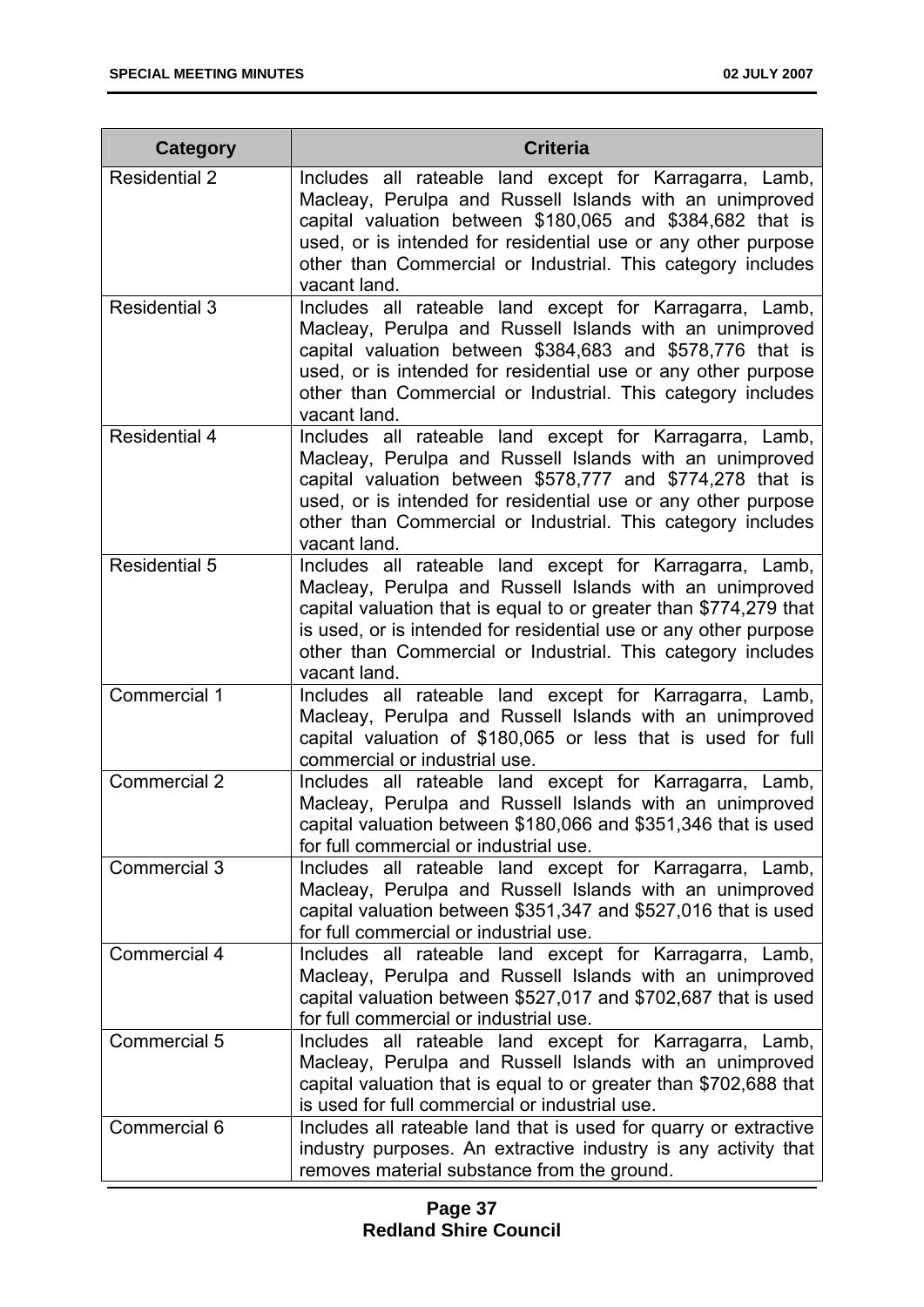| Category                                   | <b>Criteria</b>                                                                                                                                                                                                                                                                                                      |
|--------------------------------------------|----------------------------------------------------------------------------------------------------------------------------------------------------------------------------------------------------------------------------------------------------------------------------------------------------------------------|
| Commercial 7                               | Includes all rateable land that is used for the purpose of a<br>major shopping centre that has a leasable area of not less<br>than $5,000m^2$ .                                                                                                                                                                      |
| Southern<br>Moreton<br>Bay Islands - Res 1 | Includes all rateable land on Karragarra, Lamb, Perulpa,<br>Macleay and Russell Islands with an unimproved capital<br>valuation of \$174,000 or less that is used, or is intended for<br>residential use or any other purpose other than Commercial or<br>Industrial. This category includes vacant land.            |
| Southern<br>Moreton<br>Bay Islands - Res 2 | Includes all rateable land on Karragarra, Lamb, Perulpa,<br>Macleay and Russell Islands with an unimproved capital<br>valuation between \$174,001 and \$203,000 that is used, or is<br>intended for residential use or any other purpose other than<br>Commercial or Industrial. This category includes vacant land. |
| Southern<br>Moreton<br>Bay Islands - Res 3 | Includes all rateable land on Karragarra, Lamb, Perulpa,<br>Macleay and Russell Islands with an unimproved capital<br>valuation between \$203,001 and \$323,000 that is used, or is<br>intended for residential use or any other purpose other than<br>Commercial or Industrial. This category includes vacant land. |
| Southern<br>Moreton<br>Bay Islands - Res 4 | Includes all rateable land on Karragarra, Lamb, Perulpa,<br>Macleay and Russell Islands with an unimproved capital<br>valuation between \$323,001 and \$386,000 that is used, or is<br>intended for residential use or any other purpose other than<br>Commercial or Industrial. This category includes vacant land. |
| Southern<br>Moreton<br>Bay Islands - Res 5 | Includes all rateable land on Karragarra, Lamb, Perulpa,<br>Macleay and Russell Islands with an unimproved capital<br>valuation between \$386,001 and \$434,500 that is used, or is<br>intended for residential use or any other purpose other than<br>Commercial or Industrial. This category includes vacant land. |
| Southern<br>Moreton<br>Bay Islands - Res 6 | Includes all rateable land on Karragarra, Lamb, Perulpa,<br>Macleay and Russell Islands with an unimproved capital<br>valuation between \$434,501 and \$576,500 that is used, or is<br>intended for residential use or any other purpose other than<br>Commercial or Industrial. This category includes vacant land. |
| Southern<br>Moreton<br>Bay Islands - Res 7 | Includes all rateable land on Karragarra, Lamb, Perulpa,<br>Macleay and Russell Islands with an unimproved capital<br>valuation between \$576,501 and \$670,500 that is used, or is<br>intended for residential use or any other purpose other than<br>Commercial or Industrial. This category includes vacant land. |
| Southern<br>Moreton<br>Bay Islands - Res 8 | Includes all rateable land on Karragarra, Lamb, Perulpa,<br>Macleay and Russell Islands with an unimproved capital<br>valuation between \$670,501 and \$779,000 that is used, or is<br>intended for residential use or any other purpose other than<br>Commercial or Industrial. This category includes vacant land. |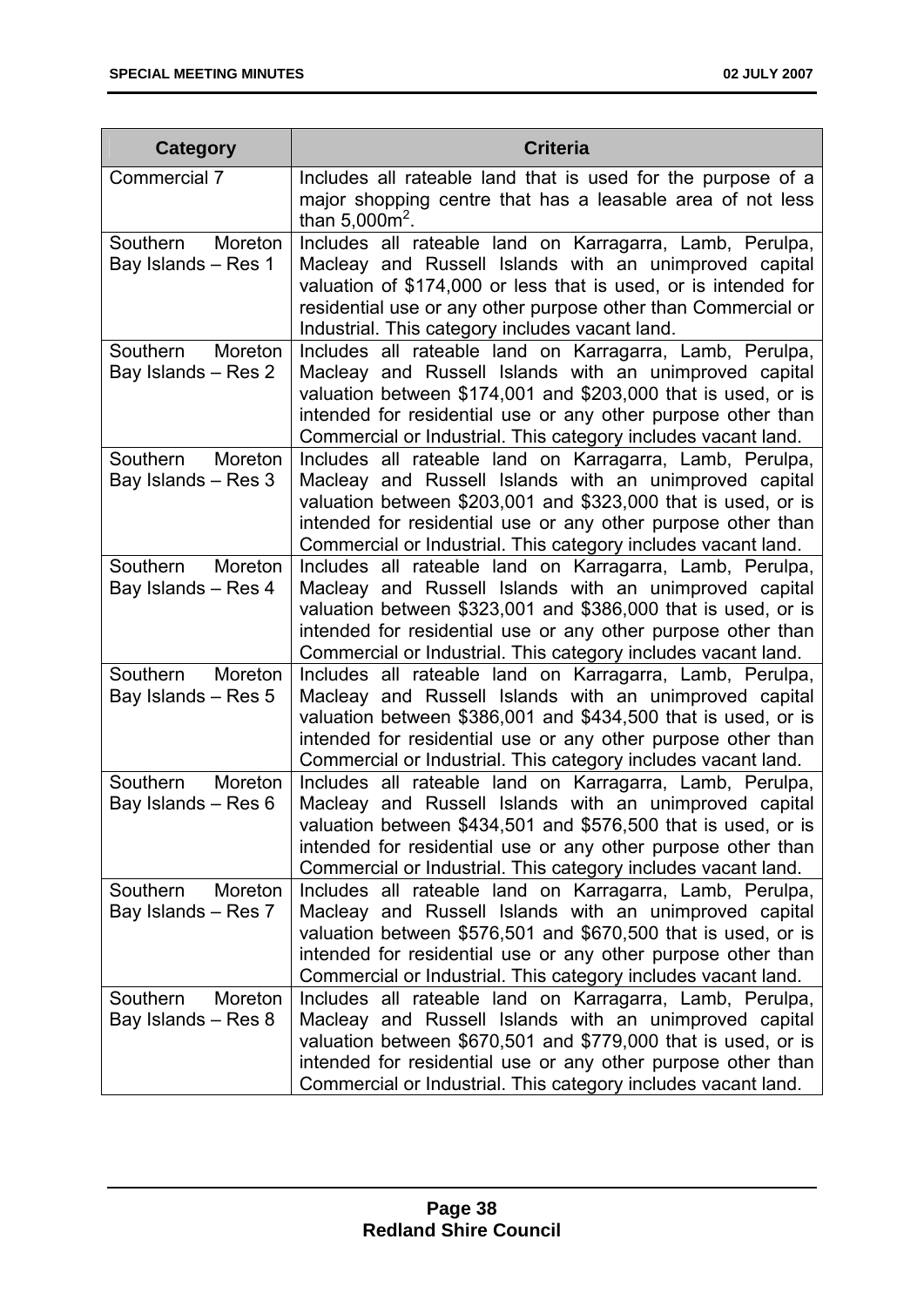| Category                                          | <b>Criteria</b>                                                                                                                                                                                                                                                                                                                                                                                                                                                                                                                                                                                                                                                                                                                                                                                                                                                                                                                                                                      |
|---------------------------------------------------|--------------------------------------------------------------------------------------------------------------------------------------------------------------------------------------------------------------------------------------------------------------------------------------------------------------------------------------------------------------------------------------------------------------------------------------------------------------------------------------------------------------------------------------------------------------------------------------------------------------------------------------------------------------------------------------------------------------------------------------------------------------------------------------------------------------------------------------------------------------------------------------------------------------------------------------------------------------------------------------|
| Southern<br>Moreton<br>Bay Islands - Res 9        | Includes all rateable land on Karragarra, Lamb, Perulpa,<br>Macleay and Russell Islands and with an unimproved capital<br>valuation that is equal to or greater than \$779,001 that is<br>used, or is intended for residential use or any other purpose<br>other than Commercial or Industrial. This category includes<br>vacant land.                                                                                                                                                                                                                                                                                                                                                                                                                                                                                                                                                                                                                                               |
| Southern Moreton<br>Bay Islands - Com 1           | Includes all rateable land on Karragarra, Lamb, Perulpa,<br>Macleay and Russell Islands with an unimproved capital<br>valuation of \$180,000 or less that is used for full commercial<br>or industrial use.                                                                                                                                                                                                                                                                                                                                                                                                                                                                                                                                                                                                                                                                                                                                                                          |
| Southern Moreton<br>Bay Islands - Com 2           | Includes all rateable land on Karragarra, Lamb, Perulpa,<br>Macleay and Russell Islands with an unimproved capital<br>valuation between \$180,001 and \$263,000 that is used for full<br>commercial or industrial use.                                                                                                                                                                                                                                                                                                                                                                                                                                                                                                                                                                                                                                                                                                                                                               |
| Southern<br>Moreton<br>Bay Islands - Com 3        | Includes all rateable land on Karragarra, Lamb, Perulpa,<br>Macleay and Russell Islands with an unimproved capital<br>valuation between \$263,001 and \$327,000 that is used for full<br>commercial or industrial use.                                                                                                                                                                                                                                                                                                                                                                                                                                                                                                                                                                                                                                                                                                                                                               |
| Southern Moreton<br>Bay Islands - Com 4           | Includes all rateable land on Karragarra, Lamb, Perulpa,<br>Macleay and Russell Islands with an unimproved capital<br>valuation between \$327,001 and \$378,000 that is used for full<br>commercial or industrial use.                                                                                                                                                                                                                                                                                                                                                                                                                                                                                                                                                                                                                                                                                                                                                               |
| Southern Moreton<br>Bay Islands - Com 5           | Includes all rateable land on Karragarra, Lamb, Perulpa,<br>Macleay and Russell Islands with an unimproved capital<br>valuation between \$378,001 and \$529,000 that is used for full<br>commercial or industrial use.                                                                                                                                                                                                                                                                                                                                                                                                                                                                                                                                                                                                                                                                                                                                                               |
| Moreton<br>Southern<br>Bay Islands - Com 6        | Includes all rateable land on Karragarra, Lamb, Perulpa,<br>Macleay and Russell Islands with an unimproved capital<br>valuation that is equal to or greater than \$529,001 that is used<br>for full commercial or industrial use.                                                                                                                                                                                                                                                                                                                                                                                                                                                                                                                                                                                                                                                                                                                                                    |
| Restricted<br>Development<br>Entitlements - Res 1 | Includes all rateable land with an unimproved capital valuation<br>of \$120,000 or less that is used, or is intended for residential<br>use or any other purpose other than Commercial or Industrial<br>that has been identified in the Southern Moreton Bay Islands<br>Development Entitlements Protection Regulation 2006 that<br>has recognised development potential and where the current<br>owner was in possession of the land immediately before 13<br>April 2005. The development entitlements, which existed<br>under the 'superseded' Transitional Planning Scheme, have<br>been protected on these lots for a period of ten years from the<br>commencement of the Redlands Planning Scheme or until a<br>change in ownership occurs. The protection of development<br>entitlements does not extend to future owners of land included<br>in this category. Land in this category is included in the<br>Conservation Sub-Area CN1 zone of the Redlands Planning<br>Scheme. |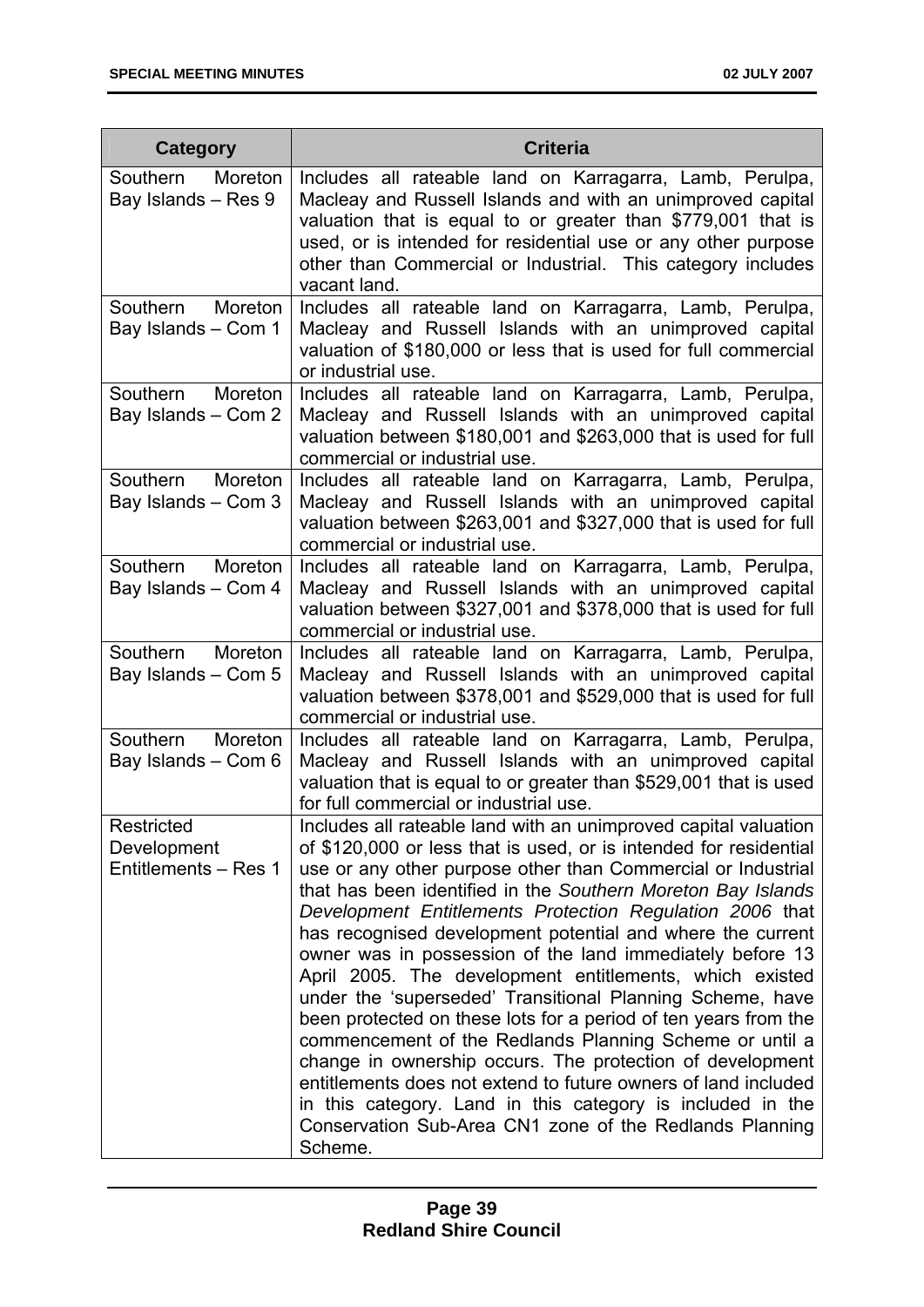| Category                                          | <b>Criteria</b>                                                                                                                                                                                                                                                                                                                                                                                                                                                                                                                                                                                                                                                                                                                                                                                                                                                                                                                                                                                                               |
|---------------------------------------------------|-------------------------------------------------------------------------------------------------------------------------------------------------------------------------------------------------------------------------------------------------------------------------------------------------------------------------------------------------------------------------------------------------------------------------------------------------------------------------------------------------------------------------------------------------------------------------------------------------------------------------------------------------------------------------------------------------------------------------------------------------------------------------------------------------------------------------------------------------------------------------------------------------------------------------------------------------------------------------------------------------------------------------------|
| Restricted<br>Development<br>Entitlements - Res 2 | Includes all rateable land and with an unimproved capital<br>valuation that is equal to or greater than \$120,001 that is<br>used, or is intended for residential use or any other purpose<br>other than Commercial or Industrial that has been identified in<br>the Southern Moreton Bay Islands Development Entitlements<br>Protection Regulation 2006 that has recognised development<br>potential and where the current owner was in possession of<br>the land immediately before 13 April 2005. The development<br>entitlements,<br>which<br>existed<br>under<br>the<br>'superseded'<br>Transitional Planning Scheme, have been protected on these<br>lots for a period of ten years from the commencement of the<br>Redlands Planning Scheme or until a change in ownership<br>occurs. The protection of development entitlements does not<br>extend to future owners of land included in this category. Land<br>in this category is included in the Conservation Sub-Area CN1<br>zone of the Redlands Planning Scheme. |
| <b>Constrained Land</b>                           | Includes all rateable land that has been identified as having an<br>insurmountable drainage constraint such that it is unlikely a<br>development permit, or permits, for the erection of a dwelling<br>house on the land would be granted. Includes some rateable<br>that<br>identified<br>has<br>been<br>having<br>significant<br>land<br>as<br>conservation values. All rateable land included in this category<br>drainage<br>identified<br>with<br>insurmountable<br>problems<br>or<br>conservation values is zoned Conservation Sub-Area CN1 in<br>the Redlands Planning Scheme.<br>This category also includes all rateable land on the Southern<br>Moreton Bay Islands that is vacant and has been included<br>within the Open Space zone of the Redlands Planning<br>Scheme.                                                                                                                                                                                                                                          |

In accordance with section 25 of the Valuation of *Land Act 1944* (Valuationdiscounting for subdivided land), for the purpose of levying the General Rate the Unimproved Capital Valuation (UCV) of land subject to this section will be discounted by 40%. Furthermore, a minimum general rate will not apply to this land in accordance with section 967 (4) of the *Local Government Act 1993*.

A separate rate-in-the-dollar and minimum general rate will apply to land identified within each category. The minimum general rate will be applied to land below a certain (threshold) valuation and is determined by Council's opinion of what reflects a fair contribution towards the services provided to all ratepayers as well as basic general administration costs.

The following table shows the rate in the dollar, minimum general rate, threshold valuation, and attribute type for each rating category.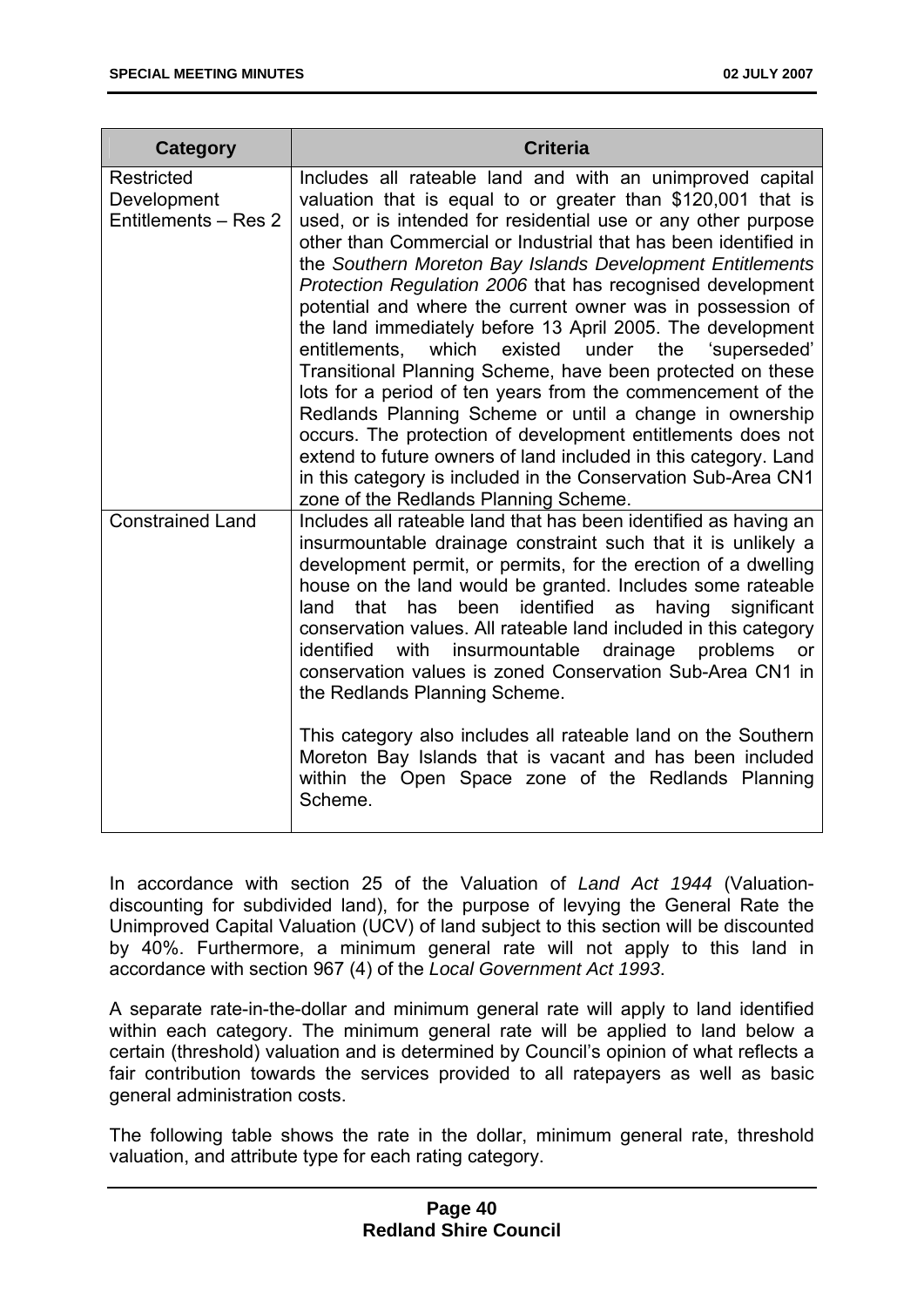| Category             | Rate in \$ | Min. Gen.<br>Rate<br>\$ | <b>Threshold</b><br><b>Valuation</b><br>\$ | <b>Attribute</b><br><b>Type</b> |
|----------------------|------------|-------------------------|--------------------------------------------|---------------------------------|
| <b>Residential 1</b> | 0.00451800 | 556.75                  | 123,229.31                                 | <b>GR20</b>                     |
| <b>Residential 2</b> | 0.00397584 | 813.53                  | 204,618.40                                 | <b>GR20</b>                     |
| <b>Residential 3</b> | 0.00379512 | 1,529.43                | 402,999.11                                 | <b>GR20</b>                     |
| <b>Residential 4</b> | 0.00361440 | 2,196.52                | 607,713.59                                 | <b>GR20</b>                     |
| <b>Residential 5</b> | 0.00343368 | 2,798.55                | 815,029.36                                 | <b>GR20</b>                     |
| Commercial 1         | 0.00463095 | 568.10                  | 122,674.61                                 | <b>GR21</b>                     |
| <b>Commercial 2</b>  | 0.00458464 | 833.87                  | 181,883.42                                 | <b>GR21</b>                     |
| Commercial 3         | 0.00453833 | 1,610.79                | 354,930.12                                 | <b>GR21</b>                     |
| Commercial 4         | 0.00449202 | 2,391.77                | 532,448.65                                 | <b>GR21</b>                     |
| Commercial 5         | 0.00444571 | 3,156.48                | 710,005.83                                 | <b>GR21</b>                     |
| Commercial 6         | 0.01332809 | 1,009.58                | 75,748.29                                  | <b>GR22</b>                     |
| Commercial 7         | 0.00768059 | 3,212.33                | 418,240.00                                 | <b>GR23</b>                     |
| SMBI-Res 1           | 0.00507558 | 636.75                  | 125,453.64                                 | <b>GR30</b>                     |
| SMBI-Res 2           | 0.00446035 | 883.15                  | 198,000.16                                 | <b>GR30</b>                     |
| SMBI-Res 3           | 0.00427099 | 905.45                  | 212,000.03                                 | <b>GR30</b>                     |
| SMBI-Res 4           | 0.00417407 | 1,379.53                | 330,499.97                                 | <b>GR30</b>                     |
| SMBI-Res 5           | 0.00417930 | 1,611.19                | 385,516.71                                 | <b>GR30</b>                     |
| SMBI-Res 6           | 0.00394975 | 1,745.79                | 442,000.13                                 | <b>GR30</b>                     |
| SMBI-Res 7           | 0.00376368 | 2,277.03                | 605,000.96                                 | <b>GR30</b>                     |
| SMBI-Res 8           | 0.00370565 | 2,523.55                | 681,000.63                                 | <b>GR30</b>                     |
| SMBI-Res 9           | 0.00354811 | 2,879.29                | 811,499.64                                 | <b>GR30</b>                     |
| SMBI-Com 1           | 0.00518480 | 648.10                  | 125,000.00                                 | <b>GR31</b>                     |
| SMBI-Com 2           | 0.00496417 | 933.26                  | 187,999.20                                 | <b>GR31</b>                     |
| SMBI-Com 3           | 0.00488980 | 1,305.58                | 267,000.70                                 | <b>GR31</b>                     |
| SMBI-Com 4           | 0.00480170 | 1,598.96                | 332,998.73                                 | <b>GR31</b>                     |
| SMBI-Com 5           | 0.00470218 | 1,815.04                | 385,999.69                                 | <b>GR31</b>                     |
| SMBI-Com 6           | 0.00462352 | 2,487.45                | 537,999.19                                 | <b>GR31</b>                     |
| RDE - Res 1          | 0.00558553 | 636.75                  | 113,999.92                                 | GR <sub>24</sub>                |
| $RDE - Res 2$        | 0.00523641 | 670.26                  | 127,999.91                                 | GR <sub>24</sub>                |
| Constrained          | 0.00451800 | 107.46                  | 23,784.86                                  | <b>GR06</b>                     |

# **CARRIED**

# **5.11.2.2 LIMITATION ON INCREASE OF GENERAL RATES**

#### **COUNCIL RESOLUTION**

| Moved by:    | <b>Cr Elliott</b> |
|--------------|-------------------|
| Seconded by: | Cr Williams       |

**That Council resolve,** in accordance with section 1036 of the *Local Government Act 1993,* that:

a. Council recognises that significant valuation increases have an adverse effect on ratepayers and as such will cap general rate increases on all categories except for land subject to section 25 of the *Valuation of Land*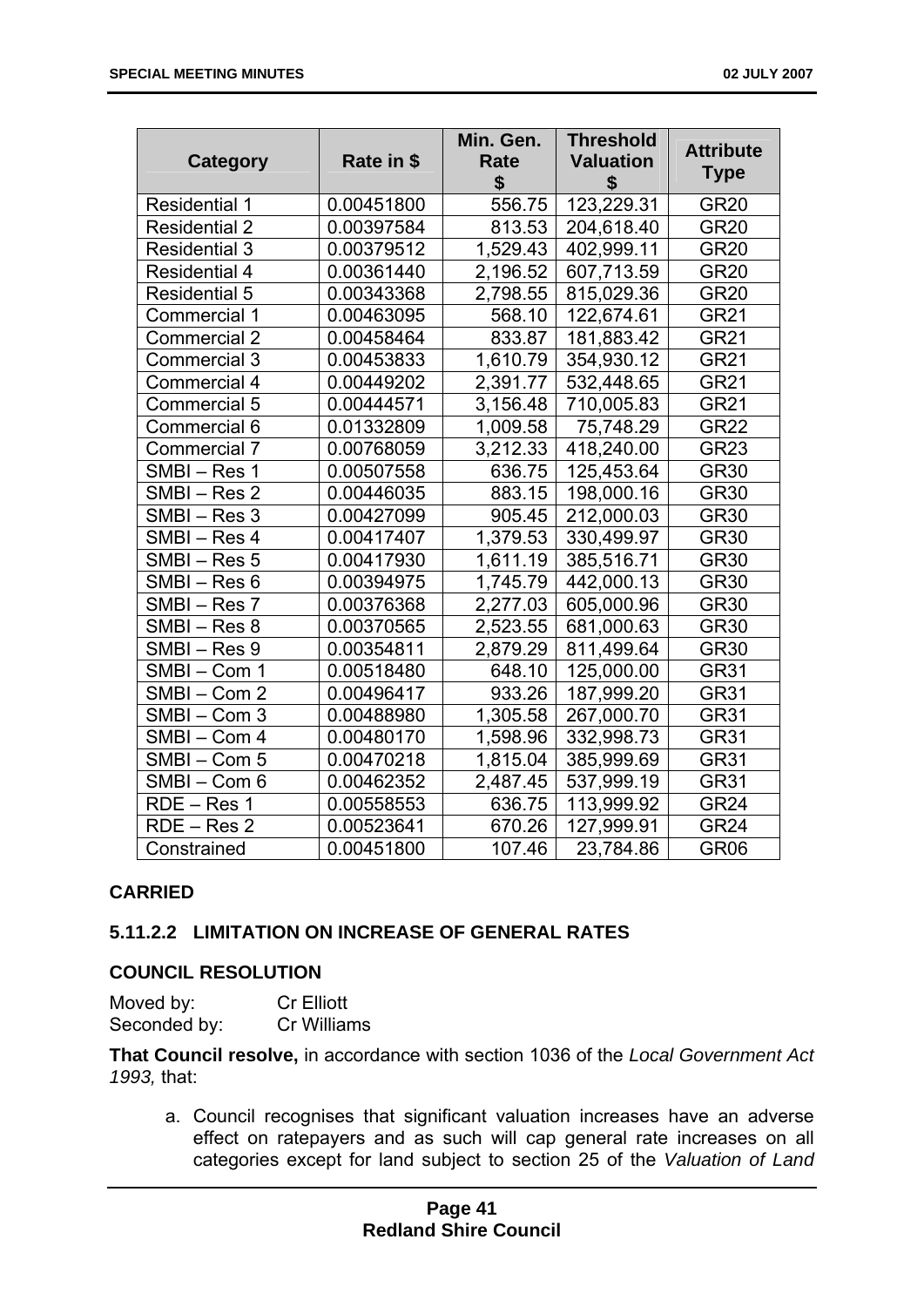*Act 1944* and Commercial 6. General rate increases will be capped to a maximum of:

- 8% pa on all land categorised within the rating categories of Residential 1 to 5 and Constrained;
- 15% pa on all land categorised within the rating categories of Commercial 1 to 5 and 7;
- 22% pa on Southern Moreton Bay Islands Residential and Restricted Development Entitlements; and
- 19% pa on Southern Moreton Bay Islands Commercial.
- b. In the event a general rate has not been levied on a property for the whole of 2006/2007, Council will calculate the corresponding annual amount that would have been applied for the whole of 2006/2007 to determine whether a cap will apply in 2007/2008:and
- c. In the event that the ownership of a property is transferred (excluding Transmission by Death or Record of Death) or there is a change to the rating category, the cap will be removed from the first day of the next financial year for a period of 12 months. On expiry of this period the property will become eligible for capping, except in the event the property is on-sold during that financial year.

# **CARRIED**

# **5.11.2.3 UTILITY CHARGES**

# **COUNCIL RESOLUTION**

Moved by: Cr Williams Seconded by: Cr Barker

**That Council resolve** to make utility charges for 2007/2008 financial year in accordance with sections 963, 973, 973A, and 973AA of the Local Government Act 1993, and Council's policies:

Corporate Policy POL-3028 ― Application of Water Charges;

- Corporate Policy POL-3045 Application of Water Charges for Nursing Homes and Retirement Villages;
- Corporate Policy POL-3027 ― Wastewater Services Application of **Charges**
- Corporate Policy POL-2836 ― Waste and Recycling Collection Services; and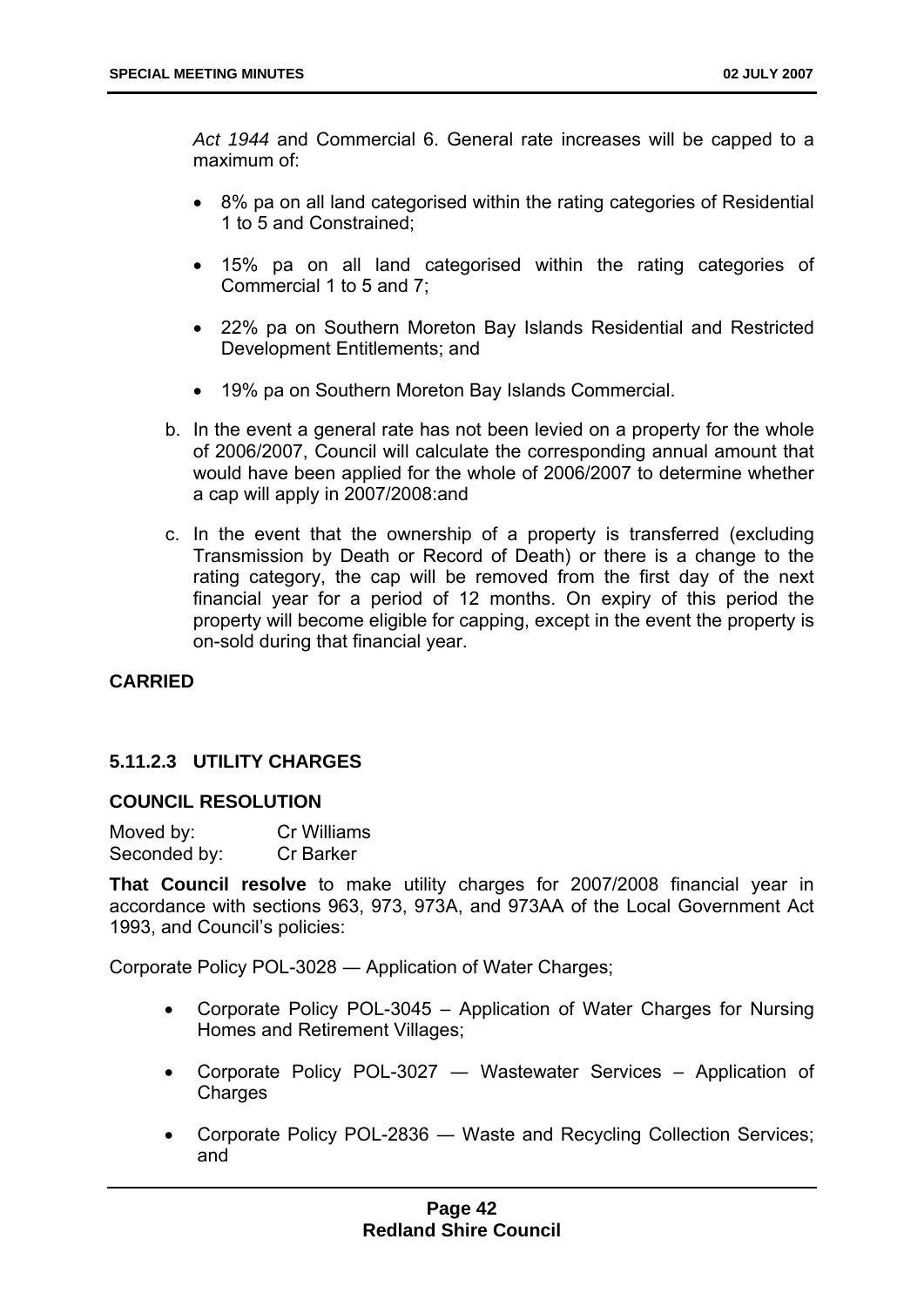Statutory Policy POL-1234 ― Trade Waste Policy

Council will apply utility charges for all Community Titles Scheme land according to sections 195 and 196 of the Body Corporate and *Community Management Act 1997*.

Water charges are set as a two part tariff - an access charge and a consumption charge. This is a requirement of the *Local Government Act 1993* to satisfy National Competition Policy. The prices are set to eventually recover sufficient revenue so that the water supply business covers its costs including a contribution to Council and a return on the assets employed in the business. This full cost pricing is also a requirement of National Competition Policy.

# **(A) Water Access Charges**

Access charges will be applied on a per lot basis, except where adjoining residential lots in the same ownership name are amalgamated for rating purposes and either-

- the main roof structure of an occupied dwelling is constructed over the adjoining boundary line of those lots, or
- one of the adjoining lots would, if sold separately, be unable to lawfully accommodate a dwelling, or
- one of the adjoining lots would not be issued a building permit unless an existing approved structure was removed,

then Water Access charges will be applied against such adjoining lots as if they are one lot. All other adjoining lots will be charged Water Access charges on a per lot basis.

| l Base Rate<br>BW01, BW03, BW04 (domestic) | \$197.00<br>per meter/lot |
|--------------------------------------------|---------------------------|
| l Base Rate                                |                           |
| BW02 (caravan parks)                       | \$49.25 per unit          |

**Units, Flats, Guest Houses, Multiple Dwellings 20mm to 150mm and Residential 25mm to 150mm** 

| <b>Meter Size</b> | <b>Attribute Type</b> | <b>Charge</b> |
|-------------------|-----------------------|---------------|
| 20 <sub>mm</sub>  | <b>BM20</b>           | \$197.00      |
| 25mm              | <b>BM25</b>           | \$308.00      |
| 32mm              | <b>BM32</b>           | \$504.00      |
| 40 <sub>mm</sub>  | <b>BM40</b>           | \$788.00      |
| 50 <sub>mm</sub>  | <b>BM50</b>           | \$1,231.00    |
| 80 <sub>mm</sub>  | <b>BM80</b>           | \$3,152.00    |
| 100mm             | <b>BM100</b>          | \$4,925.00    |
| 150mm             | <b>BM150</b>          | \$11,081.00   |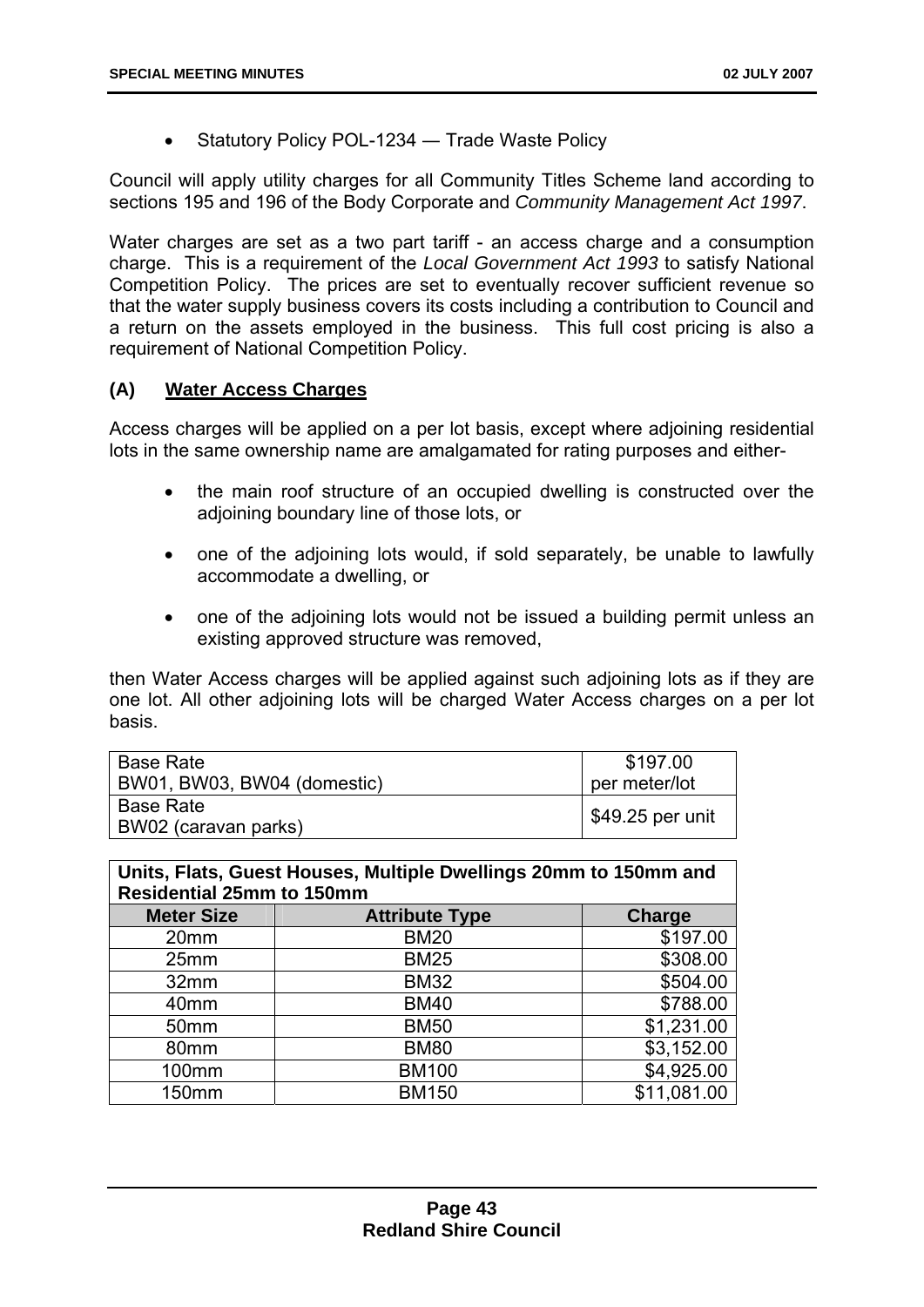| <b>Commercial and Industrial</b> |                       |               |  |  |
|----------------------------------|-----------------------|---------------|--|--|
| <b>Meter Size</b>                | <b>Attribute Type</b> | <b>Charge</b> |  |  |
| 20mm                             | <b>BW20</b>           | \$256.00      |  |  |
| 25mm                             | <b>BW25</b>           | \$410.00      |  |  |
| 32mm                             | <b>BW32</b>           | \$655.00      |  |  |
| 40mm                             | <b>BW40</b>           | \$1,024.00    |  |  |
| 50 <sub>mm</sub>                 | <b>BW50</b>           | \$1,600.00    |  |  |
| 80mm                             | <b>BW80</b>           | \$4,098.00    |  |  |
| 100mm                            | <b>BW100</b>          | \$6,403.00    |  |  |
| <b>150mm</b>                     | <b>BW150</b>          | \$14,405.00   |  |  |

# **(B) Water Consumption Charges**

The consumption charge is calculated on a tiered basis for Residential and Concessional, and at a flat rate for Non-residential and Council.

| WC01 Residential (Domestic, Caravan Parks, Units, Flats, Guest |                      |  |  |  |  |  |
|----------------------------------------------------------------|----------------------|--|--|--|--|--|
| <b>Houses, Multiple Dwellings)</b>                             |                      |  |  |  |  |  |
| <b>WC03 Concessional</b>                                       |                      |  |  |  |  |  |
| First 500 litres per day (182.5kl pa)                          | \$0.75 per kilolitre |  |  |  |  |  |
| Between 501 and 800 litres per day (182.5kl to                 |                      |  |  |  |  |  |
| 292kl pa)                                                      | \$0.95 per kilolitre |  |  |  |  |  |
| Above 800 litres per day (292kl pa)                            | \$1.15 per kilolitre |  |  |  |  |  |
| WC02 Non-residential (Commercial, Industrial)                  | \$1.15 per kilolitre |  |  |  |  |  |
| <b>WC04 Council</b>                                            |                      |  |  |  |  |  |

# **(C) Wastewater (Sewerage) Charges**

Wastewater [sewerage] charges are set as one tariff based on sewer units. Commercial and industrial properties are charged on a per lot and/or, per pedestal or equivalent pedestal (urinal) basis. The prices are set to eventually recover sufficient revenue so that the sewerage business covers its costs including a contribution to Council and a return on the assets employed in the business. This full cost pricing is also a requirement of National Competition Policy.

Developed residential and vacant residential properties are charged for 25 sewer units.

Residential wastewater charges will be applied on a per lot basis, except where adjoining residential lots in the same ownership name are amalgamated for rating purposes and either:

- the main roof structure of an occupied dwelling is constructed over the adjoining boundary line of those lots, or
- one of the adjoining lots would, if sold separately, be unable to lawfully accommodate a dwelling, or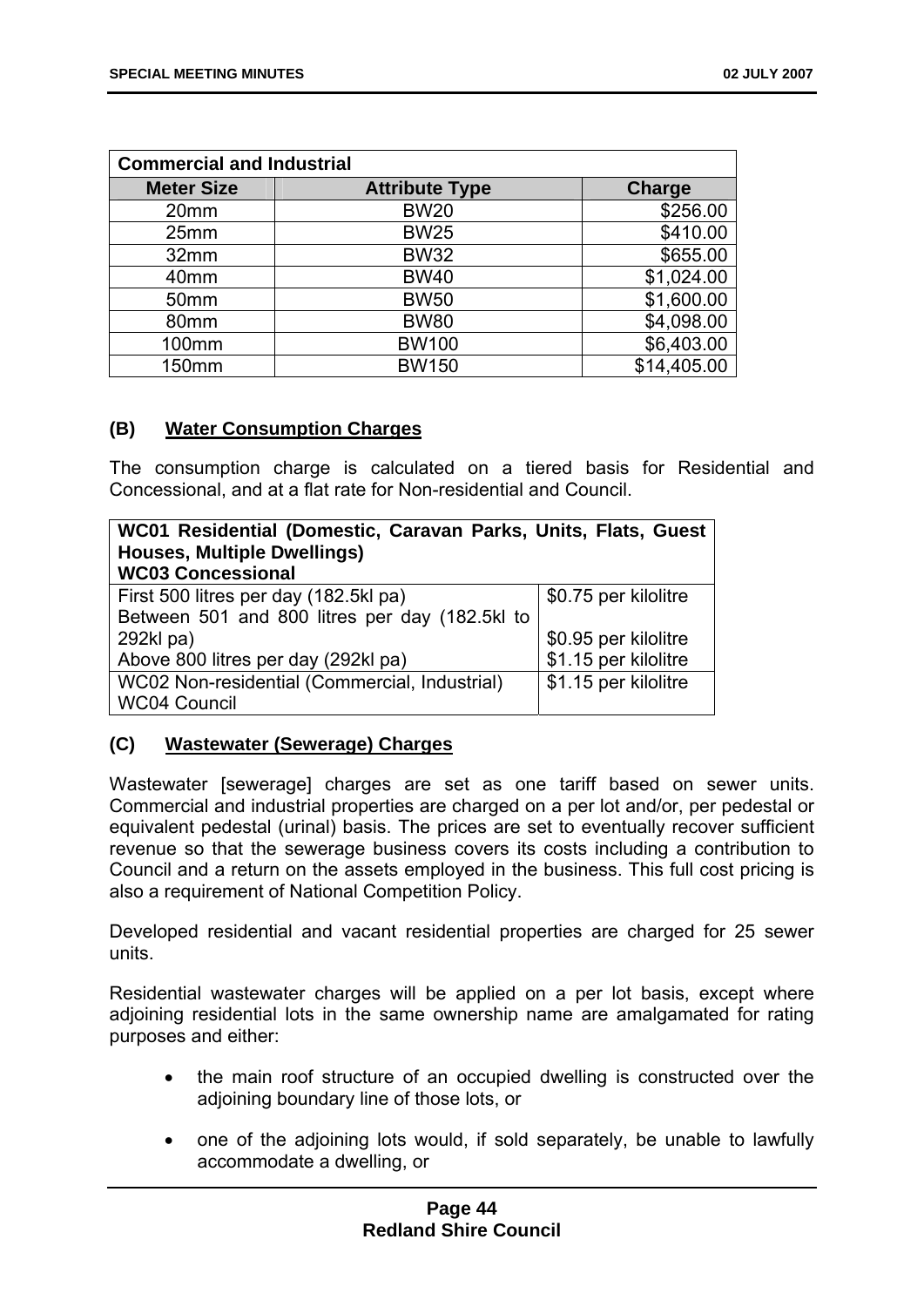one of the adjoining lots would not be issued a building permit unless an existing approved structure was removed,

then wastewater charges will be applied against such adjoining lots as if they are one lot. All other adjoining lots will be charged wastewater charges on a per lot basis.

Some sewered properties are required to pay trade waste charges if they discharge higher strength waste to the sewer. Trade waste charges are comprised of three parts, one for access, one based on the volume and one based on strength and quantity of waste accepted by Council for treatment. The same philosophy for setting wastewater charges applies for trade waste charges.

| Base Charge (SW01)                     | \$23.80 per unit                                                                           |                                                         |
|----------------------------------------|--------------------------------------------------------------------------------------------|---------------------------------------------------------|
| Trade Waste Generator Charge (TP01)    | \$231.00 pa                                                                                |                                                         |
| Trade Waste Discharge - Volume (TW01): |                                                                                            | \$1.47 per kl                                           |
|                                        | Trade Waste Discharge – Biochemical oxygen demand                                          | \$1.09 per kg                                           |
| Quantity (TW01):                       | B.O.D                                                                                      |                                                         |
|                                        | Chemical<br>demand<br>oxygen                                                               | \$1.09 per kg                                           |
|                                        | C.O.D                                                                                      |                                                         |
|                                        | \$0.49 per kg<br>solids                                                                    |                                                         |
|                                        | (N.F.R.)                                                                                   |                                                         |
|                                        | Oil & Grease                                                                               | \$0.49 per kg                                           |
|                                        | Phosphorous                                                                                | \$4.46 per kg                                           |
|                                        | Nitrogen                                                                                   | \$1.34 per kg                                           |
|                                        | Food waste disposal units                                                                  | \$23.00                                                 |
|                                        | based on power of motor.                                                                   | (As charge "C" in Trade Waste<br>Environmental Plan.)   |
|                                        | Constant "d" for use when<br>determining 'additional charge'<br>for excess strength waste. | 1.2<br>(Refer<br>Waste<br>Trade<br>Environmental Plan.) |

# **(D) Waste/Recycling Charges**

The waste/recycling charge is determined by Council to ensure that it is able to cover costs associated with the provision of the service. The costs include payment to contractors for both refuse collection and a kerbside recycling service. Disposal costs are also factored into the charge to cover contractor costs for disposal, site development works, environmental monitoring, management and administration costs as well as land replacement costs associated with the consumption of the current landfill by residents and other users.

| 240 litre Refuse/240 litre Recycling Collection (RF01)                            | \$225.00 pa         |
|-----------------------------------------------------------------------------------|---------------------|
| 240 litre Additional Refuse Bin (RF09)                                            | $$143.00\text{ pa}$ |
| 240 litre Refuse Bin – Temporary service $(=$ 3 months<br>Mainland only) RF13     | $$6.00$ per lift    |
| 120 litre/140 litre Refuse/240 litre Recycling Collection   \$188.00 pa<br>(RF15) |                     |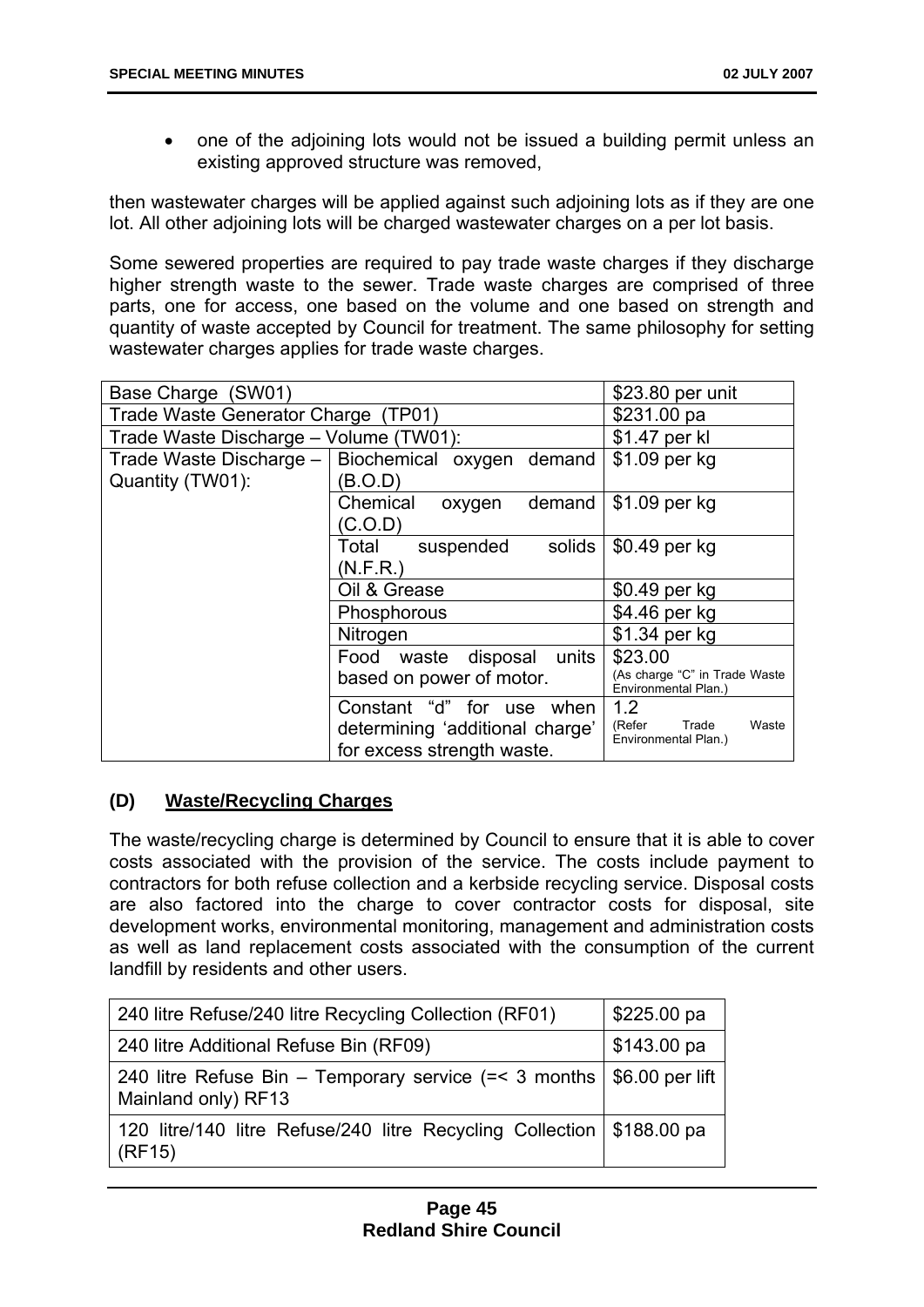| 120 litre/140 litre Refuse – Temporary service (=< 3   \$5.00 per lift  <br>months Mainland only) (RF12) |                     |
|----------------------------------------------------------------------------------------------------------|---------------------|
| 240 litre Recycling Bin (RF16)                                                                           | $$76.00\,\text{pa}$ |
| 240 litre Recycling Bin – Temporary (=< 3 months   \$8.00 per lift<br>Mainland only) (RF14)              |                     |

Services in excess of those listed in the schedule are subject to Special Quotation.

| <b>Refuse</b><br><b>Bulk Bin</b> | <b>MAINLAND</b><br>1 Service per week - |         | <b>ISLAND</b><br>1 Service per week - |               |
|----------------------------------|-----------------------------------------|---------|---------------------------------------|---------------|
| Size $(m^3)$                     | <b>Annual Charge</b>                    |         | <b>Annual Charge</b>                  |               |
|                                  | Charge code   Amount                    |         | <b>Charge code</b>                    | <b>Amount</b> |
| 0.66                             | <b>RF20</b>                             | \$456   | <b>RF100</b>                          | \$13,102      |
| 1.10                             | <b>RF23</b>                             | \$1,679 | <b>RF103</b>                          | \$13,377      |
| 1.50                             | <b>RF26</b>                             | \$1,302 | <b>RF106</b>                          | \$2,715       |
| 2.25                             | <b>RF29</b>                             | \$1,917 | <b>RF109</b>                          | \$3,975       |
| 3.00                             | <b>RF32</b>                             | \$2,532 | <b>RF112</b>                          | \$5,226       |
| 4.00                             | <b>RF35</b>                             | \$3,289 | <b>RF115</b>                          | \$6,739       |

| <b>Additional</b><br><b>Refuse</b><br><b>Service</b><br><b>Bulk Bin</b><br>Size $(m^3)$ | <b>MAINLAND</b><br>1 Service per week |               | <b>ISLAND</b><br>1 Service per Week |               |
|-----------------------------------------------------------------------------------------|---------------------------------------|---------------|-------------------------------------|---------------|
|                                                                                         | <b>Charge code</b>                    | <b>Amount</b> | <b>Charge code</b>                  | <b>Amount</b> |
| 0.66                                                                                    | <b>RF21</b>                           | \$27          | <b>RF101</b>                        | \$252         |
| 1.10                                                                                    | <b>RF24</b>                           | \$33          | <b>RF104</b>                        | \$258         |
| 1.50                                                                                    | <b>RF27</b>                           | \$26          | <b>RF107</b>                        | \$63          |
| 2.25                                                                                    | <b>RF30</b>                           | \$37          | <b>RF110</b>                        | \$88          |
| 3.00                                                                                    | <b>RF33</b>                           | \$49          | <b>RF113</b>                        | \$112         |
| 4.00                                                                                    | <b>RF36</b>                           | \$64          | <b>RF116</b>                        | \$141         |

| <b>Temporary</b><br><b>Refuse</b><br>$(=<3)$<br>months)<br><b>Bulk Bin</b><br>Size $(m^3)$ |               | <b>MAINLAND</b><br>1 Service | <b>ISLAND</b><br>1 Service |               |
|--------------------------------------------------------------------------------------------|---------------|------------------------------|----------------------------|---------------|
|                                                                                            | <b>Charge</b> | <b>Amount</b>                | Charge code                | <b>Amount</b> |
|                                                                                            | code          |                              |                            |               |
| 0.66                                                                                       | <b>RF22</b>   | \$43                         | <b>RF102</b>               | \$284         |
| 1.10                                                                                       | <b>RF25</b>   | \$49                         | <b>RF105</b>               | \$290         |
| 1.50                                                                                       | <b>RF28</b>   | \$41                         | <b>RF108</b>               | \$74          |
| 2.25                                                                                       | <b>RF31</b>   | \$53                         | <b>RF111</b>               | \$98          |
| 3.00                                                                                       | <b>RF34</b>   | \$65                         | <b>RF114</b>               | \$122         |
| 4.00                                                                                       | <b>RF37</b>   | \$80                         | <b>RF117</b>               | \$151         |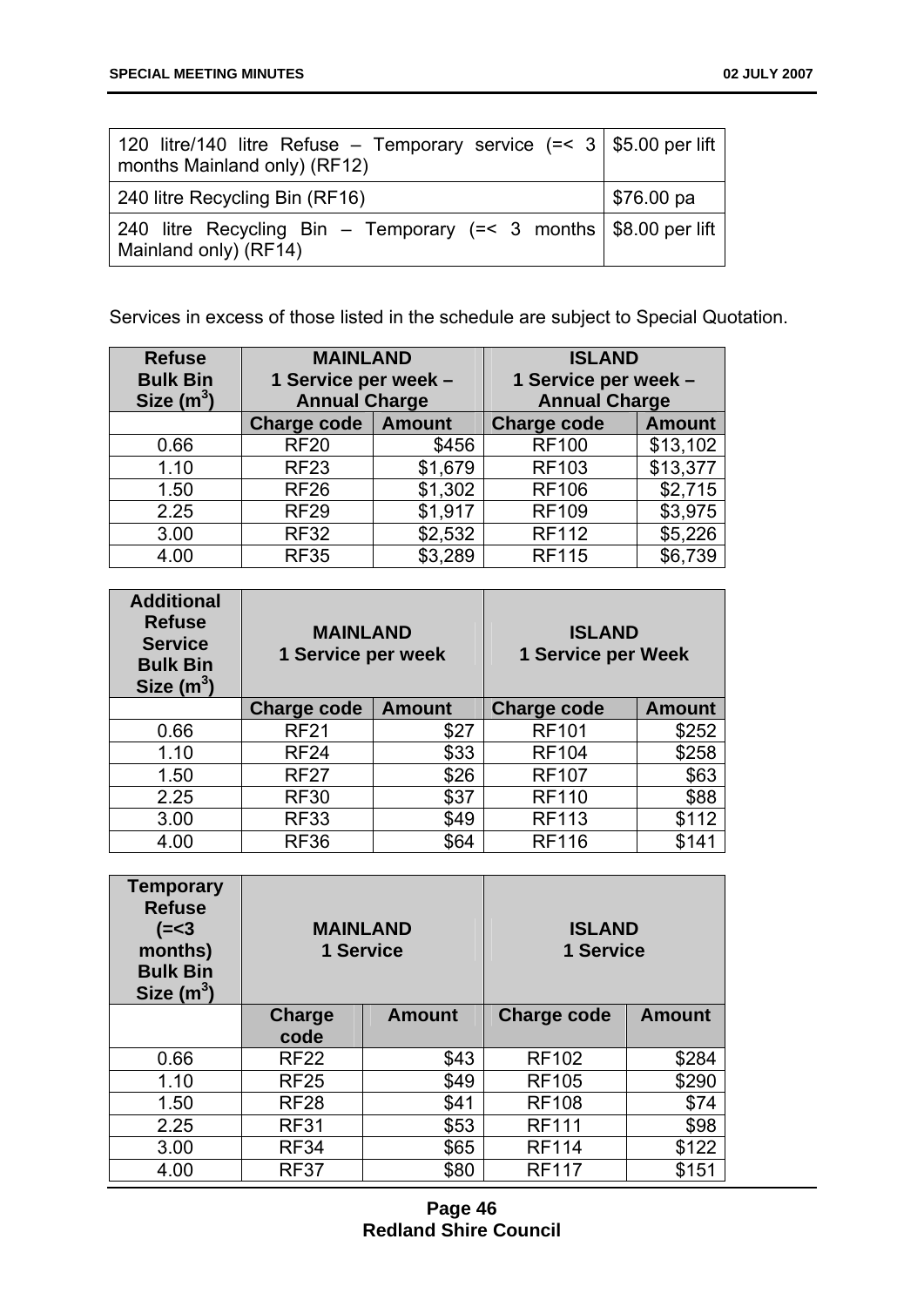| <b>Recycle</b><br><b>Bulk Bin</b><br>Size $(m^3)$ | <b>MAINLAND</b><br>1 Service per week -<br><b>Annual Charge</b> |               | <b>ISLAND</b><br>1 Service per week -<br><b>Annual Charge</b> |               |
|---------------------------------------------------|-----------------------------------------------------------------|---------------|---------------------------------------------------------------|---------------|
|                                                   | Charge                                                          | <b>Amount</b> |                                                               | <b>Amount</b> |
|                                                   | code                                                            |               |                                                               |               |
| 0.66                                              | <b>RF60</b>                                                     | \$4,375       | <b>RF130</b>                                                  | \$6,582       |
| 1.10                                              | <b>RF63</b>                                                     | \$4,533       | <b>RF133</b>                                                  | \$6,740       |
| 1.50                                              | <b>RF66</b>                                                     | \$991         | <b>RF136</b>                                                  | \$1,728       |
| 2.25                                              | <b>RF69</b>                                                     | \$1,439       | <b>RF139</b>                                                  | \$2,492       |
| 3.00                                              | <b>RF72</b>                                                     | \$1,889       | <b>RF142</b>                                                  | \$3,207       |
| 4.00                                              | <b>RF75</b>                                                     | \$2,413       | <b>RF145</b>                                                  | \$3,999       |

| <b>Additional</b><br><b>Recycle</b><br><b>Service Bulk</b><br>Bin Size $(m^3)$ |                | <b>MAINLAND</b><br>1 Service per week | <b>ISLAND</b><br><b>1 Service per Week</b> |               |
|--------------------------------------------------------------------------------|----------------|---------------------------------------|--------------------------------------------|---------------|
|                                                                                | Charge<br>code | <b>Amount</b>                         | <b>Charge code</b>                         | <b>Amount</b> |
| 0.66                                                                           | <b>RF61</b>    | \$169                                 | <b>RF131</b>                               | \$254         |
| 1.10                                                                           | <b>RF64</b>    | \$175                                 | <b>RF134</b>                               | \$260         |
| 1.50                                                                           | <b>RF67</b>    | \$145                                 | <b>RF137</b>                               | \$265         |
| 2.25                                                                           | <b>RF70</b>    | \$162                                 | <b>RF140</b>                               | \$275         |
| 3.00                                                                           | <b>RF73</b>    | \$179                                 | <b>RF143</b>                               | \$286         |
| 4.00                                                                           | <b>RF76</b>    | \$199                                 | <b>RF146</b>                               | \$300         |

| <b>Temporary</b><br><b>Recycle</b><br>$(=<3$ months)<br><b>Bulk Bin Size</b><br>$\rm (m^3)$ |             | <b>MAINLAND</b><br>1 Service | <b>ISLAND</b><br>1 Service |               |
|---------------------------------------------------------------------------------------------|-------------|------------------------------|----------------------------|---------------|
|                                                                                             | Charge      | <b>Amount</b>                | Charge code                | <b>Amount</b> |
|                                                                                             | code        |                              |                            |               |
| 0.66                                                                                        | <b>RF62</b> | \$63                         | <b>RF132</b>               | \$116         |
| 1.10                                                                                        | <b>RF65</b> | \$69                         | <b>RF135</b>               | \$122         |
| 1.50                                                                                        | <b>RF68</b> | \$74                         | <b>RF138</b>               | \$127         |
| 2.25                                                                                        | <b>RF71</b> | \$84                         | <b>RF141</b>               | \$137         |
| 3.00                                                                                        | <b>RF74</b> | \$95                         | <b>RF144</b>               | \$148         |
| 4.00                                                                                        | <b>RF77</b> | \$109                        | <b>RF147</b>               | \$162         |

# **CARRIED**

A division was called for.

Crs Murray, Williams, Elliott, Burns, Dowling, Barker and Seccombe voted in the affirmative.

Crs Bowler, Henry and Ogilvie voted in the negative.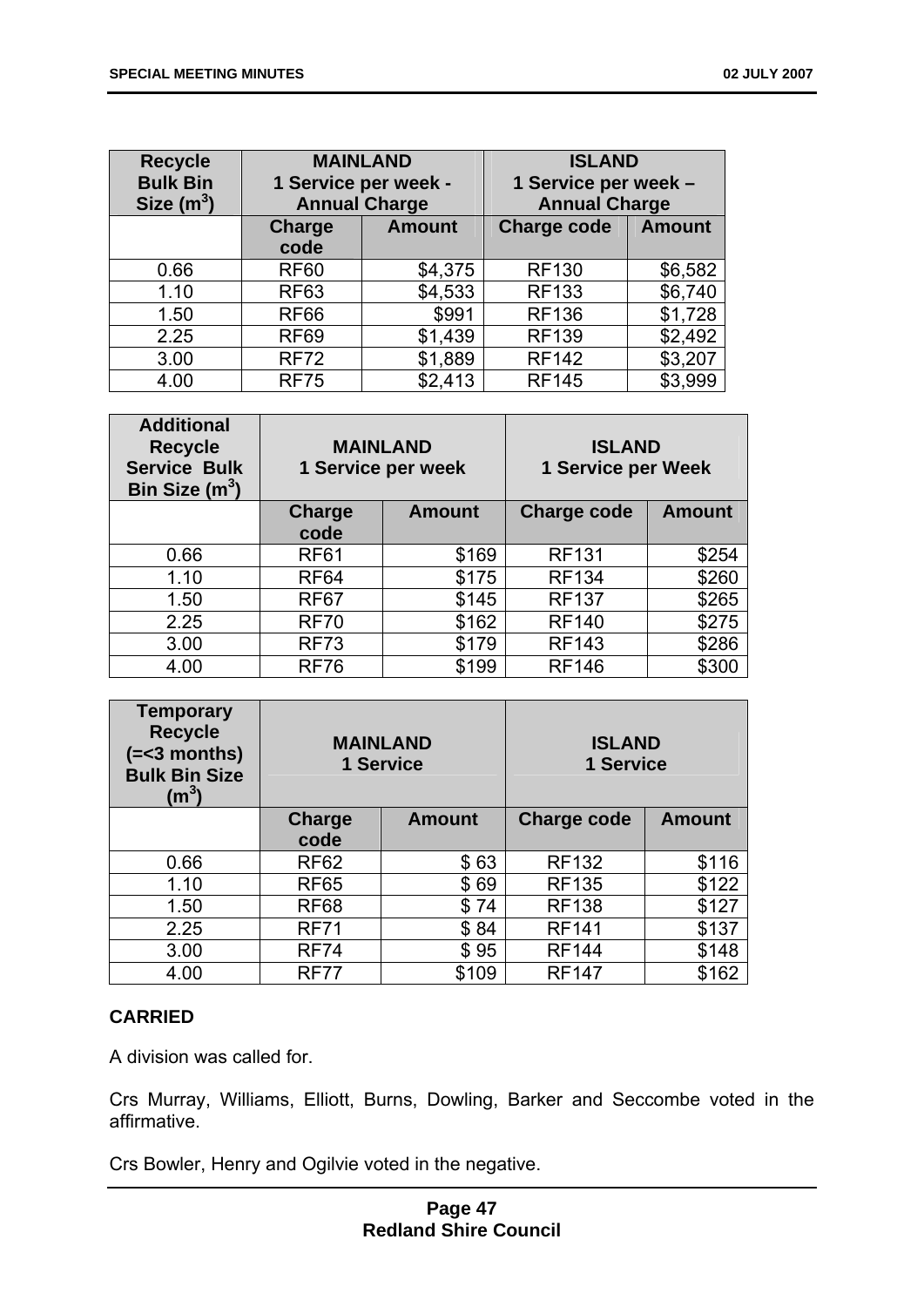The Mayor declared the motion as **CARRIED**.

(Cr Beard was absent from the meeting).

# **5.11.2.4 ENVIRONMENT SEPARATE CHARGE**

# **COUNCIL RESOLUTION**

| Moved by:    | Cr Dowling |
|--------------|------------|
| Seconded by: | Cr Burns   |

**That Council resolve**, in accordance with section 972 of the *Local Government Act 1993* Council has determined that the community in general will benefit from the protection, management, promotion and enhancement of biodiversity – including koala habitat, bushland, greenspace, waterways, catchments, air and coastal ecosystems in the Shire – that cannot be effectively protected through Council's regulatory powers, or management programs.

The charge has a capital and an operational component. The capital component is predominantly directed towards land purchase, acquisition of the conservation interests in land, and strengthening stewardship of the natural environment, including funding ancillary facilities that support or enhance environmental outcomes. The operational component is predominantly directed towards land management, rehabilitation, and strengthening stewardship of the natural environment.

The charge is applied on a per lot basis.

Owners of properties included in the Koala Conservation Area as mapped in the Nature Conservation (Koala) Conservation Plan 2006 will receive a reduction equal to the amount of the capital component in the Environment Separate Charge (EN02) in recognition of the requirements of that plan. The charge will be subject to Council's Farming Concession.

| <b>Separate Charge</b>                          | <b>Charge Amount</b> | <b>Charge Basis</b> |
|-------------------------------------------------|----------------------|---------------------|
| <b>Environment Charge</b>                       | \$72.80<br>(EN01)    | Charge per lot      |
| Environment Charge - Koala<br>Conservation Area | \$41.60<br>(EN02)    | Charge per lot      |

# **CARRIED**

A division was called for.

Crs Williams, Burns, Dowling Barker and Seccombe voted in the affirmative.

Crs Murray, Elliott, Bowler, Henry and Ogilvie voted in the negative.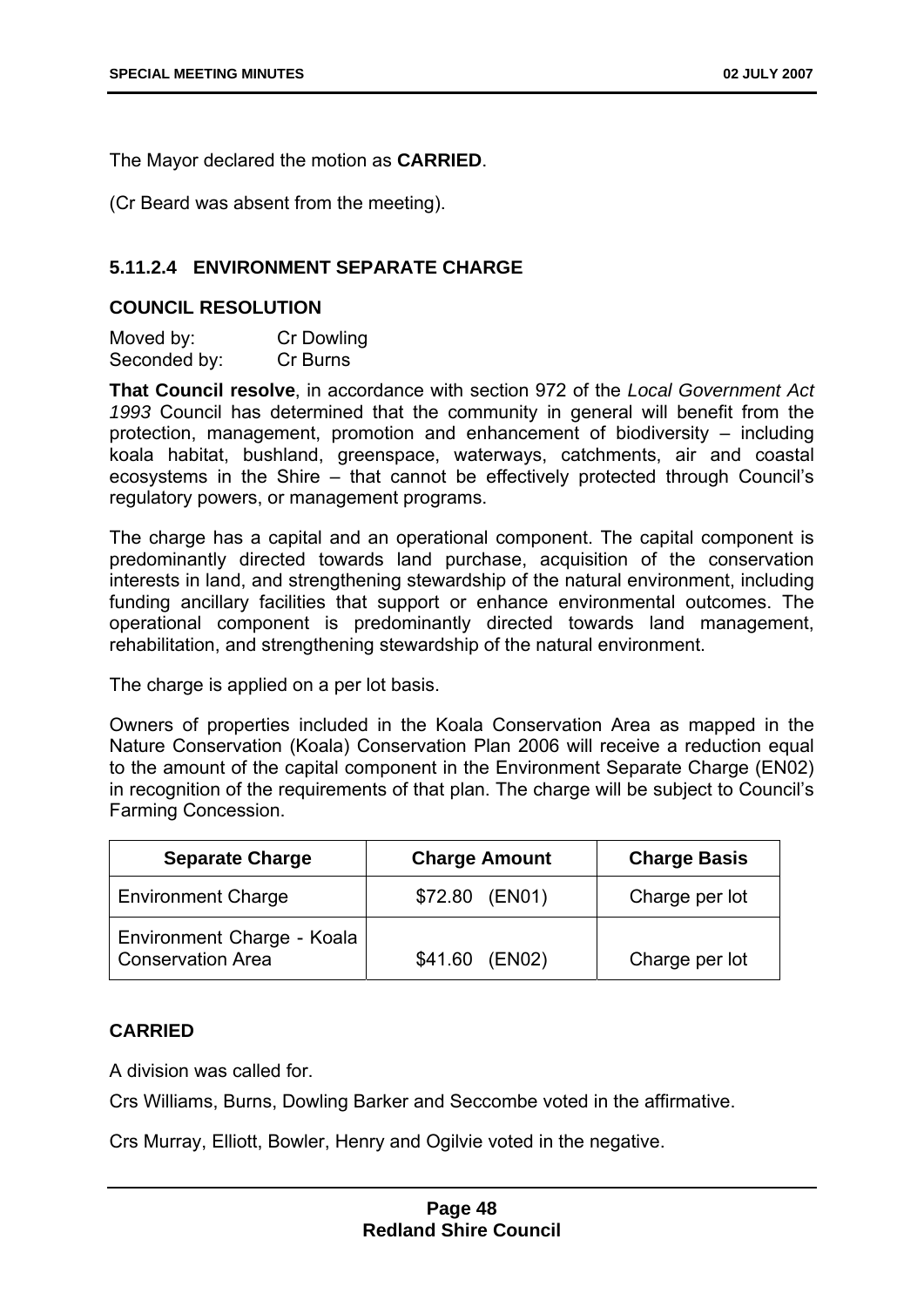The Mayor declared the motion as **CARRIED** (on the casting vote of the Mayor).

(Cr Beard was absent from the meeting).

# **5.11.2.5 LANDFILL REMEDIATION SEPARATE CHARGE**

# **COUNCIL RESOLUTION**

| Moved by:    | Cr Dowling |
|--------------|------------|
| Seconded by: | Cr Burns   |

**That Council resolve,** in accordance with section 972 of the Local Government Act 1993 Council has determined that the community in general will benefit from the monitoring and remediation of all landfills closed prior to July 1998 and the landfill at Myora North Stradbroke Island, excluding all other operational landfills such as Birkdale and Giles Road, to prevent environmental harm. The charge is applied on a per lot basis and will be subject to Council's Farming Concession.

| <b>Separate Charge</b>             | <b>Charge Amount</b> | <b>Charge Basis</b> |
|------------------------------------|----------------------|---------------------|
| <b>Landfill Remediation Charge</b> | \$18.00 (EN03)       | Charge per lot      |

# **CARRIED**

A division was called for.

Crs Murray, Williams, Burns, Dowling, Henry, Ogilvie, Barker and Seccombe voted in the affirmative.

Crs Elliott and Bowler voted in the negative.

The Mayor declared the motion as **CARRIED**.

(Cr Beard was absent from the meeting).

# **5.11.2.6 AMENDED RABY BAY CANAL SPECIAL CHARGE**

# **COUNCIL RESOLUTION**

Moved by: Cr Elliott Seconded by: Cr Bowler

**That Council resolve**, in accordance with section 971 of the *Local Government Act 1993*, Council will make and levy a special charge to be known as the Amended Raby Bay Canal Special charge on the rateable land described below to fund the cost of, and repayment of loan funds used for:

a. the adoption of the annual implementation plan for the 2007/2008 financial year for the Amended Raby Bay Canal Special Charge; and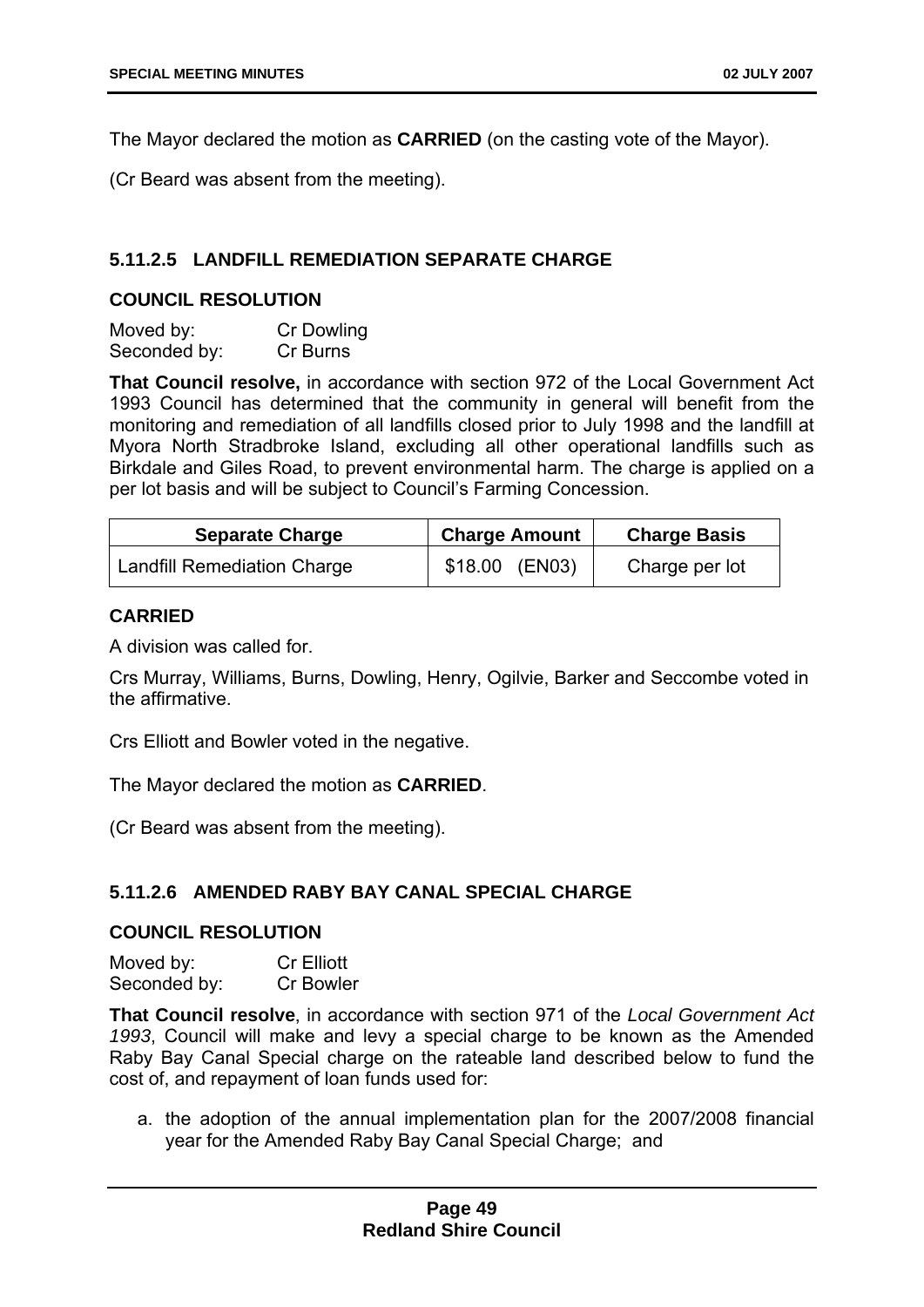b. to undertake a program of works to provide for the long term maintenance, integrity and effectiveness of the revetment walls;

The service facility or activity for which this overall plan is made is the cleaning, dredging, maintenance to navigational aids and wall repairs to canals and outlet channels. It is Council's opinion that this service, facility or activity provides a special benefit to land by ensuring access to the canals and by ensuring the maintenance and integrity of the canal walls retaining the properties fronting the canals.

The rateable land to which this special charge be levied is identified in the benefited areas maps RBC-3 and RBC-3-1, excluding land that does not have access to a canal, which comprises all of the land which will specially benefit from the service, facility and activity provided through this special charge. In Council's opinion units in home unit developments and marina berths in the Raby Bay Canal Estate do not receive the same amount of benefit as standard lots and the charges for these types of land have been reduced accordingly.

The overall plan for the Shire Canals – Special Charge works was adopted by Council on 12 July 2000 and the Annual Implementation Plan for 2007/2008 on 02 July 2007.

| <b>Charge Basis</b>                    | <b>Charge Amount</b> | <b>Attribute Type</b> |
|----------------------------------------|----------------------|-----------------------|
| Per standard lot                       | \$1,350.00           | <b>CA01</b>           |
| Per unit in a home unit<br>development | 675.00               | CA03                  |
| Per marina berth                       | 607.50               | <b>CA05</b>           |

# **CARRIED**

A division was called for.

Crs Murray, Williams, Elliott, Bowler, Burns, Dowling, Henry and Barker voted in the affirmative.

Crs Ogilvie and Seccombe voted in the negative.

The Mayor declared the motion as **CARRIED**.

(Cr Beard was absent from the meeting).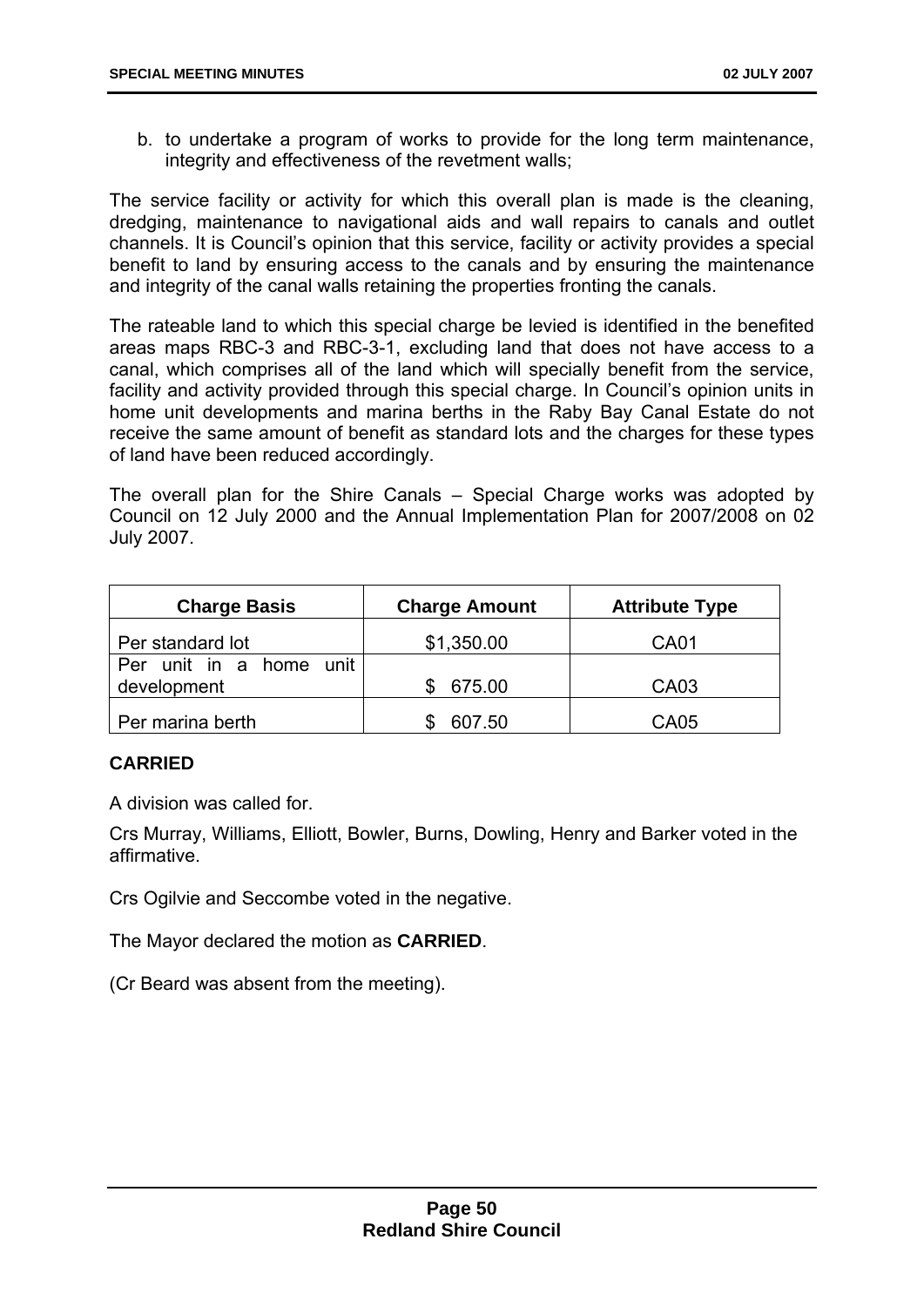# **5.11.2.7 AMENDED AQUATIC PARADISE CANAL SPECIAL CHARGE**

# **COUNCIL RESOLUTION**

| Moved by:    | <b>Cr Elliott</b> |
|--------------|-------------------|
| Seconded by: | Cr Henry          |

**That Council resolve**, in accordance with section 971 of the *Local Government Act 1993*, Council will make and levy a special charge to be known as the Amended Aquatic Paradise Canal Special charge on the rateable land described below to fund the cost of, and repayment of loan funds used for:

- a. the adoption of the annual implementation plan for the 2007/2008 financial year for the Amended Aquatic Paradise Canal Special Charge; and
- b. to undertake a program of works to provide for the long term maintenance, integrity and effectiveness of the revetment walls;

The service facility or activity for which this overall plan is made is the cleaning, dredging, maintenance to navigational aids and wall repairs to canals and outlet channels. It is Council's opinion that this service, facility or activity provides a special benefit to land by ensuring access to the canals and by ensuring the maintenance and integrity of the canal walls retaining the properties fronting the canals.

The rateable land to which this special charge be levied is identified in the benefited areas map APC-3, excluding land that does not have access to a canal, which comprises all of the land which will specially benefit from the service, facility and activity provided through this special charge.

The overall plan for the Shire Canals – Special Charge works was adopted by Council on 12 July 2000 and the Annual Implementation Plan for 2007/2008 on 02 July 2007.

| <b>Charge Basis</b> | <b>Charge Amount</b> | <b>Attribute Type</b> |
|---------------------|----------------------|-----------------------|
| Per standard lot    | \$1.417.10           | CA <sub>02</sub>      |
| Per marina berth    | \$1.417.10           | CA04                  |

# **CARRIED**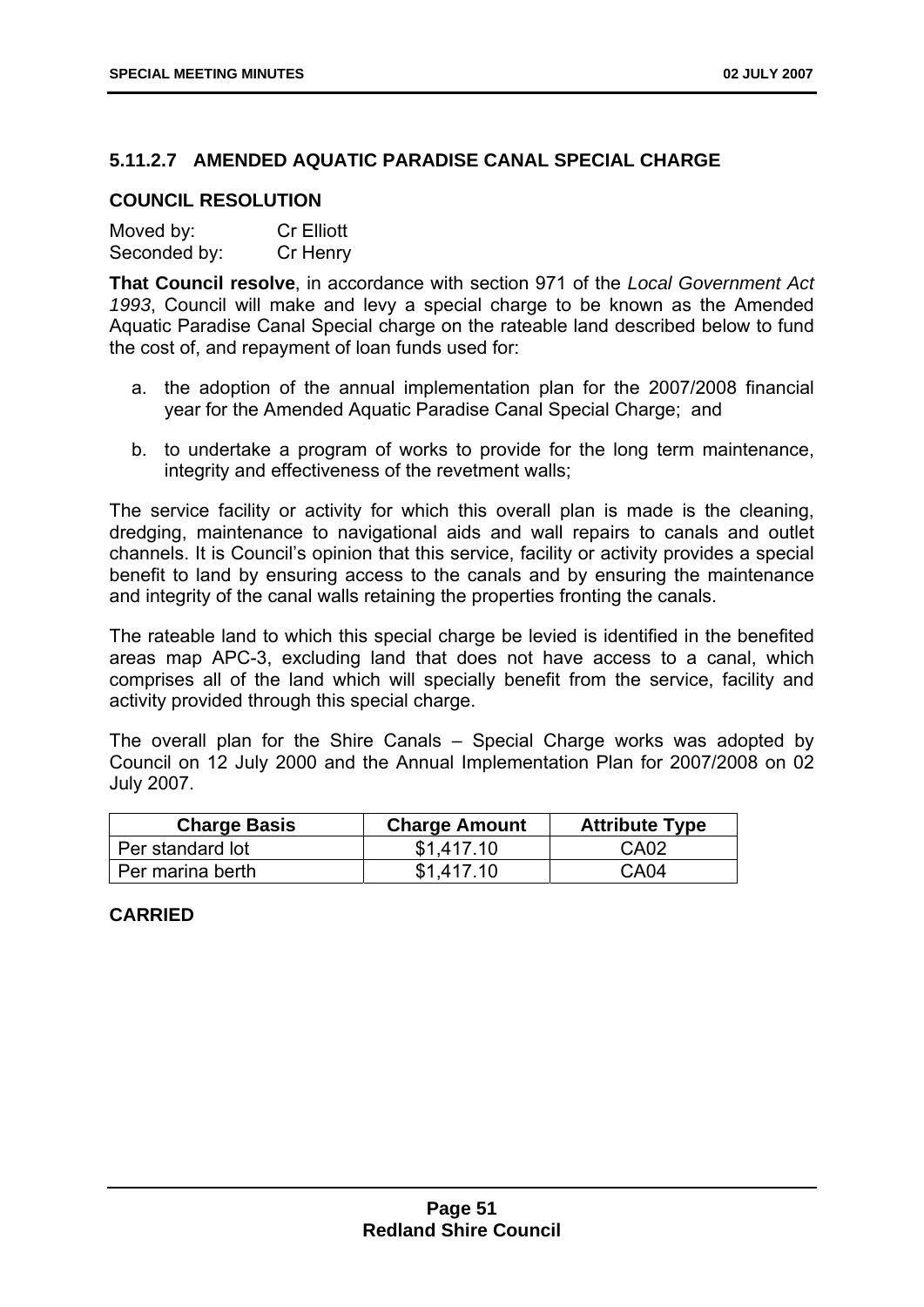# **5.11.2.8 LAKE LEVY SPECIAL CHARGE**

# **COUNCIL RESOLUTION**

| Moved by:    | Cr Dowling       |
|--------------|------------------|
| Seconded by: | <b>Cr Bowler</b> |

**That Council resolve**, in accordance with section 971 of the *Local Government Act 1993,* Council has determined that waterfront land identified in the Benefited Area Map SWL-1 will specially benefit from the service, facility, or activity provided through the Lake Levy Special Charge. These include defined maintenance work on the lake including repairs to revetment walls, dredging, lake edge and fringe treatments including scheduled vegetation and debris removal as required. Council adopted the Overall Plan for this charge on 12 July 2000 and the Annual Implementation Plan for 2007/2008 on 02 July 2007.

| <b>Special Charge</b> | <b>Charge Amount</b> | <b>Charge Basis</b> |
|-----------------------|----------------------|---------------------|
| ∣ Lake Levy           | \$825.00 (LA01)      | Charge per lot      |

# **CARRIED**

A division was called for.

Crs Murray, Williams, Elliott, Bowler, Burns, Dowling, Henry, Ogilvie and Seccombe voted in the affirmative.

Cr Barker voted in the negative.

The Mayor declared the motion as **CARRIED**.

(Cr Beard was absent from the meeting).

# **5.11.2.9 RURAL FIRE LEVY SPECIAL CHARGE**

# **COUNCIL RESOLUTION**

| Moved by:    | <b>Cr Bowler</b> |
|--------------|------------------|
| Seconded by: | Cr Dowling       |

**That Council resolve**, in accordance with section 971 of the *Local Government Act 1993* and section 128A of the *Fire and Rescue Service Act 1990,* Council has determined that each parcel of rateable land identified as the whole of Karragarra, Lamb, Macleay, Perulpa and Russell Islands will specially benefit from the service, facility or activity provided through the Rural Fire Levy Special Charge. Funds raised will be contributed to the rural fire brigades within the benefited area to purchase and maintain equipment and provide a fire service to properties in the benefited area. Council adopted the Overall Plan for this charge on 12 July 2000 and the Annual Implementation Plan for 2007/2008 on 02 July 2007. The charge will be subject to Council's Farming Concession.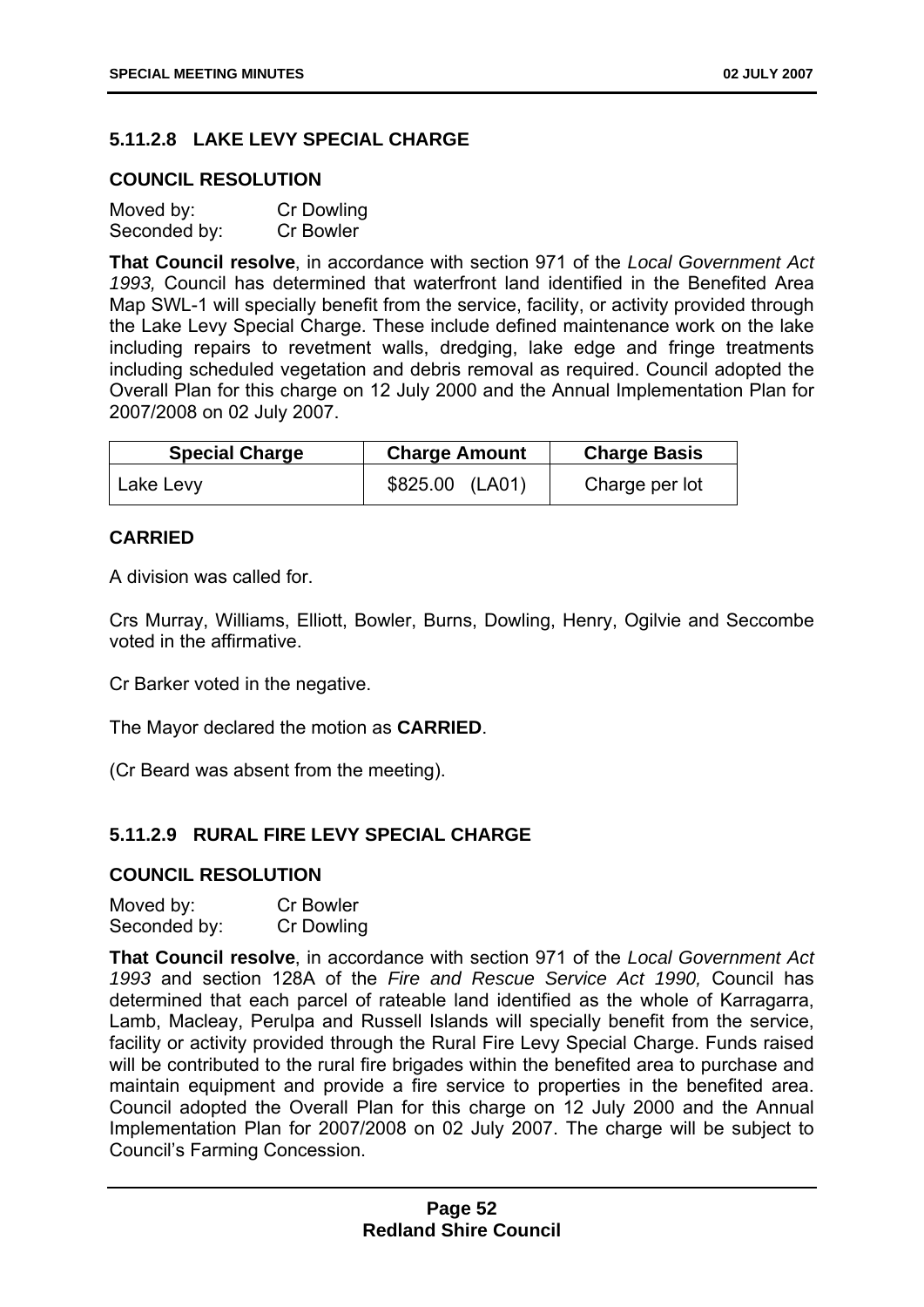| <b>Special Charge</b>                             | <b>Charge Amount</b> | <b>Charge Basis</b> |
|---------------------------------------------------|----------------------|---------------------|
| Karragarra, Macleay, and                          |                      |                     |
| Perulpa Islands Rural Fire<br>Levy                | \$30.00 (FL02)       | Charge per lot      |
| Lamb and Russell Island<br><b>Rural Fire Levy</b> | \$10.00 (FL03)       | Charge per lot      |

# **CARRIED**

# **5.11.2.10 INTEREST ON OVERDUE RATES**

# **COUNCIL RESOLUTION**

| Moved by:    | Cr Williams       |
|--------------|-------------------|
| Seconded by: | <b>Cr Elliott</b> |

**That Council resolve,** in accordance with section 1018 of the *Local Government Act 1993* and section 43 of the *Local Government Regulation 2005*, for 2007/2008 financial year that interest will be charged on overdue rates. Interest will accrue at 11% per annum, compound interest calculated on daily balances.

# **CARRIED**

# **5.11.2.11 PENSIONER CONCESSIONS**

# **COUNCIL RESOLUTION**

Moved by: Cr Williams Seconded by: Cr Dowling

#### **a) General Rates**

**That Council resolve**, in accordance with section 1035A of the *Local Government Act 1993* and Council's policy POL-2557 Council Pensioner Rebate Policy, for the 2007/2008 year to provide a concession on the General Rates to eligible pensioner ratepayers shown as follows:

The concessions are -

| For ratepayers in receipt of a maximum $\frac{1}{2}$ \$280.00 per financial year<br>pension |                             |
|---------------------------------------------------------------------------------------------|-----------------------------|
| For ratepayers in receipt of a War Widows'<br>pension                                       | \$224.00 per financial year |
| For ratepayers NOT in receipt of maximum   \$140.00 per financial year<br>pension           |                             |

and –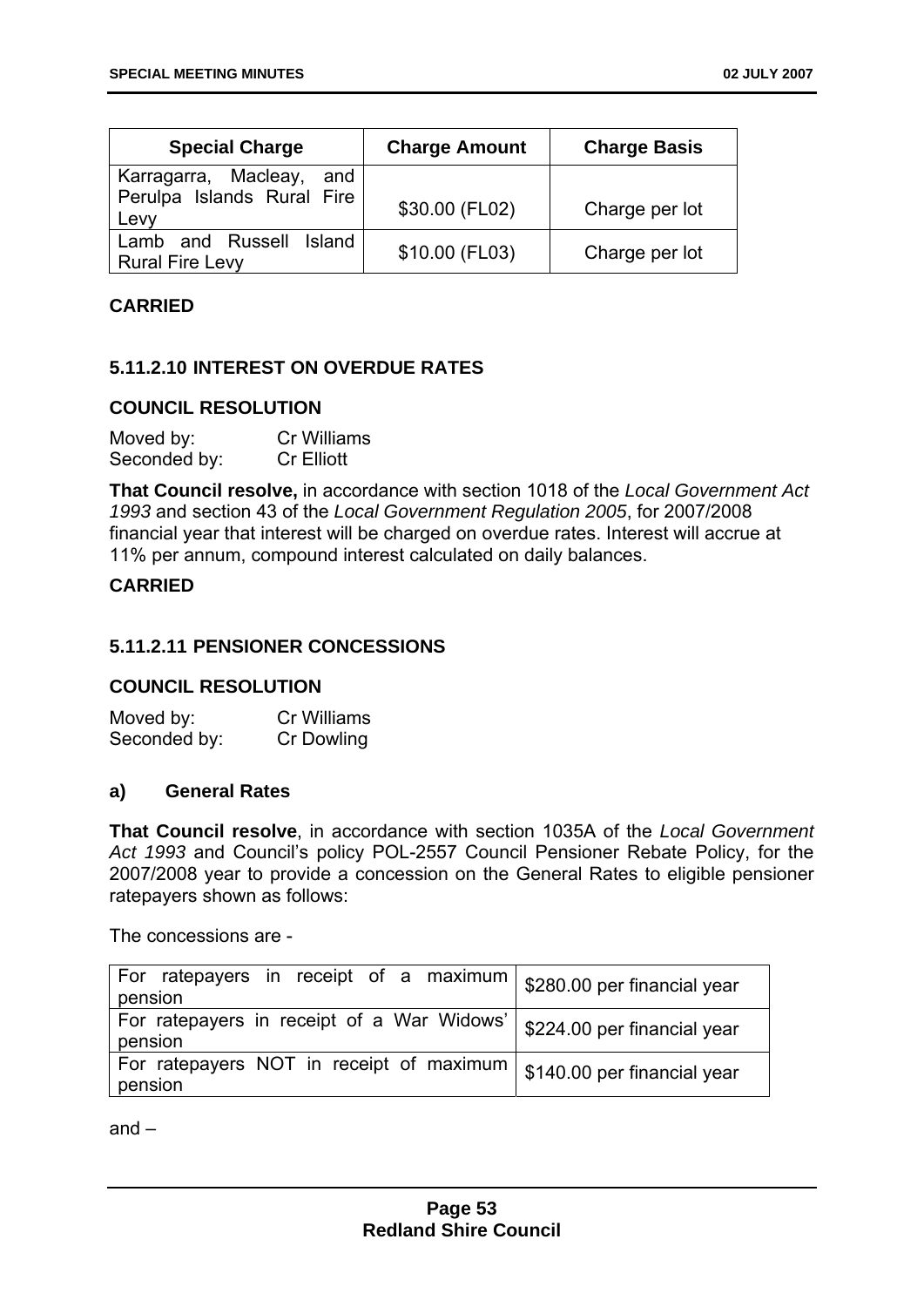# **b) Separate and Special Charges**

**That Council resolve**, in accordance with section 1035A of the *Local Government Act 1993* to provide a concession on Separate and Special Charges (Canal, Lake, Environment, Landfill Remediation and Rural Fire charges) to pensioners who fulfill the eligibility criteria established in Council's Corporate Policy POL-2557 and are owner/occupiers of adjoining residential lots in the same ownership name, which are amalgamated for rating purposes, and either-

- the main roof structure of an occupied dwelling is constructed over the adjoining boundary line of those lots, or
- one of the adjoining lots would, if sold separately, be unable to lawfully accommodate a dwelling, or
- one of the adjoining lots would not be issued a building permit unless an existing approved structure was removed,

whereby only one of each separate and special charge that may be properly made and levied on the adjoining lots will be applied. All other adjoining lots will be charged Separate and Special charges on a per lot basis.

# **CARRIED**

# **5.11.2.12 FARMING CONCESSIONS**

# **COUNCIL RESOLUTION**

| Moved by:    | Cr Henry   |
|--------------|------------|
| Seconded by: | Cr Dowling |

**That Council resolve**, in accordance with section 1035A of the *Local Government Act 1993*, Council will provide a concession to property owners whose land is being used for the business of farming (primary production) to assist and encourage endurance in their particular industry, which will benefit the economic development of the Shire as a whole.

- 1. The Concession is available to land owners that are carrying on a business of primary production on contiguous parcels of land in the same ownership name. Land will be considered contiguous when separated by a road. Land will not be considered contiguous where water connections are made to separate parcels of land.
- 2. For the purposes of administration the definition of 'primary production' will be taken from Subsection 6(1) Income *Tax Assessment Act 1936*:
	- a. The cultivation of land;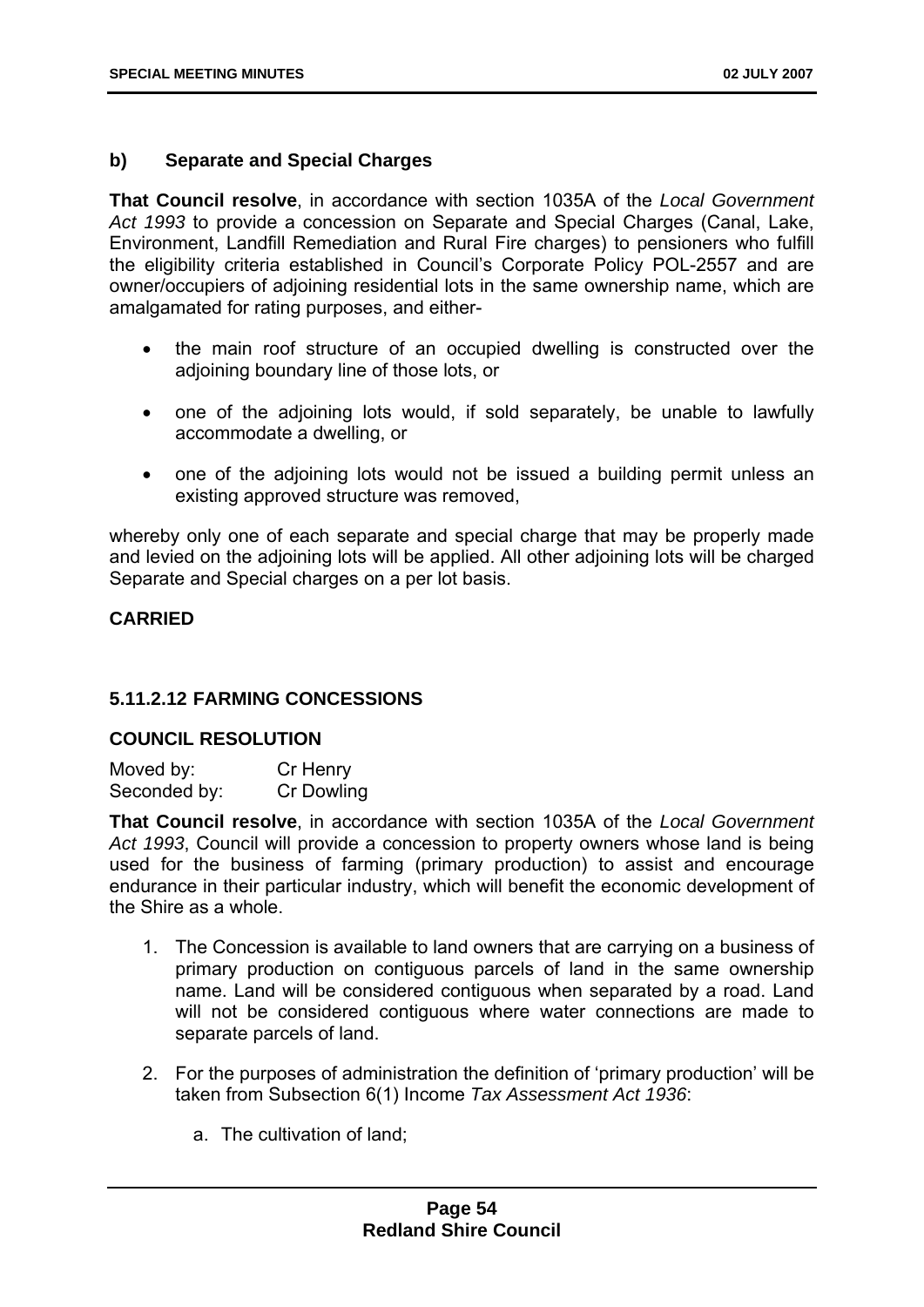- b. The maintenance of animals or poultry for the purpose of selling them or their bodily produce, including natural increase;
- c. Fishing operations which means:
	- operations relating directly to the taking or catching of fish, turtles, dugong, crustacean or oysters or other shellfish;
	- pearling operations; and includes
	- oyster farming; but does not include whaling.
- d. Forest operations, which include:
	- the planting or tending in a plantation or forest of trees intended for felling;
	- the felling of trees in a plantation or forest;
- e. horticulture;

and includes the manufacture of dairy produce by the person who produced the raw material used in that manufacture.

3. In accordance with section 1035A of the *Local Government Act 1993*, for all such land parcels defined in point 1 above, Council will remit all but one of each Water Access, Sewerage, Separate and Special charge that may be properly made and levied on the subject land parcels.

# **CARRIED**

# **5.11.2.13 ADOPTION OF THE REVENUE STATEMENT**

# **COUNCIL RESOLUTION**

| Moved by:    | Cr Burns   |
|--------------|------------|
| Seconded by: | Cr Dowling |

**That Council resolve**, in accordance with section 518 of the *Local Government Act 1993*, to adopt the Revenue Statement shown in the 2007/2008 Budget as attached on pages 57 to 72.

# **CARRIED**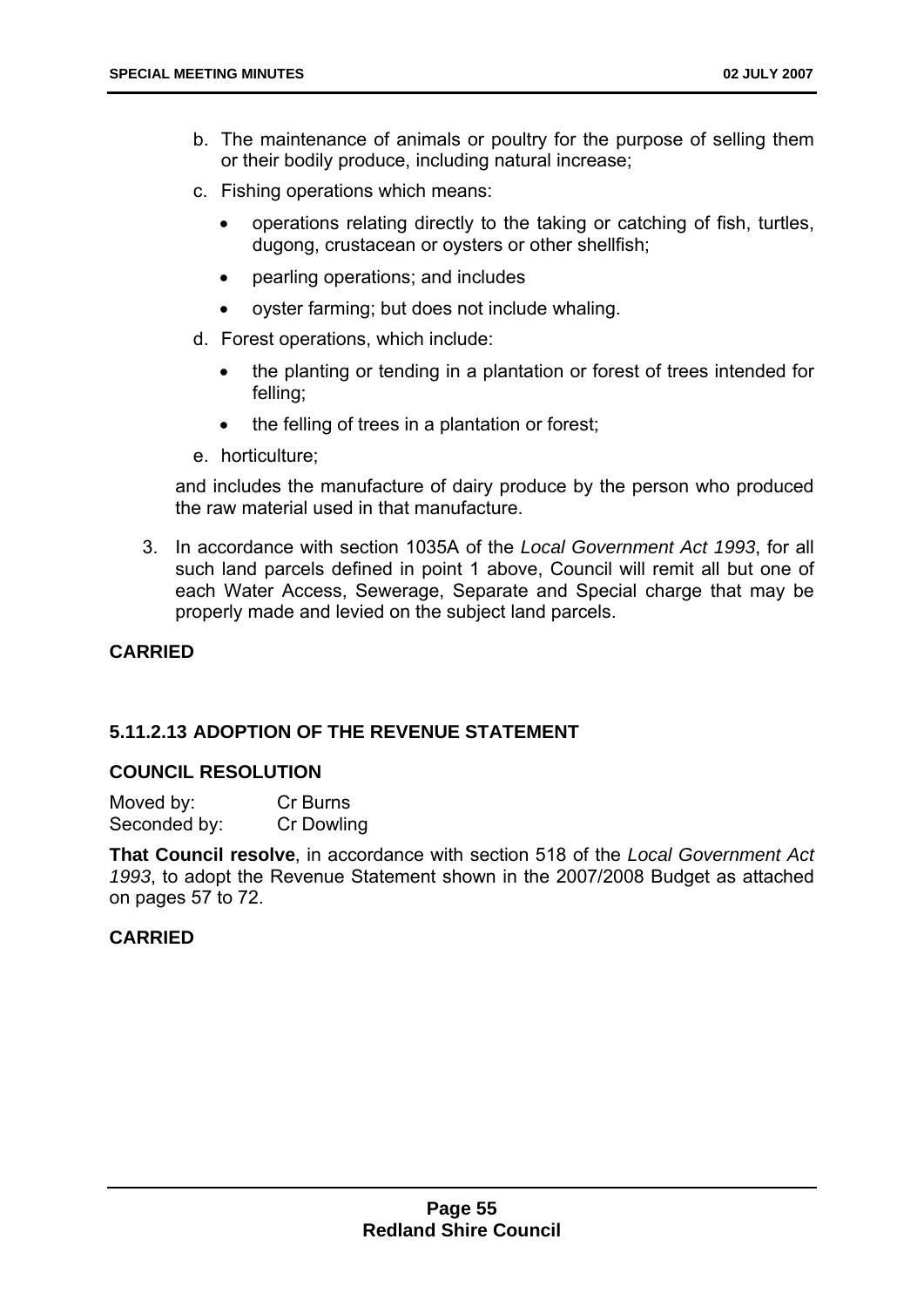# **5.12 RENEWABLE ENERGY INCENTIVES POLICY POL-3067**

| <b>Dataworks Filename:</b>       | <b>EM Cities for Climate Protection</b>                        |
|----------------------------------|----------------------------------------------------------------|
| <b>Attachment:</b>               | <b>Renewable Energy Incentives Policy POL-3067</b>             |
| <b>Responsible Officer Name:</b> | <b>Susan Rankin</b><br><b>Chief Executive Officer</b>          |
| <b>Author Name:</b>              | <b>Ray Turner</b><br><b>General Manager Corporate Services</b> |

# **EXECUTIVE SUMMARY**

Redland Shire Council is committed to participation in global efforts to reduce corporate and whole of community greenhouse gas emissions, in order to minimise risks arising from global warming and resulting climate change.

Council is also supportive of all efforts and initiatives by local businesses and residents towards reducing greenhouse gas emissions and achieving carbon neutrality. Therefore, Council will encourage uptake of renewable energy or initiatives that generate renewable energy at the business or the home.

# **PURPOSE**

The purpose of this submission is for Council to consider the adoption of the Renewable Energy Incentives Policy POL-3067.

# **BACKGROUND**

Redland Shire Council is committed to participation in global efforts to reduce corporate and whole of community greenhouse gas emissions, in order to minimise risks arising from global warming and resulting climate change.

It is considered, under the current operational model, that it is inappropriate for the Council to own and maintain renewable energy infrastructure, other than where it exists to provide energy for internal operations by feeding energy into the grid (for example solar panels for a Council office building).

Council can choose to support, promote, or provide incentives for initiatives that encourage purchase of renewable energy or development of renewable energy infrastructure within the Shire, or globally.

Council recognises that climate change is a global issue and that only certain types of large scale renewable energy infrastructure will be suited to the Redlands, for example wind or wave/tidal power. Determination of appropriate types will require demonstration through technical feasibility assessments. Other types or renewable energy generation will better function in more appropriate locations, for example large scale solar power. Therefore, Council commits to supporting, promoting, or providing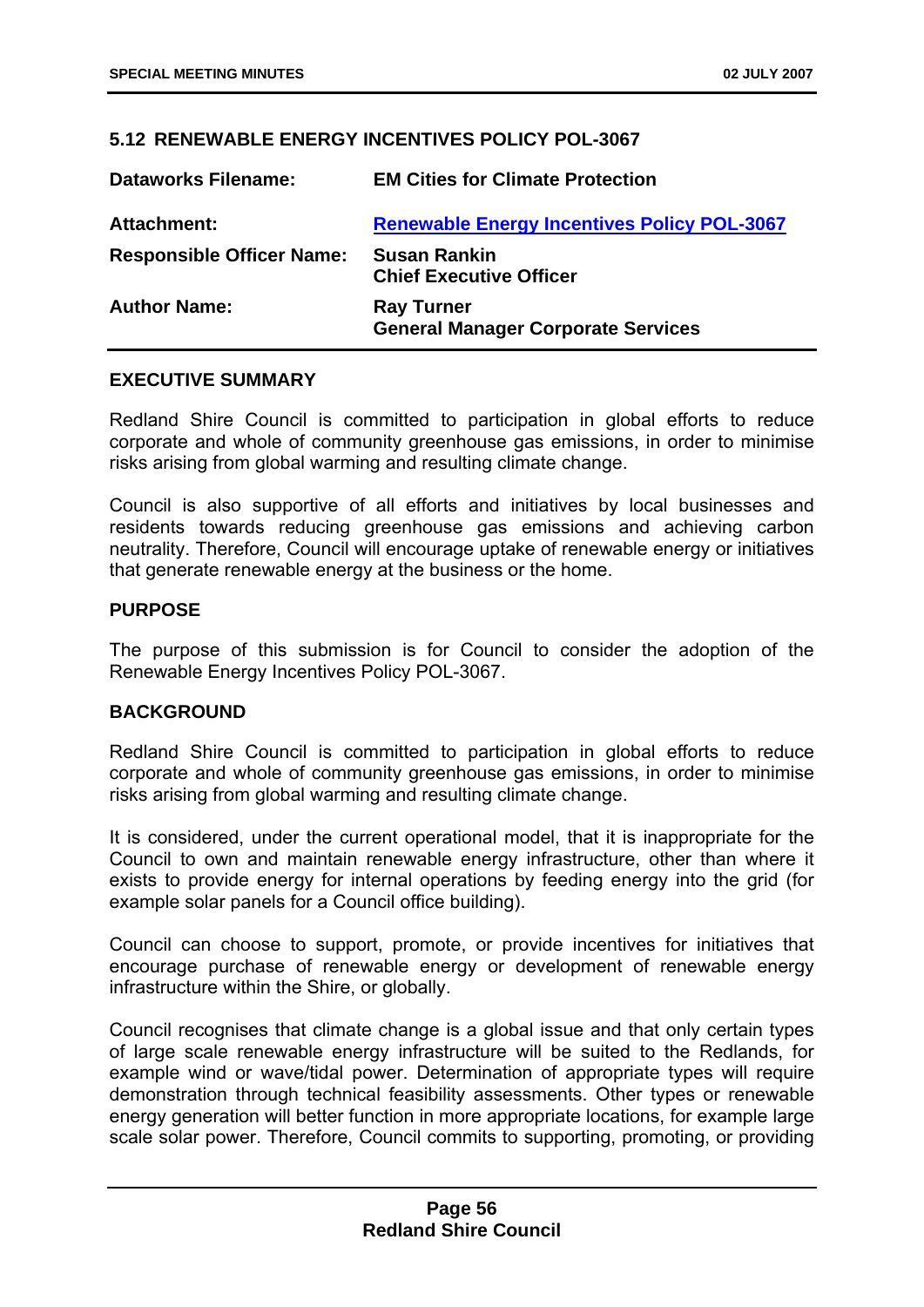incentives to development of appropriate large scale renewable energy structure both within and outside the Shire's boundaries.

Council is also supportive of all efforts and initiatives by local businesses and residents towards reducing greenhouse gas emissions and achieving carbon neutrality. Therefore, Council will encourage uptake of renewable energy or initiatives that generate renewable energy at the business or the home.

# **ISSUES**

The policy statement requires Council to support, promote, or provide incentives that include, but are not limited to:

- 1. Investment in renewable energy infrastructure projects in partnership with private businesses or organisations.
- 2. Investment in renewable energy infrastructure projects within Council.
- 3. Leadership through demonstration of best practice towards achieving carbon neutrality for Council operations.
- 4. Grants, financial contribution or sponsorship to renewable energy research or development.
- 5. Support for development of renewable energy industries and technologies.
- 6. Staff professional assistance.
- 7. Rebates or reductions in normal Council fees and charges.
- 8. Council marketing and media promotion.
- 9. Official recognition of initiatives or research.
- 10. Developing, supporting, or participating in local, state, national or global carbon trading schemes, carbon taxes, or carbon offsets.
- 11. Developing or supporting marketing tools via which businesses can demonstrate their level of carbon neutrality to consumers.
- 12. Developing or supporting tools for businesses and residents to conduct emissions audits and ongoing accounting.
- 13. Undertaking activities to increase public education and raise awareness and understanding of climate change and its implications.
- 14. Council purchase of renewable energy.
- 15. Encouragement of renewable energy providers to supply details describing the source of renewable energy and investment occurring into new renewable energy projects or infrastructure.

# **RELATIONSHIP TO CORPORATE PLAN**

The recommendation primarily supports Council's strategic priority to ensure the enhancement of biodiversity including koala habitat, bushland, greenspace,